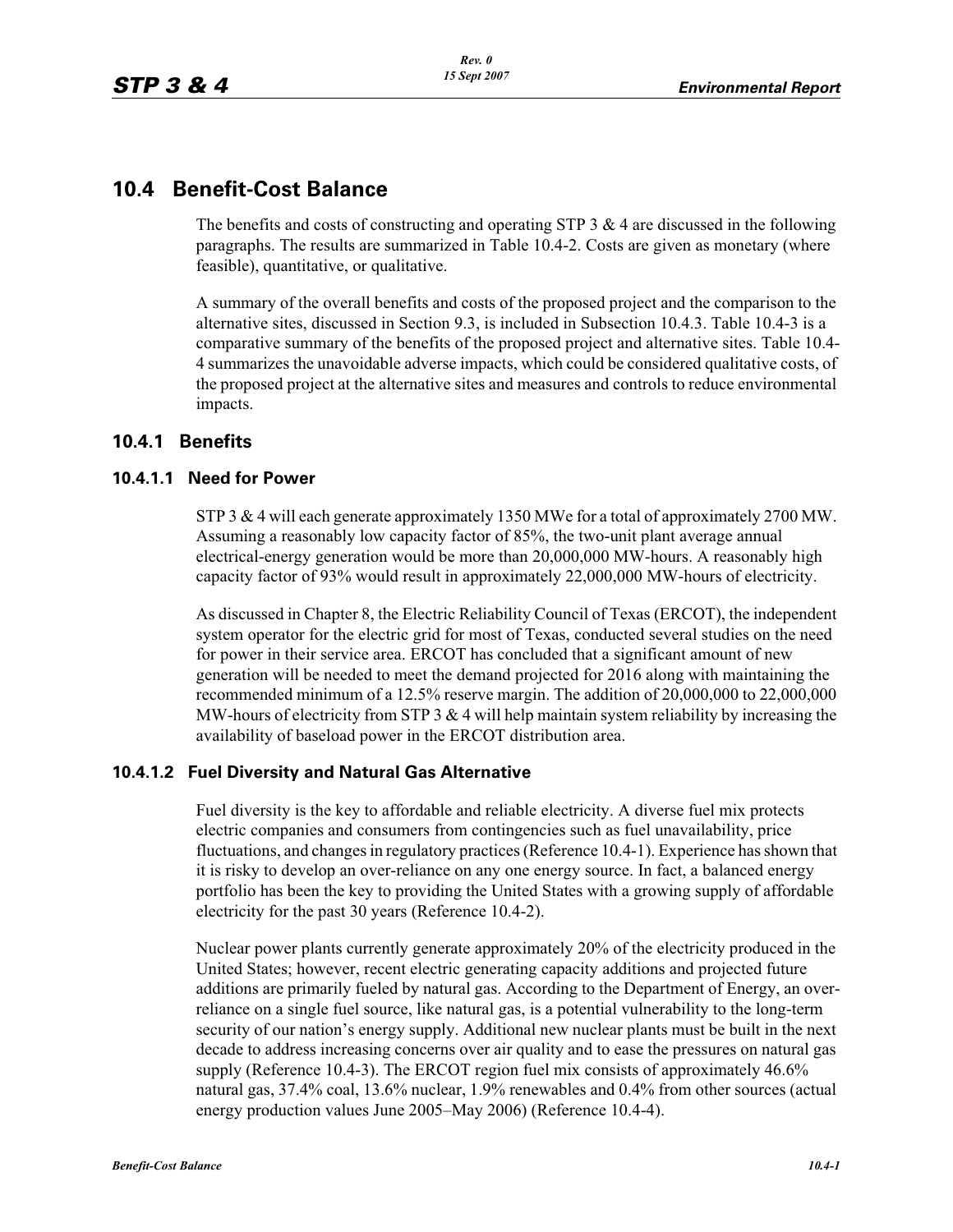Maintaining fuel diversity is a matter of maintaining a balance of fuel mixes. Relying heavily on natural gas is a matter of choosing a limited resource over more abundant fuels. High prices for natural gas and the intense, recurring periods of price volatility experienced over the last several years are influenced partly by demand for natural gas in the electric generation sector. Electric sector demand for natural gas is being driven by new gas-fired electric generating capacity built in the United States during the last decade. More than 90% of all new electric generating capacity added over the past 5 years is fueled with natural gas. New nuclear plants provide forward price stability that is not available from generating plants fueled with natural gas. The intense volatility in natural gas prices experienced over the last several years is likely to continue, and leaves the U.S. economy vulnerable. Although nuclear plants are capitalintensive to build, the operating costs are stable and dampen the volatility elsewhere in the electricity market (Reference 10.4-5). Natural gas has uses that are not readily served by other fuel choices, such as many manufacturing processes. This led the U. S. House of Representatives to prepare a Majority Staff report that included the following findings (Reference 10.4-6):

To enhance competitiveness and protect American jobs, natural gas must not be used for baseload electricity generation or for new generating capacity. Natural gas should be reserved for industries that use it as a feedstock or for primary energy—and cannot substitute for it by fuel-switching.

Nuclear energy must become the primary generator of base load electricity, thereby relieving the pressure on natural gas prices and dramatically improving atmospheric emissions.

For Texas, the addition of STP 3  $&$  4 would represent a step towards maintaining what has been a successful mix of fuel types for generating electricity. STP  $3 \& 4$  will help maintain the state's fuel diversity while meeting state and national goals of creating new baseload generation that would not use natural gas as a fuel.

### **10.4.1.3 Emissions Reduction**

Nuclear generation contributes considerable air quality benefits to the nation. Unlike electricity generated from coal and natural gas, nuclear energy does not result in significant emissions of air pollutants associated with global warming and climate change (e.g., nitrogen oxides, sulfur dioxide, carbon dioxide) or methyl mercury (Reference 10.4-6). Fossil fuel-fired power plants are responsible for 64% of the nation's sulfur dioxide emissions, 26% of nitrogen oxide emissions, 33% of mercury emissions, and 36% of man-made carbon dioxide emissions. The majority of the industry's emissions are from coal-fired plants (Reference 10.4-6).

Subsections 9.2.3.1 and 9.2.3.2 analyze coal- and gas-fired alternatives to STP 3 & 4, respectively. Air emissions from these alternatives and for nuclear power are summarized in Table 10.4-1.

Regardless of which reasonable alternative one compares to nuclear power, STP 3 & 4 would represent a substantial benefit in emission reduction, or emission avoidance, assuming that an alternative power source would be constructed if STP 3 & 4 were not.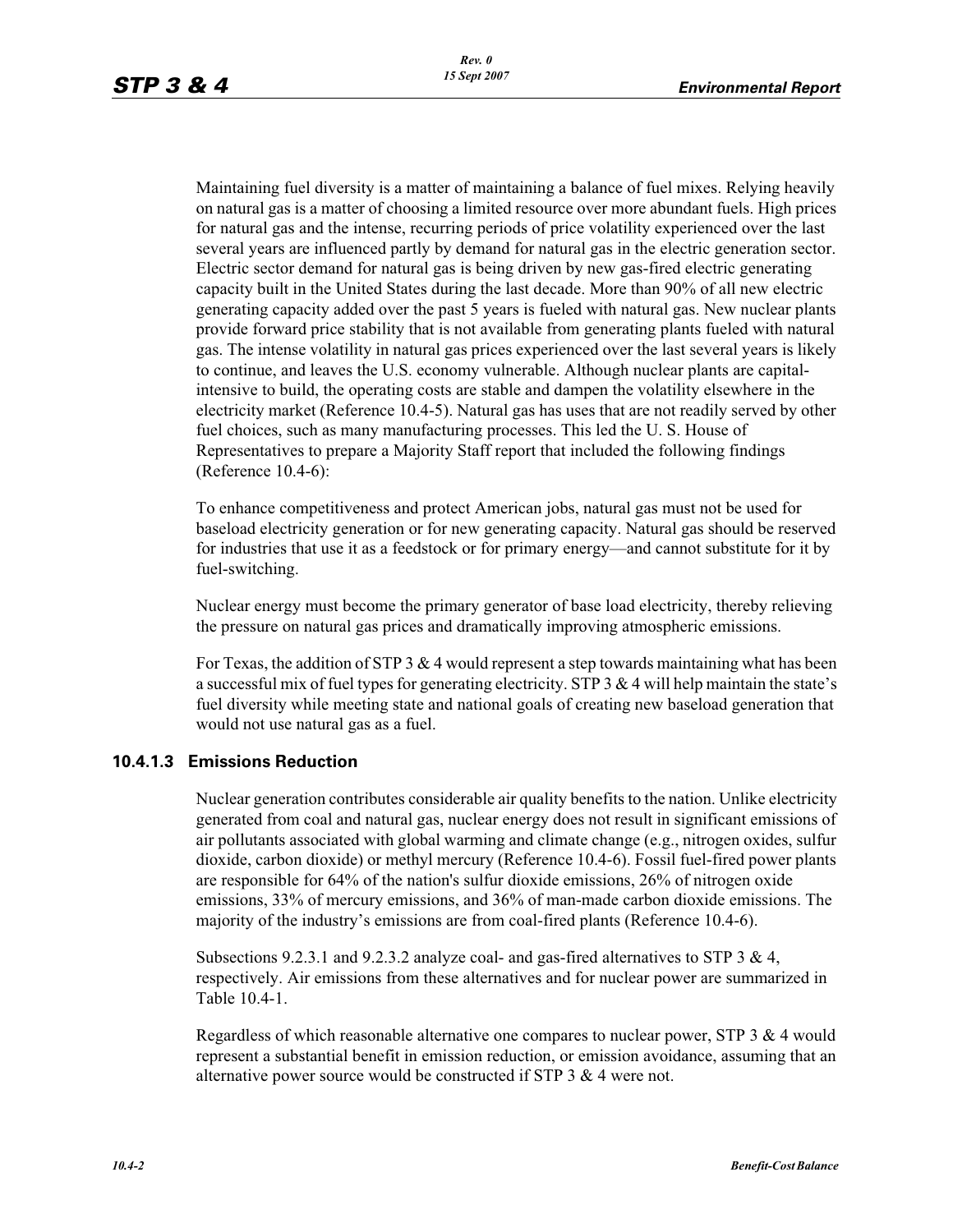#### **10.4.1.4 Advantages of Nuclear Power**

Concerns about global warming and climatic change make it reasonable to expect that, eventually, the United States may have to strictly curb emissions from fossil-fuel electric generation plants, conceivably to the point of displacing coal- and gas-fired electricity generation. If environmental policies greatly restrict carbon emissions in the future, the cost of building and operating fossil-fired plants could increase by 50% to 100%. Nuclear power is the only technology currently available that is a viable alternative to fossil-fired plants for baseload generation. In view of the time that it takes the nuclear industry to regain its capacity for construction and operation, the prospect of needing nuclear power to displace fossil-fuel power is one of the reasons for national concern with maintaining a nuclear energy capability (Reference 10.4-7).

#### **10.4.1.5 Licensing Certainty**

The regulatory scheme used for the existing domestic fleet of nuclear plants, under 10 CFR 50, was a two-step process that resulted in much uncertainty about cost projections and, in retrospect, final costs. This was due, in part, to the fact that the industry had to make large capital investments before resolving licensing issues. In large, capital-intensive construction projects, interest costs are a significant portion of the project cost. Interest charges on overnight capital costs account for a quarter of the levelized cost of electricity from nuclear power plants (Reference 10.4-7). For existing nuclear power plants built under 10 CFR 50, licensing delays quickly and substantially increased project cost. Design changes, whether driven by licensing concerns, backfit requirements, or other factors, had similar effects.

STPNOC is looking to NRC's 10 CFR 52 process to increase the licensing certainty of proposed new nuclear power plants. This new regulatory process provides for early resolution of siting issues before making large investments of financial capital and human resources in new plant design and construction, early resolution of issues on the environmental impacts of construction and operation of proposed reactors, the ability to bank sites on which nuclear plants may be located, and the facilitation of future decisions on whether to build new nuclear plants. STPNOC believes that the resultant increase in licensing certainty will reduce project costs by decreasing premiums associated with uncertainty and making licensing and construction scheduling more controllable and reliable.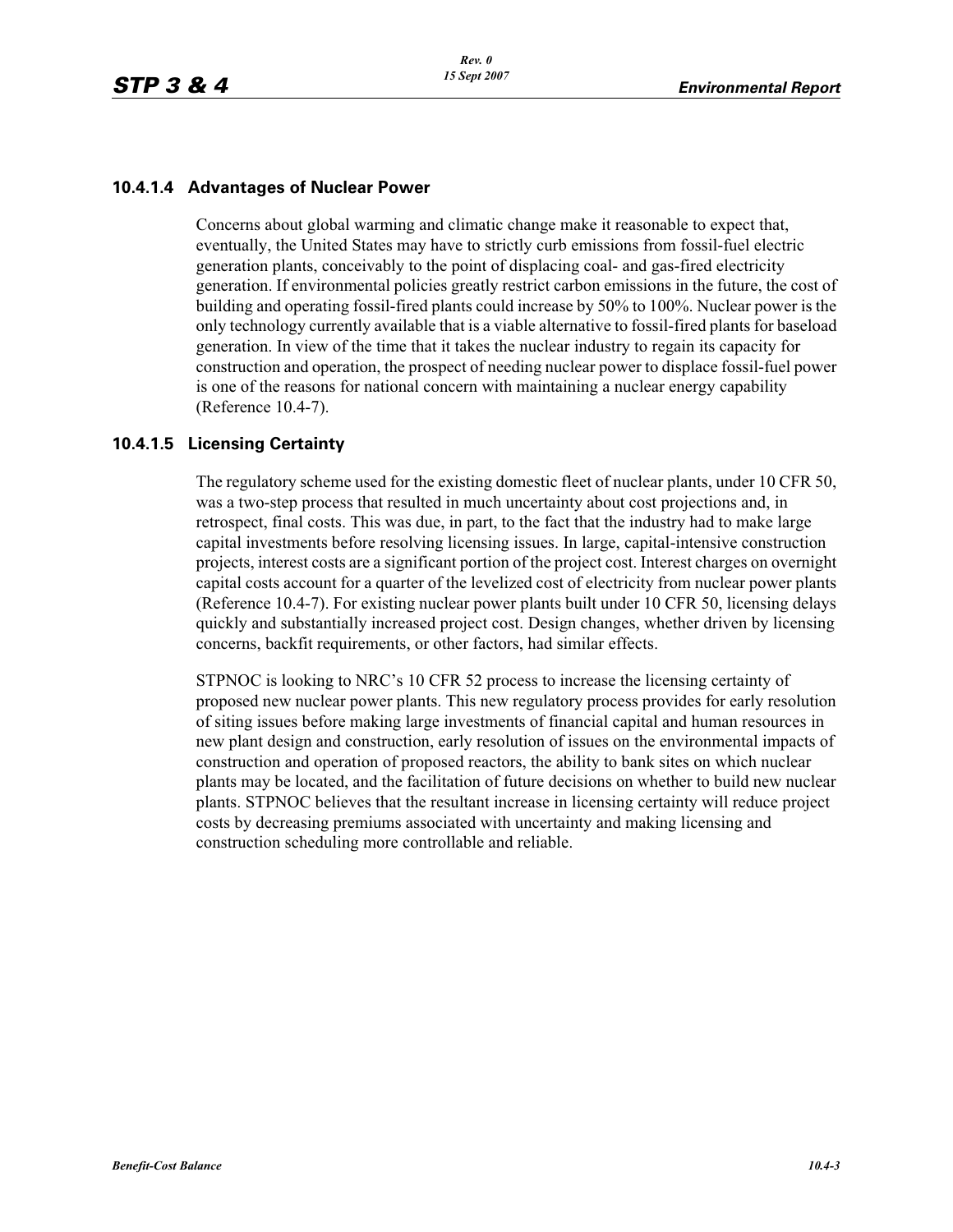#### **10.4.1.6 Tax Payments**

During construction, STPNOC has projected the sales tax payments to be an estimated \$23.9 million per unit, with \$5.8 million due to Bay City and \$18.1 million to the state of Texas over the construction period. These payments would provide a total of \$11.6 million to Bay City over the 7-year construction period. Increased tax revenues will also come from housing purchases by the incoming workforce and increased school and property taxes as a result of the construction of STP 3 & 4.

The owners will pay property taxes on STP  $3 \& 4$  for the duration of the 40-year operating licenses. Matagorda County receives the taxes paid on STP property. As described in Subsection 5.8.2.2.2, over the life of the plant, annual franchise tax payments could range from approximately \$4.7 million during initial operations to approximately \$10 million in the last years of the 40-year operational life. Additional tax revenue would be generated from sales and use taxes, and property taxes on the operational workforce housing. Most people consider large tax payments a benefit to the taxing entity because they support the development of infrastructure which supports further economic development.

### **10.4.1.7 Local Economy**

STP 3 & 4 would require a construction peak workforce of 5950 people. As presented in Subsection 4.4.2.2.1, 4790 direct and indirect jobs would be created during the 7-year construction period, assuming that 50% of the workforce migrates into the 50-mile region. The creation of these jobs could inject between \$67.6 and \$676 million dollars into the regional economy during the life of the construction project, reduce unemployment by up to 20%, and create business opportunities for housing and service-related industries.

STP 3 & 4 would require an operations workforce of about 888 people. Of this total, 444 are assumed to migrate into the 50-mile region. According to the multiplier effect, for every one job at STP 3 & 4, an estimated 1.47 jobs would be created within the 50-mile region. This would result in the creation of 653 additional indirect jobs. In total, 1097 new jobs within about a 50 mile radius of the plant (Subsection 5.8.2.2.1) would be created by the startup of STP 3  $\&$  4 and would be maintained throughout the life of the plant. Many of these indirect jobs would be in the service sector and could be filled by local residents, lessening demands on social service agencies in addition to strengthening the economy. The economic multiplier effect of the increased spending by the direct and indirect labor force created as a result of STP  $3 \& 4$  would increase the economic activity in the region, most noticeably in rural Matagorda County. The dollar impact of these jobs, as discussed in Subsection 5.8.2.2.1, would be approximately \$45,000,000 to \$55,000,000 per year within the 50-mile region.

Nuclear plants such as the STP site are estimated to generate approximately \$350 million in total output for the local community and roughly \$60 million in total labor income. The Southern States Energy Board reference (Reference 10.4-8) does not provide specific years for the \$350 and \$60 million figures, nor does it specifically identify the studies done by the NEI to support this statement. However, the Southern States Energy Board is considered a reliable source of data. STPNOC believes that the Southern States Energy Board's interpretation of NEI's data is correct, reasonably current (within the late 1990s to early 2000s), and useful for this analysis, even if the exact years of the data cannot be determined. These figures include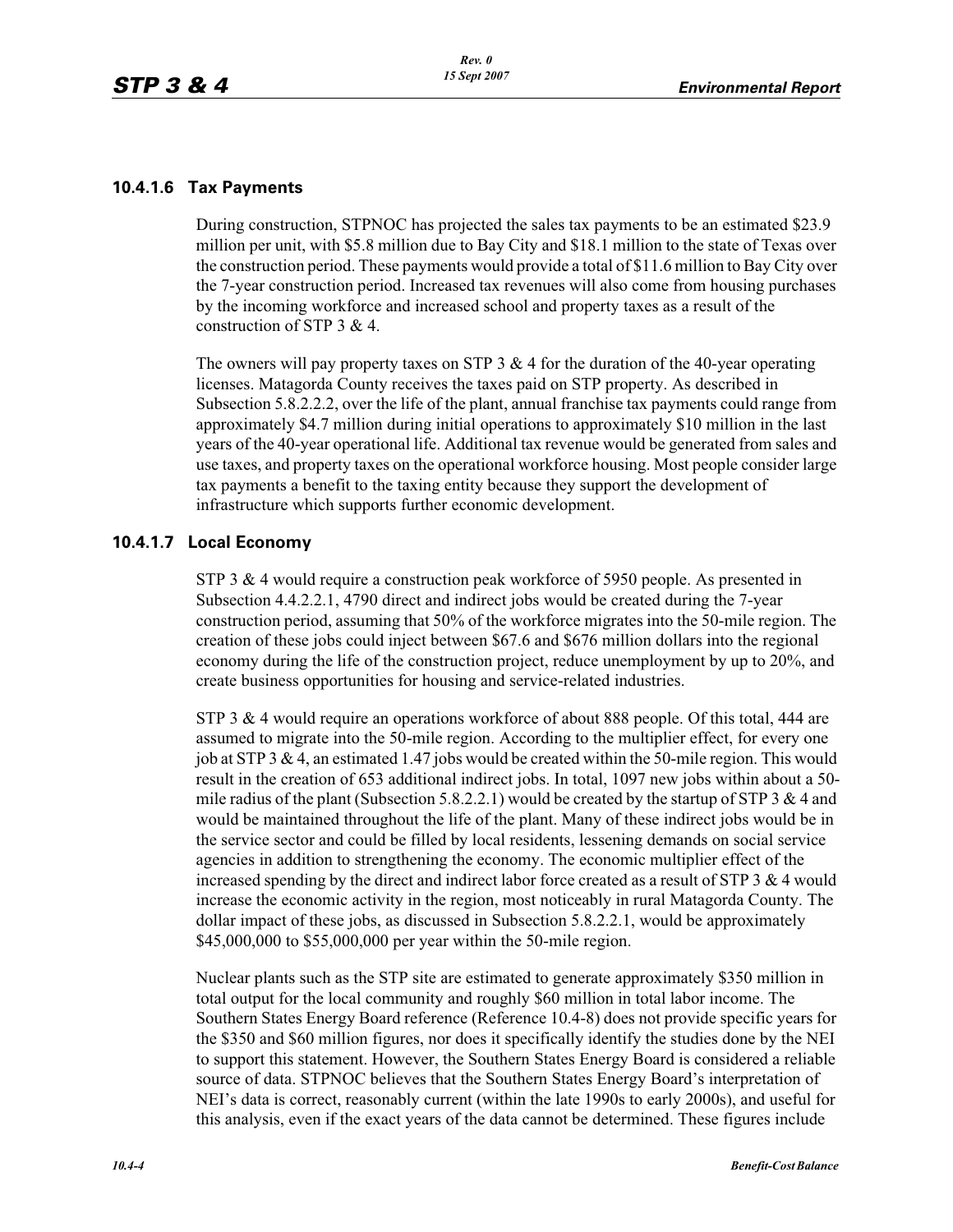direct effects, which reflect expenditures for goods, services, and labor, and indirect effects, which include subsequent spending in the community. The economic multiplier effect is one way of measuring indirect effects. Every dollar spent by nuclear plants results in the creation of an additional \$1.13 in the community (Reference 10.4-8).

#### **10.4.1.8 Benefit Summary**

Table 10.4-2 includes a summary of the benefits of the proposed project (STP 3 & 4). In Section 9.3, STPNOC evaluated environmental impacts of construction and operation of the proposed project at three alternative sites (Limestone Site, Allens Creek Greenfield Site, and the Malakoff Greenfield Site). Table 10.4-3 provides a comparison of the benefits of construction and operation of STP  $3 \& 4$  to those at the three alternative sites.

#### **10.4.2 Costs**

#### **10.4.2.1 Monetary–Construction**

In evaluating the STP 3 & 4 monetary cost, STPNOC reviewed published literature, vendor information, internally generated general information, and internally generated site-specific information. There are many cost studies available in the literature with a wide range of cost estimates. STPNOC found four studies to be most authoritative due to the breadth and depth of their analyses and the fact that other studies tend to be based on them. These are:

- -University of Chicago Study (Reference 10.4-7)
- **MIT Study (Reference 10.4-9)**
- **•** OECD Study (Reference 10.4-10)
- -EIA Study (Reference 10.4-11)

The phrase commonly used to describe the monetary cost of constructing a nuclear plant is "overnight capital cost." The capital costs are those incurred during construction, when the actual outlays for equipment, construction, and engineering are expended. Overnight costs are exclusive of interest and include engineering, procurement, and construction costs, owner's costs, and contingencies (Reference 10.4-7).

Estimates of overnight capital costs in 2003 dollars range from \$1000 per kW to \$2500 per kW (Reference 10.4-10), with \$1500 to \$2000 per kW being the most representative range (Reference 10.4-10). Many factors account for the range in cost, such as:

- -The specific technology used
- -Assumptions about the number of like-units built
- -Allocation of first-of-a-kind cost
- -Site location
- -Parity adjustments to allow comparison between countries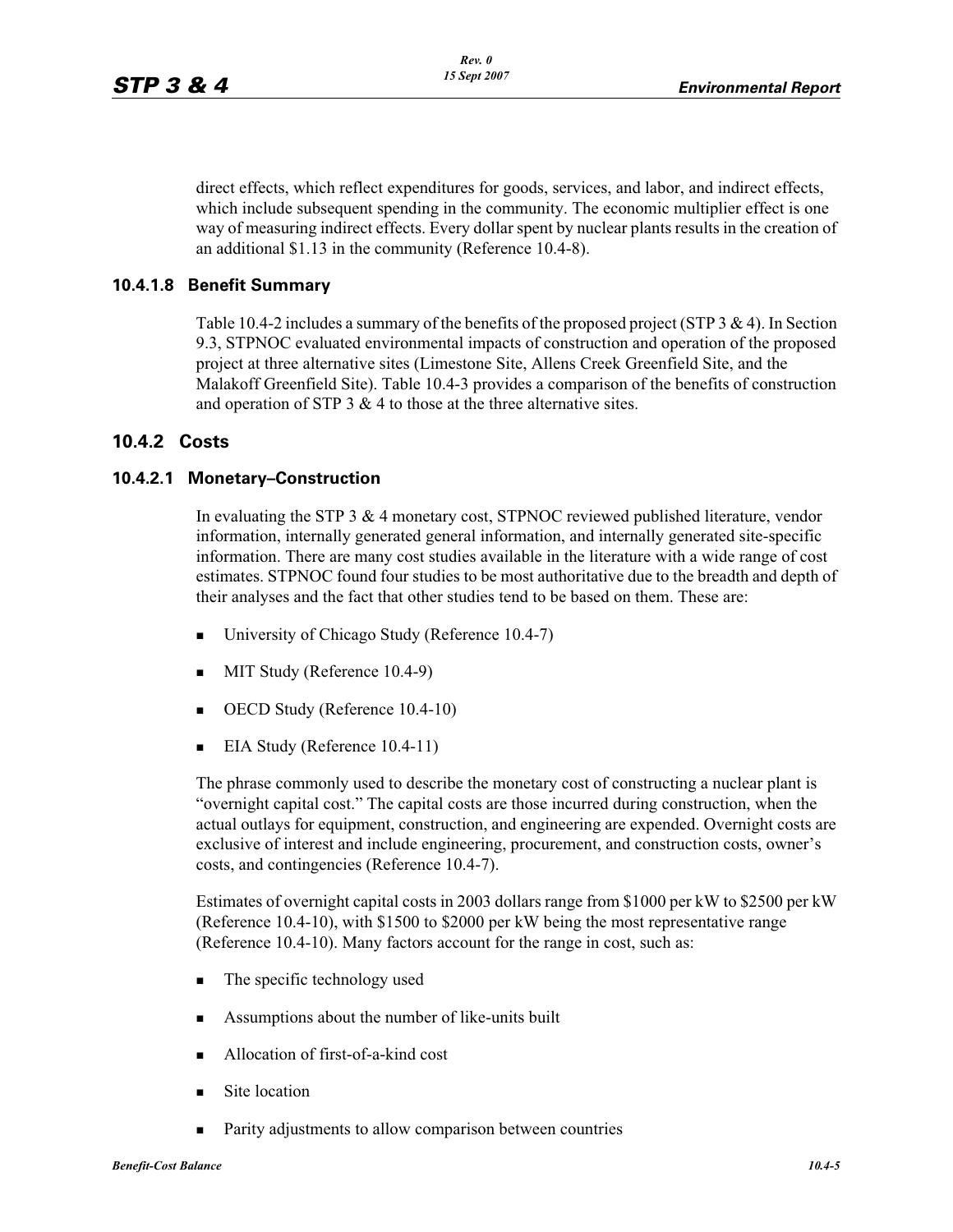#### -Allowances for contingencies

The estimates are not based on nuclear plant construction experience in this country, which is more than 20 years old. Actual construction costs overseas have been less than the most recent domestic construction, suggesting that the industry has learned from the domestic experience. There is an assumption that the overseas experience can be applied domestically and the studies have found the overseas experience to be most applicable to estimating the cost of new domestic nuclear plant construction (Reference 10.4-7). There is reason to believe that new reactors will be less expensive to build than those currently in operation in the United States. Over the past 30 years, there have been technological advances in construction techniques that would reduce costs. In addition, simplified, standardized, and pre-approved designs clearly result in cost savings. The newer plants have fewer components and therefore would be less expensive. Because the designs of advanced reactors are pre-approved by the NRC, much of the design work will be done before construction begins, and this will lower the costs (Reference 10.4-11)

The four studies tend to support \$2000 per kW as a reasonable high-end overnight capital cost estimate. The \$2500 value is based on construction in Japan. While no explanation is offered as to why the cost in Japan is so high in this study, it is reasonable to suggest that contributing factors are the high cost of living in Japan (labor accounts for more than 20% of costs) and difficulties associated with construction on an island. Construction experience with ABWR plants worldwide will be used to minimize First of a Kind Engineering (FOAKE) costs discussed in the studies. For the purposes of analysis in this environmental report, to avoid understating the cost, STPNOC has chosen to use the \$2000 per kW value (year 2003 dollars). Together with an installed capacity of 2700 MWe,  $$2000$  per kW results in a STP 3 & 4 construction cost of approximately \$5.4 billion in 2003 dollars.

### **10.4.2.2 Monetary–Operation**

The four studies discussed in Subsection 10.4.2.1 show a wide range of operation cost estimates. Operation costs are frequently expressed as levelized cost of electricity, which is the price at the busbar needed to cover operating costs and annualized capital costs. The levelized cost of a project is equivalent to the constant dollar ("real") price of electricity that would be necessary over the life of the plant to cover all operating expenses, interest, and principal repayment obligations on project debt, taxes, and provide an acceptable return to equity investors over the economic life of the project (Reference 10.4-9). Overnight capital costs account for a third of the levelized cost, and interest costs on the overnight costs account for another 25%. Levelized cost estimates range from \$36 to \$65 per MW-hour (3.6 to 6.5 cents per kW hour) (Reference 10.4-7). Factors affecting the range include choices for discount rate, construction duration, plant lifespan, capacity factor, cost of debt and equity and split between debt and equity financing, depreciation time, tax rates, and premium for uncertainty. It is concluded that \$65 per MW-hour (6.5 cents per kW-hour) is a reasonably conservative highend levelized cost of electricity for nuclear generation. This includes nuclear fixed operation and maintenance and fuel costs of approximately \$60,000 per MW-hr (\$60 per kW – hour) and \$4.35 per MW-hr (0.435 cents per kW-hour), respectively. Decommissioning costs have been estimated for one reactor at STP to be approximately \$517 million (in year 2006 dollars), consistent with the formula established by the NRC in 10 CFR 50.75.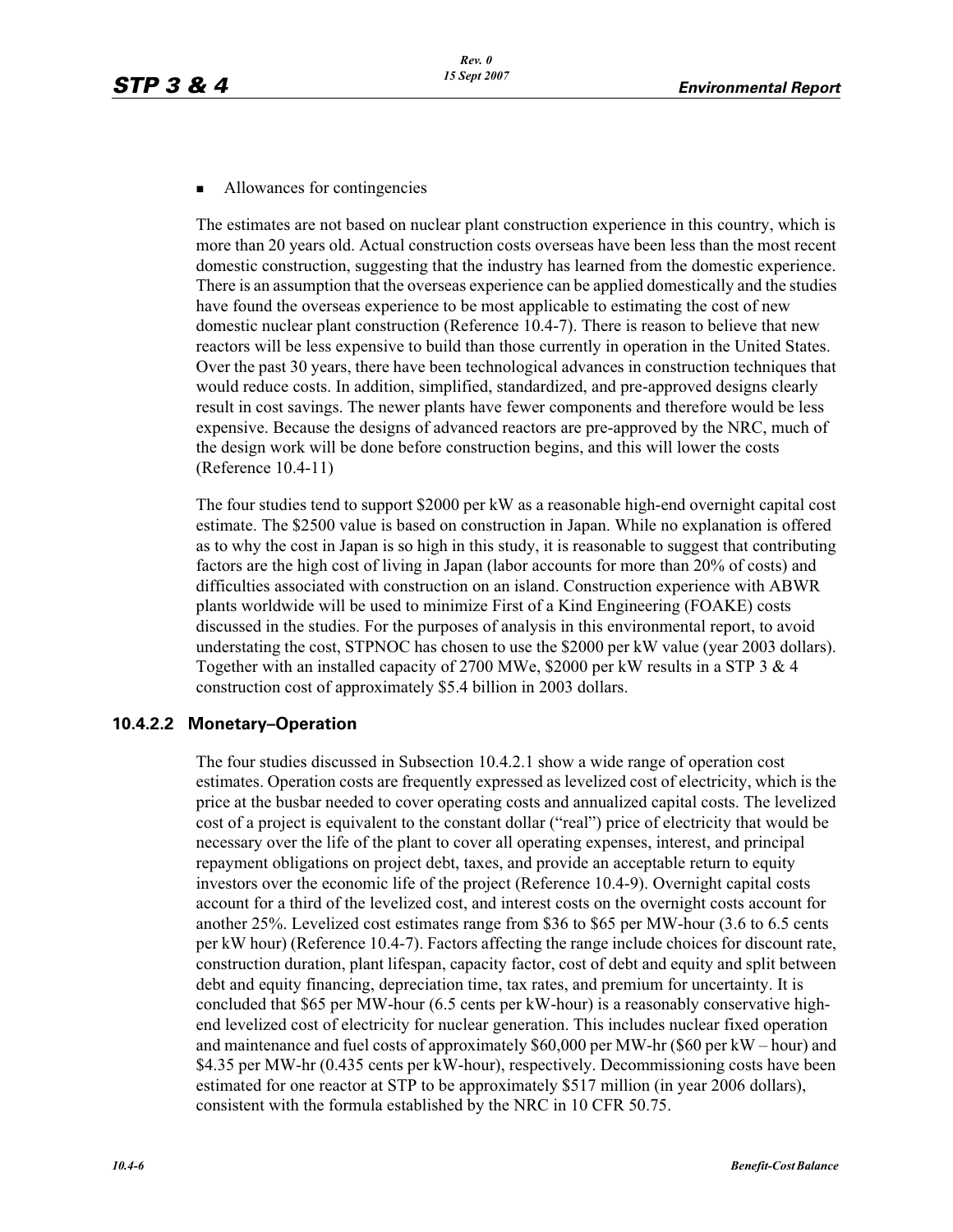In addition to nuclear plant costs, the four studies provide coal- and gas-fired generation costs for comparison to nuclear generation costs. One study shows nuclear costs competitive with coal and gas (Reference 10.4-10). The other studies show nuclear costs that exceed those of coal and gas. The MIT study indicates that new nuclear power is not economically competitive but goes on to suggest steps that the government could take to improve nuclear economic viability (Reference 10.4-9). Since this study, the government has undertaken those steps as follows:

- - U. S. Department of Energy has provided financial support for plants testing the U. S. NRC licensing processes for early site permits and combined operating licenses.
- - The U. S. government has endorsed nuclear energy as a viable carbon-free generation option.
- - The Energy Policy Act of 2005 instituted a production tax credit for the first advanced reactors brought on line in the United States.

STPNOC has concluded that the government steps have negated the MIT study's conclusion that new nuclear power is not economically competitive.

### **10.4.2.3 Environmental and Material**

Section 10.1 identifies unavoidable adverse impacts of the proposed action (i.e., impacts after consideration of proposed mitigation actions), and Section 10.2 identifies irretrievable commitments of resources. Table 10.4-2 includes these costs. The qualitative costs that are unavoidable impacts to the environment are in the general categories of land and water.

Environmental impacts of construction and operation of the proposed project at three alternative sites (Limestone site, Allens Creek Greenfield site and the Malakoff Greenfield site) are discussed in Section 9.3. Table 10.4-4 describes the impacts of construction and operation of the proposed project at the three alternative sites, and provides details regarding potential mitigation, and the unavoidable adverse impacts after mitigation has been considered.

Consistent with Regulatory Guide (RG) 4.2, each site was evaluated using preliminary reconnaissance level information. Consequently, the costs of mitigation are not easy to determine at this time. Many costs would be built into the project design (e.g., scheduling to ensure that construction is completed in the shortest possible time; using construction best management practices to limit erosion, fugitive dust, runoff, spills, and air emissions; providing first aid stations at the construction site). Others would rely on communications between STPNOC and the affected communities to mitigate the impacts and associated costs.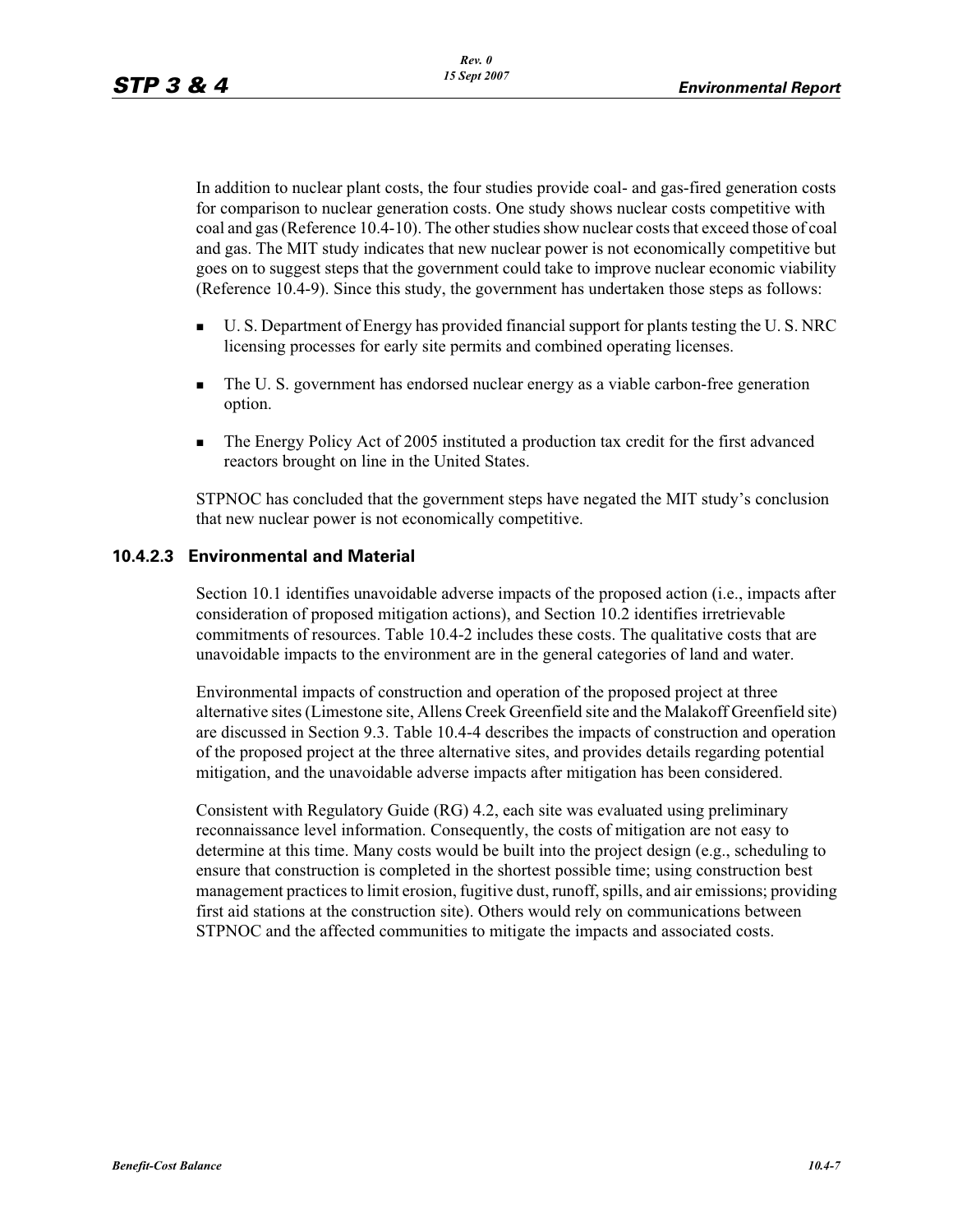### **10.4.3 Summary**

Table 10.4-3 summarizes benefits of the proposed action in comparison to the benefits of constructing the units at alternative sites, as identified in Section 9.3. Table 10.4-4 summarizes the environmental costs (adverse impacts) associated with construction and operation of the proposed project at the three alternative sites. Most of the impacts associated with construction of the proposed project, particularly operational impacts, would be the similar regardless of the location of the site. The impacts that are similar are stated as such and can be found in detail in Section 10.1.

### **10.4.4 References**

- 10.4-1 "Fuel Diversity," Edison Electric Institute 2006. Available at http://www. eei.org/industry\_issues/energy\_infrastructure/fuel\_diversity/index.htm, accessed March 19, 2007.
- 10.4-2 "Fuel Diversity," Center for Energy and Economic Development 2006. Available at http://www.ceednet.org/ceed/index.cfm?cid=7500,7583, accessed March 19, 2007.
- 10.4-3 "Nuclear Power 2010," U.S. Department of Energy, available at http://nuclear.energy.gov/np2010/neNP2010a.html, accessed March 22, 2007.
- 10.4-4 "Electric Reliability and Resource Adequacy Update," Electric Reliability Council of Texas July 13, 2006. Available at http://www.ercot.com/news/ presentations/2006/index.html, accessed August 7, 2007.
- 10.4-5 "Nuclear Energy's Role in Reducing Demand for Natural Gas Through Diversification of Energy Sources Used for Electricity Generation," Nuclear Energy Institute 2005, January 24, 2005, responding to questions posed by the Senate Energy and Natural Resource Committee for its Natural Gas Supply and Demand Conference, Quotation from Report of the President's National Energy Policy Development Group, May 2001. Available at http://www.nei.org/ documents/White\_Paper\_Reducing\_Demand\_Natural\_Gas\_1-24-05.pdf, accessed March 19, 2007.
- 10.4-6 "U. S. House of Representatives, Securing America's Energy Future, Majority Staff Report to Committee on Government Reform and Subcommittee on Energy and resources," Nuclear Energy Institute 2005, May 8, 2006. Available at http://www.nei.org/documents/House\_Energy\_Report\_5-8-06.pdf, accessed March 19, 2007.
- 10.4-7 "The Economic Future of Nuclear Power; A Study Conducted at The University of Chicago," University of Chicago 2004, August 2004. Available at http://np2010.ne.doe.gov/reports/NuclIndustryStudy.pdf, accessed March 19, 2007.
- 10.4-8 "Nuclear Energy: Cornerstone of Southern Living, Today and Tomorrow," Southern States Energy Board 2006. Available at http://np2010.ne.doe.gov/ reports/NuclIndustryStudy.pdf, accessed March 19, 2007.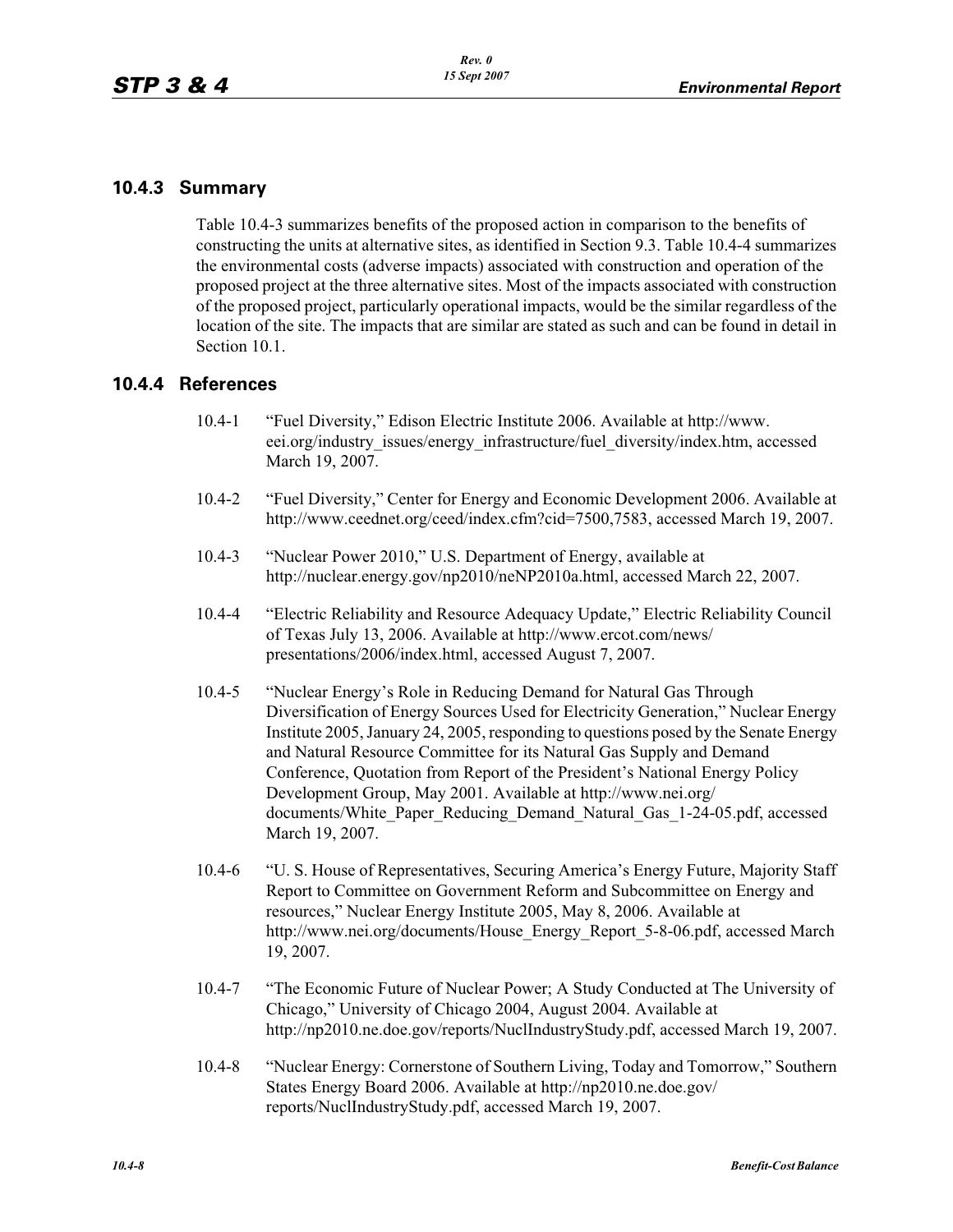- 10.4-9 "The Future of Nuclear Power, An Interdisciplinary MIT Study," Massachusetts Institute of Technology 2003. Available at http://web.mit.edu/nuclearpower/, accessed March 19, 2007.
- 10.4-10 International Energy Agency, Organization for Economic Co-operation and Development, and International Energy Agency, Projected Costs of Generating Electricity; 2005 Update, available at http://www.iea/org/Textbase/ publications/free\_new\_Desc.asp?PUBS\_ID=1472, accessed March 23, 2007.
- 10.4-11 "Annual Energy Outlook 2004,"Energy Information Administration. Available at http://www.eia.doe.gov/oiaf/archive/aeo04/pdf/0383(2004).pdf, accessed April 2, 2007.

| <b>Pollutant</b>                                           | <b>Coal Emissions</b><br>(tons per year/<br>2700 MWe) [1] | <b>Gas Emissions</b><br>(tons per year/<br>2700 MWe) [1] | <b>Nuclear</b><br><b>Emissions</b><br>(tons per year)<br>[2] |
|------------------------------------------------------------|-----------------------------------------------------------|----------------------------------------------------------|--------------------------------------------------------------|
| Sulfur dioxide                                             | 2,900                                                     | 41                                                       |                                                              |
| Nitrogen oxides                                            | 2,000                                                     | 680                                                      |                                                              |
| Carbon monoxide                                            | 2,800                                                     | 141                                                      |                                                              |
| Carbon dioxide                                             | 27,000,000                                                | 6,900,000                                                |                                                              |
| Mercury                                                    | 0.46                                                      | 0                                                        |                                                              |
| Particulates having a diameter<br>of less than 10 microns  | 50                                                        | 0                                                        |                                                              |
| Particulates having a diameter<br>of less than 2.5 microns | 13                                                        | 119                                                      |                                                              |

### **Table 10.4-1 Avoided Air Pollutant Emissions**

[1]Based on constructing two units to replace the power produced by STP 3 & 4 (gross power) (see Section 9.2).

[2]Nuclear power plants have emergency and auxiliary equipment that is fossil-fuel-fired and emits pollutants. The equipment is generally operated only for testing purposes for less than 250 hours per year. As such, the emissions are considered minimal and are excluded here.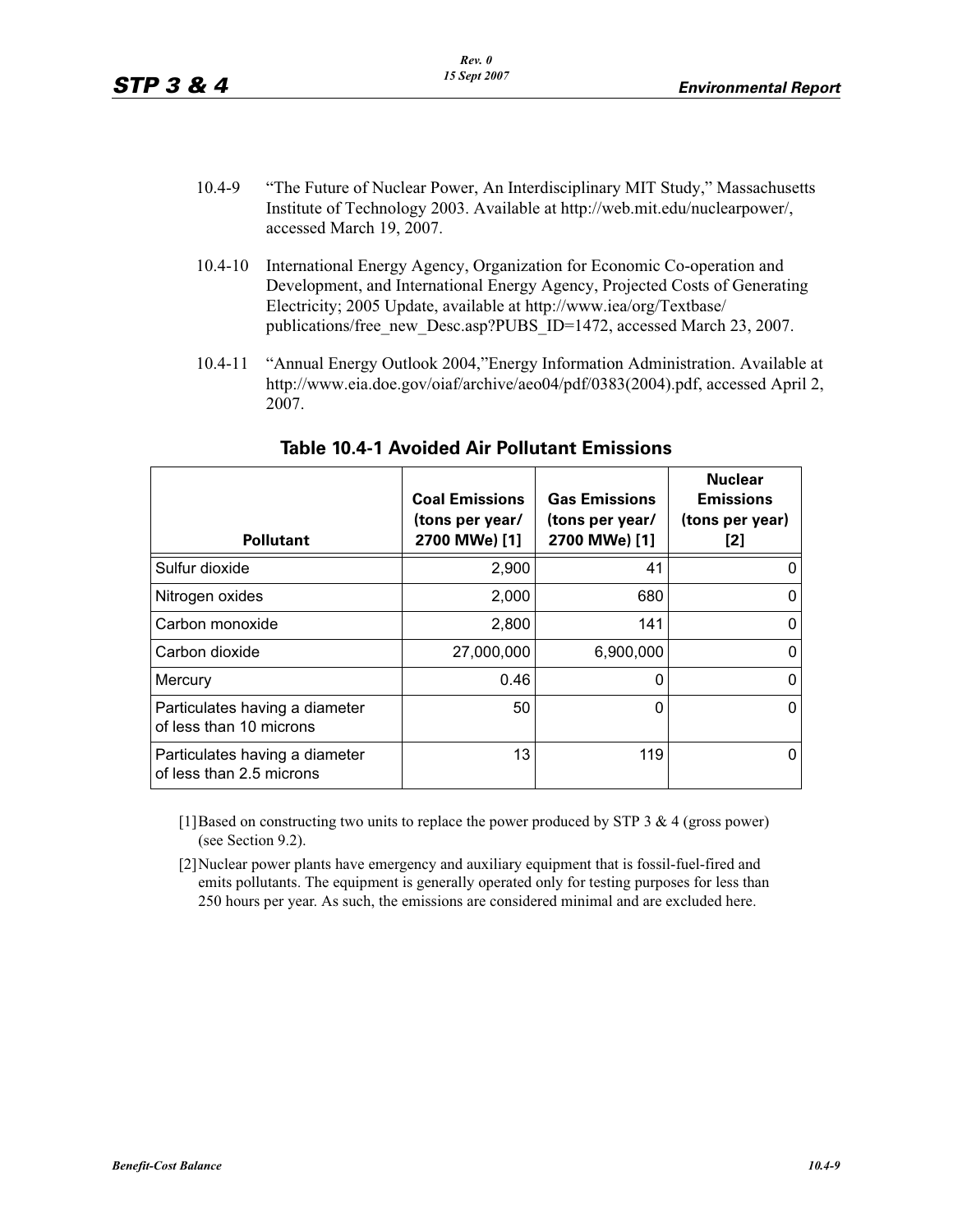| <b>Benefit-Cost Category</b>               | <b>Description</b>                                                                                                                                                                                                                                                                                                                                                                                                                                                                 |
|--------------------------------------------|------------------------------------------------------------------------------------------------------------------------------------------------------------------------------------------------------------------------------------------------------------------------------------------------------------------------------------------------------------------------------------------------------------------------------------------------------------------------------------|
|                                            | <b>Benefits</b>                                                                                                                                                                                                                                                                                                                                                                                                                                                                    |
| <b>Electricity generated</b>               | 20,000,000 (85% capacity) to 22,000,000 (93% capacity)<br>MW-hours per year                                                                                                                                                                                                                                                                                                                                                                                                        |
| Generating capacity                        | 2700 MW (gross)                                                                                                                                                                                                                                                                                                                                                                                                                                                                    |
| Fuel diversity and natural gas alternative | Nuclear option to coal- and gas-fired baseload generation                                                                                                                                                                                                                                                                                                                                                                                                                          |
| Emissions reduction                        | Avoidance of 41 to 2900 tons per year sulfur dioxide<br>Avoidance of 680 to 2000 tons per year nitrogen oxides<br>Avoidance of 141 to 2800 tons per year carbon monoxide<br>Avoidance of 6,900,000 to 27,000,000 tons per year<br>carbon dioxide<br>Avoidance of 13 to 119 tons per year fine particulates                                                                                                                                                                         |
| Advanced Light Water Reactor development   | Maintaining domestic nuclear technology capability as<br>hedge against possible need to control global warming                                                                                                                                                                                                                                                                                                                                                                     |
| Tax payments (construction and operation)  | Projected sales tax payments on construction goods at an<br>estimated \$23.9 million per unit, with \$5.8 million due to<br>Bay City and \$18.1 million to the State of Texas over the 7<br>yr construction period.<br>\$4.7 to \$5.4 million in franchise taxes in 2015, the first year<br>of operation for STP 3, and an estimated \$8.6 to \$10.0<br>million in 2016, when STP 4 comes on line, and in<br>subsequent years.                                                     |
| Socioeconomics                             | 2975 direct and 1815 indirect jobs added to local economy<br>during construction.<br>444 direct jobs and 653 indirect jobs added to local<br>economy during operation.                                                                                                                                                                                                                                                                                                             |
|                                            | The creation of jobs during construction could inject<br>between \$67.6 and \$676 million dollars into the regional<br>economy during the life of the construction project, reduce<br>unemployment by up to 20 percent, and create business<br>opportunities for housing and service-related industries.<br>The operations workforce impact on the regional economy<br>would be estimated at between approximately \$45,000,000<br>to \$55,000,000 per year in the 50-mile region. |

# **Table 10.4-2 Benefit-Cost Summary**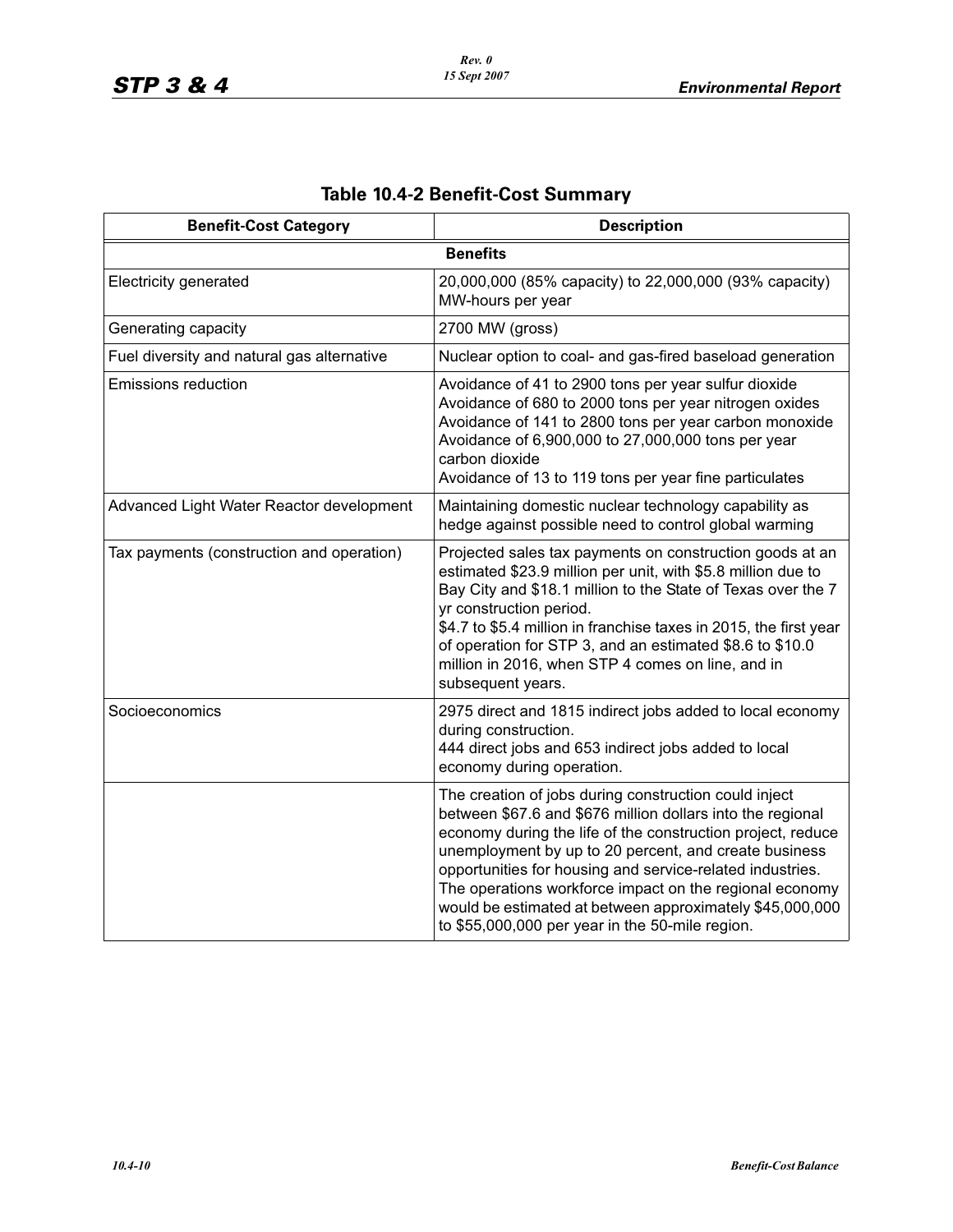| <b>Benefit-Cost Category</b>    | <b>Description</b>                                                                                                                                                                                                                                                                                   |
|---------------------------------|------------------------------------------------------------------------------------------------------------------------------------------------------------------------------------------------------------------------------------------------------------------------------------------------------|
|                                 | Costs                                                                                                                                                                                                                                                                                                |
| Construction cost               | \$5.4 billion dollars (overnight capital cost)                                                                                                                                                                                                                                                       |
| Operating cost                  | 6.5 cents per kW-hour (levelized cost of electricity)<br>\$60 per kW fixed O&M cost<br>0.435 cents per kW hour nuclear fuel cost<br>\$517 million for decommissioning of one reactor                                                                                                                 |
| Land use                        | 90 acres (excluding the MCR) occupied on long-term basis<br>by STP 3 & 4 and associated infrastructure. On-site landfill<br>may restrict future uses of that land.                                                                                                                                   |
|                                 | Total annual land requirements for fuel cycle support would<br>be 21 permanently committed acres and 160 temporarily<br>committed acres per unit.                                                                                                                                                    |
| Hydrology - Groundwater use     | During operations, the expected average rate of<br>groundwater removal for STP 3 & 4 would be 1077 gpm for<br>normal operations and 3935 gpm for maximum (peak)<br>operations. During the construction period, dewatering of<br>shallow, water-table aquifer would have only small, local<br>affect. |
| Hydrology - Surface water use   | The expected rate of withdrawal of Colorado River water to<br>replace water losses from the main cooling reservoir will be<br>42,604 gallons per minute (gpm) for normal two-unit<br>operations and 44,779 gpm during maximum (peak) use<br>operations                                               |
| Material (per reactor building) | 240,000 yards concrete<br>13,000 tons structural steel<br>2,500,000 linear feet cable for reactor building<br>6,500,000 linear feet of cable for a single reactor<br>55,000 feet of piping having diameter > 2.5 inches<br>17,000 metric tons of uranium                                             |

# **Table 10.4-2 Benefit-Cost Summary (Continued)**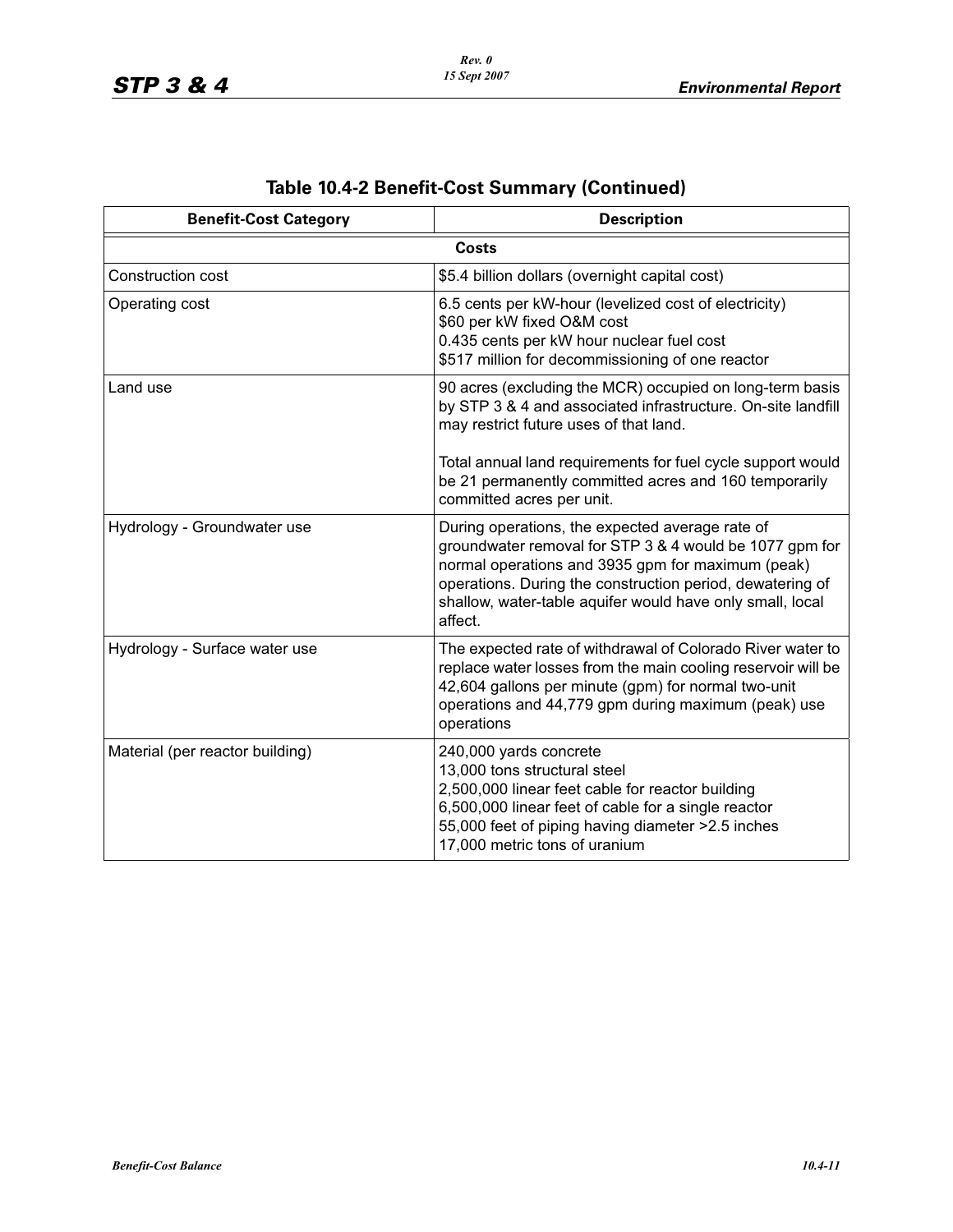|                                               | Alternative Site #3     | Malakoff Site (Greenfield)<br>Proposed Project at     |                          | 20,000,000 to 22,000,000<br>MW-hours per year | 2700 MW             |                              | During the 7-year construction<br>period, additional property tax<br>County and the state will see<br>will be paid to Henderson<br>an increase in sales tax<br>revenues.                                                                                                                                                                                                                           | payments for the 2 new units<br>will be made to Henderson<br>During operation, tax<br>County.                                                                                                                                   |
|-----------------------------------------------|-------------------------|-------------------------------------------------------|--------------------------|-----------------------------------------------|---------------------|------------------------------|----------------------------------------------------------------------------------------------------------------------------------------------------------------------------------------------------------------------------------------------------------------------------------------------------------------------------------------------------------------------------------------------------|---------------------------------------------------------------------------------------------------------------------------------------------------------------------------------------------------------------------------------|
|                                               | Alternative Site #2     | Proposed Project at Allens<br>Creek Site (Greenfield) |                          | 20,000,000 to 22,000,000<br>MW-hours per year | 2700 MW             |                              | During the 7-year construction<br>period, additional property tax<br>will be paid to Austin County<br>and the state will see an<br>increase in sales tax<br>revenues.                                                                                                                                                                                                                              | will be made to Austin County.<br>payments for the 2 new units<br>During operation, tax                                                                                                                                         |
| Table 10.4-3 Benefits of the Proposed Project | Alternative Site #1     | Limestone Site (Brownfield)<br>Proposed Project at    | <b>Monetary Benefits</b> | 20,000,000 to 22,000,000<br>MW-hours per year | 2700 MW             | State and Local Tax Payments | During the 7-year construction<br>period, additional property tax<br>County and the state will see<br>will be paid to Limestone<br>an increase in sales tax<br>revenues.                                                                                                                                                                                                                           | payments for the 2 new units<br>will be made to Limestone<br>During operation, tax<br>County.                                                                                                                                   |
|                                               | Project as Proposed     | STP 3 & 4                                             |                          | 20,000,000 to 22,000,000<br>MW-hours per year | 2700 MW             |                              | During the 7-year construction<br>revenues. Projected sales tax<br>goods at an estimated \$23.9<br>see an increase in sales tax<br>property taxes and state will<br>\$18.1 million to the State of<br>tax<br>period for STP 3 & 4, NRG<br>million due to Bay City and<br>payments on construction<br>million per unit, with \$5.8<br>would not pay franchise<br>but would pay additional<br>Texas. | first year of operation for STP<br>nd in<br>the<br>6t<br>hen<br>STP 4 comes on line, ar<br>\$10.0 million in 2016, wh<br>franchise taxes in 2015,<br>3, and an estimated \$8.<br>\$4.7 to \$5.4 million in<br>subsequent years. |
|                                               | <b>Benefit Category</b> | Description of Project                                |                          | Electricity Generated                         | Generating Capacity |                              | During Construction                                                                                                                                                                                                                                                                                                                                                                                | During Operations                                                                                                                                                                                                               |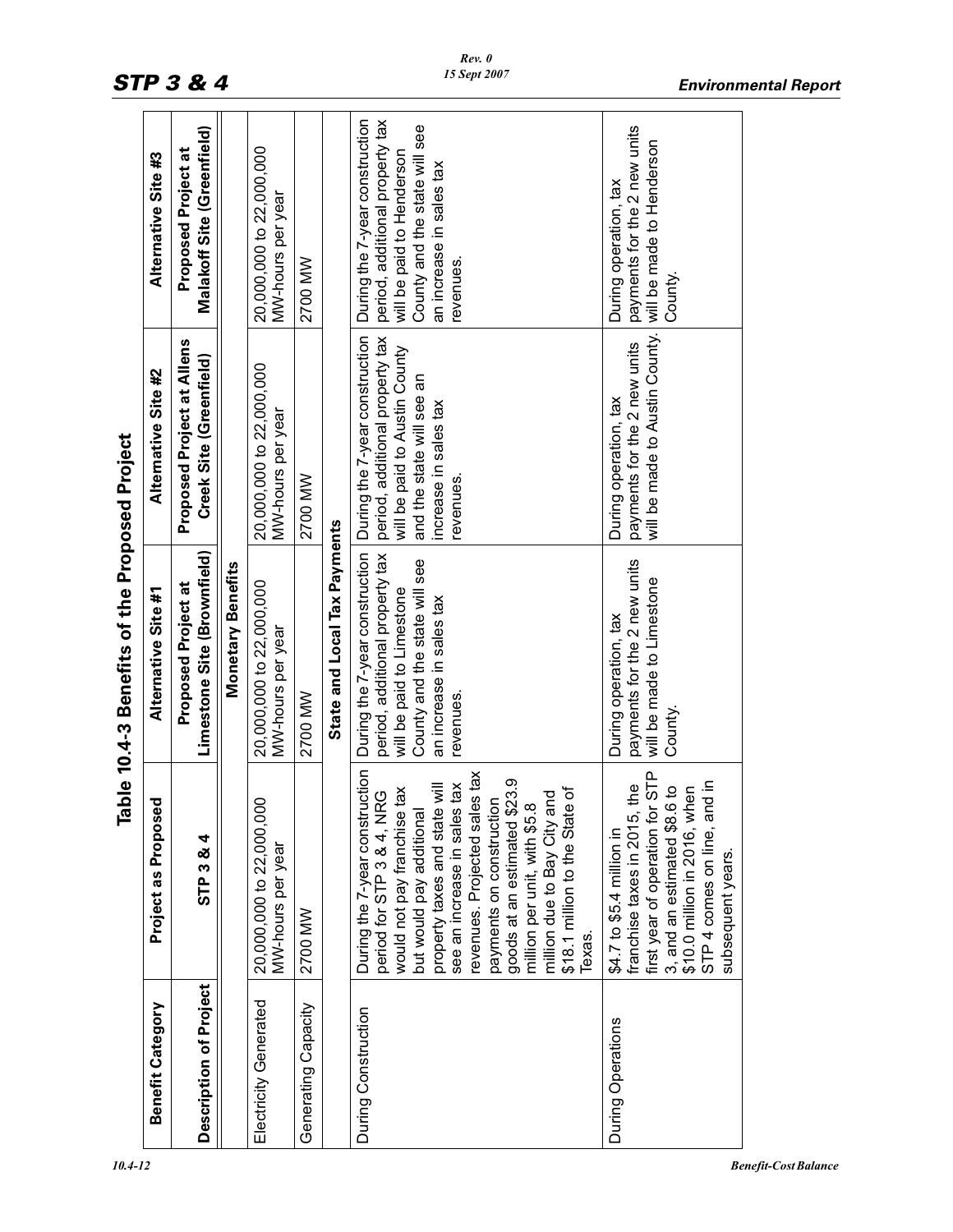|                                                           | Alternative Site #3     | Malakoff Site (Greenfield)<br>Proposed Project at            |                                  | Similar effects as proposed<br>project at STP.                                                                                                                                                                                                                                       | Similar effects as proposed<br>project at STP.                                                                                                                                                                 |                                           | gas-fired baseload generation<br>Nuclear option to coal- and                                   |
|-----------------------------------------------------------|-------------------------|--------------------------------------------------------------|----------------------------------|--------------------------------------------------------------------------------------------------------------------------------------------------------------------------------------------------------------------------------------------------------------------------------------|----------------------------------------------------------------------------------------------------------------------------------------------------------------------------------------------------------------|-------------------------------------------|------------------------------------------------------------------------------------------------|
|                                                           | Alternative Site #2     | <b>Proposed Project at Allens</b><br>Creek Site (Greenfield) |                                  | Similar effects as proposed<br>project at STP.                                                                                                                                                                                                                                       | Similar effects as proposed<br>project at STP.                                                                                                                                                                 |                                           | Nuclear option to coal- and                                                                    |
| Table 10.4-3 Benefits of the Proposed Project (Continued) | Alternative Site #1     | Limestone Site (Brownfield)<br>Proposed Project at           | Effects on Regional Productivity | Similar effects as proposed<br>project at STP.                                                                                                                                                                                                                                       | Similar effects as proposed<br>project at STP.                                                                                                                                                                 | Technical and Other Non-Monetary Benefits | gas-fired baseload generation   gas-fired baseload generation  <br>Nuclear option to coal- and |
|                                                           | g<br>Project as Proposo | STP 3 & 4                                                    |                                  | economy during the life of the<br>million dollars into the regional<br>in-migrate) and 1815 indirect<br>jobs added to local economy.<br>5950 direct jobs (2975 would<br>The creation of jobs during<br>between \$67.6 and \$676<br>construction could inject<br>construction project | economy would be estimated<br>at between \$45,090,864 to<br>indirect jobs added to local<br>The operations workforce<br>888 direct jobs and 1305<br>impact on the regional<br>\$55,064,880 per year<br>economy |                                           | gas-fired baseload generation<br>pue<br>S<br>Nuclear option to coal-                           |
|                                                           | <b>Benefit Category</b> | Description of Project                                       |                                  | During Construction                                                                                                                                                                                                                                                                  | During Operations                                                                                                                                                                                              |                                           | Fuel Diversity                                                                                 |

#### *Benefit-Cost Balance 10.4-13*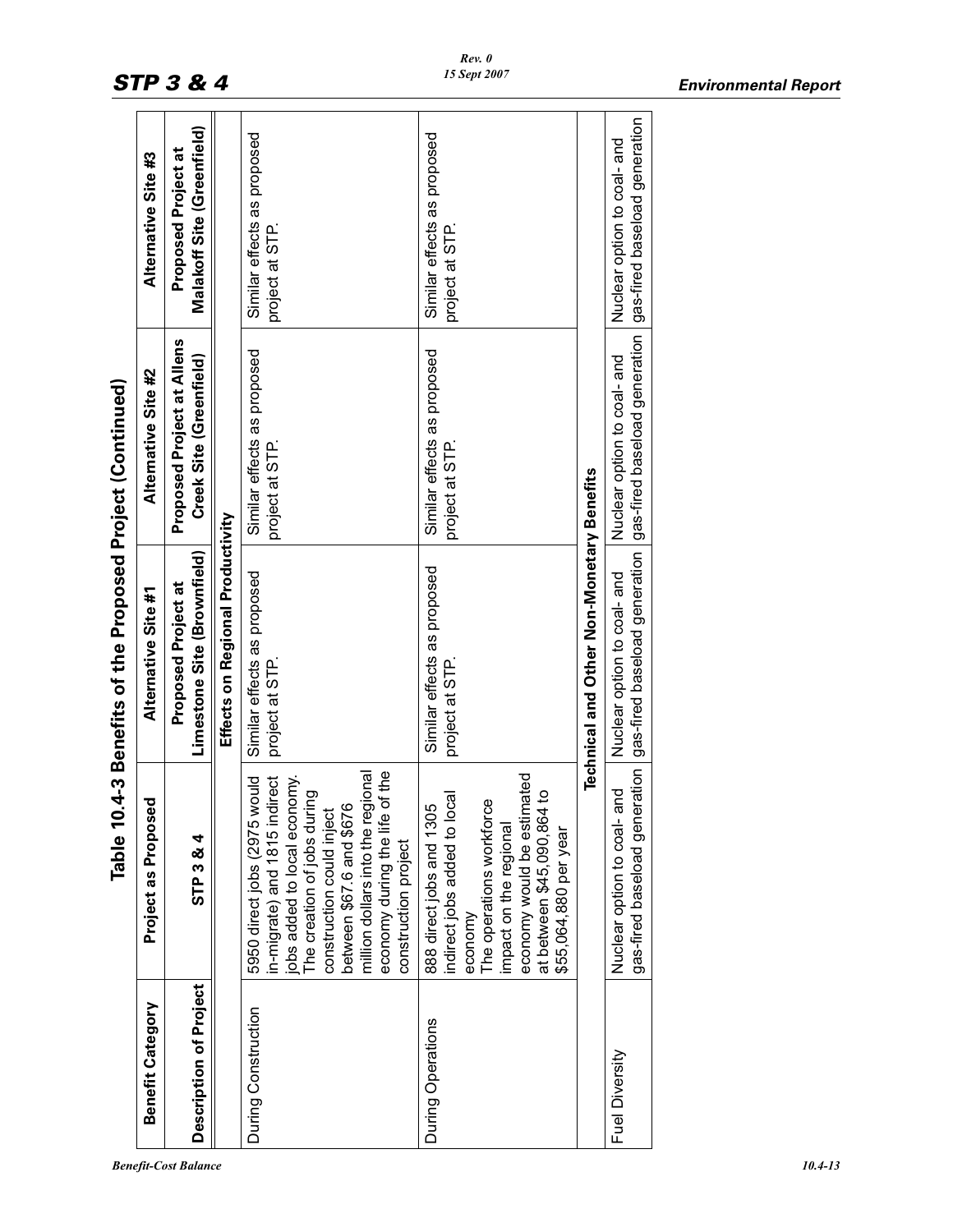|                                             |                                                                                                                                                                                                                                                                     | Table 10.4-3 Benefits of the Proposed Project (Continued)                                                                                                                                                                                                           |                                                                                                                                                                                                                                                                     |                                                                                                                                                                                                                                                                     |
|---------------------------------------------|---------------------------------------------------------------------------------------------------------------------------------------------------------------------------------------------------------------------------------------------------------------------|---------------------------------------------------------------------------------------------------------------------------------------------------------------------------------------------------------------------------------------------------------------------|---------------------------------------------------------------------------------------------------------------------------------------------------------------------------------------------------------------------------------------------------------------------|---------------------------------------------------------------------------------------------------------------------------------------------------------------------------------------------------------------------------------------------------------------------|
| Benefit Category                            | Project as Proposed                                                                                                                                                                                                                                                 | Alternative Site #1                                                                                                                                                                                                                                                 | Alternative Site #2                                                                                                                                                                                                                                                 | Alternative Site #3                                                                                                                                                                                                                                                 |
| Description of Project                      | STP 3 & 4                                                                                                                                                                                                                                                           | Limestone Site (Brownfield)<br>Proposed Project at                                                                                                                                                                                                                  | <b>Proposed Project at Allens</b><br>Creek Site (Greenfield)                                                                                                                                                                                                        | Malakoff Site (Greenfield)<br>Proposed Project at                                                                                                                                                                                                                   |
| Emissions Reduction                         | Avoidance of 41 to 2900 tons<br>per year carbon dioxide; 13 to<br>per year sulfur dioxide, 680 to<br>6,900,000 to 27,000,000 tons<br>oxides; 141 to 2800 tons per<br>2000 tons per year nitrogen<br>year carbon monoxide;<br>119 tons per year fine<br>particulates | Avoidance of 41 to 2900 tons<br>per year carbon dioxide; 13 to<br>per year sulfur dioxide, 680 to<br>6,900,000 to 27,000,000 tons<br>oxides; 141 to 2800 tons per<br>2000 tons per year nitrogen<br>year carbon monoxide;<br>119 tons per year fine<br>particulates | Avoidance of 41 to 2900 tons<br>per year sulfur dioxide, 680 to<br>per year carbon dioxide; 13 to<br>6,900,000 to 27,000,000 tons<br>oxides; 141 to 2800 tons per<br>2000 tons per year nitrogen<br>year carbon monoxide;<br>119 tons per year fine<br>particulates | per year sulfur dioxide, 680 to<br>6,900,000 to 27,000,000 tons<br>per year carbon dioxide; 13 to<br>Avoidance of 41 to 2900 tons<br>oxides; 141 to 2800 tons per<br>2000 tons per year nitrogen<br>year carbon monoxide;<br>119 tons per year fine<br>particulates |
| Advanced Light Water<br>Reactor Development | Maintaining domestic nuclear<br>hedge against possible need<br>σ,<br>technology capability as<br>to control global warmin                                                                                                                                           | Maintaining domestic nuclear<br>hedge against possible need<br>to control global warming<br>technology capability as                                                                                                                                                | Maintaining domestic nuclear<br>hedge against possible need<br>to control global warming<br>technology capability as                                                                                                                                                | Maintaining domestic nuclear<br>hedge against possible need<br>to control global warming<br>technology capability as                                                                                                                                                |
|                                             |                                                                                                                                                                                                                                                                     |                                                                                                                                                                                                                                                                     |                                                                                                                                                                                                                                                                     |                                                                                                                                                                                                                                                                     |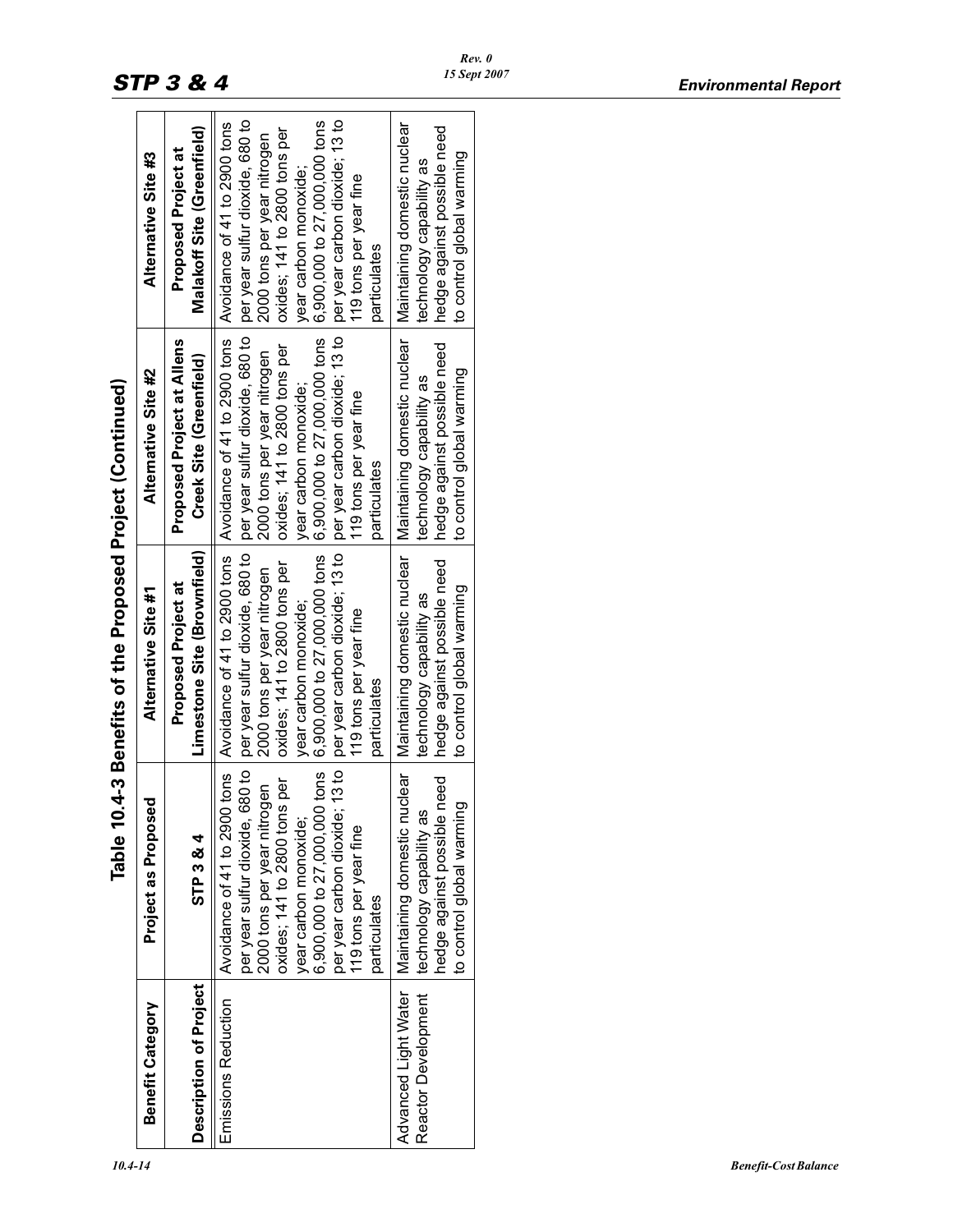|                 |                                                                                                                                                                                                                                                                                                                                                                                                                                                                                                                                                                                                                                                                                                                                                                                                                                                                            |                                                                                                                                                                                                                                                                                                                                                                                                                                                                                                                                                                                                                                                                                                                                                                                                                                                        | Table 10.4-4 Unavoidable Adverse Environmental Impacts of Proposed Project at Alternative Sites                                                                                                                                                                                                                                                                                                                                                                                                                                                                                                                                                                                                                                                                                                                                                                                                                          |
|-----------------|----------------------------------------------------------------------------------------------------------------------------------------------------------------------------------------------------------------------------------------------------------------------------------------------------------------------------------------------------------------------------------------------------------------------------------------------------------------------------------------------------------------------------------------------------------------------------------------------------------------------------------------------------------------------------------------------------------------------------------------------------------------------------------------------------------------------------------------------------------------------------|--------------------------------------------------------------------------------------------------------------------------------------------------------------------------------------------------------------------------------------------------------------------------------------------------------------------------------------------------------------------------------------------------------------------------------------------------------------------------------------------------------------------------------------------------------------------------------------------------------------------------------------------------------------------------------------------------------------------------------------------------------------------------------------------------------------------------------------------------------|--------------------------------------------------------------------------------------------------------------------------------------------------------------------------------------------------------------------------------------------------------------------------------------------------------------------------------------------------------------------------------------------------------------------------------------------------------------------------------------------------------------------------------------------------------------------------------------------------------------------------------------------------------------------------------------------------------------------------------------------------------------------------------------------------------------------------------------------------------------------------------------------------------------------------|
| Category        | <b>Proposed Project at Limestone</b><br>Site (Brownfield)                                                                                                                                                                                                                                                                                                                                                                                                                                                                                                                                                                                                                                                                                                                                                                                                                  | <b>Proposed Project at Allens Creek</b><br>Site (Greenfield)                                                                                                                                                                                                                                                                                                                                                                                                                                                                                                                                                                                                                                                                                                                                                                                           | Proposed Project at Malakoff Site (Greenfield)                                                                                                                                                                                                                                                                                                                                                                                                                                                                                                                                                                                                                                                                                                                                                                                                                                                                           |
|                 |                                                                                                                                                                                                                                                                                                                                                                                                                                                                                                                                                                                                                                                                                                                                                                                                                                                                            | <b>Construction-Related</b>                                                                                                                                                                                                                                                                                                                                                                                                                                                                                                                                                                                                                                                                                                                                                                                                                            |                                                                                                                                                                                                                                                                                                                                                                                                                                                                                                                                                                                                                                                                                                                                                                                                                                                                                                                          |
| <b>Band Use</b> | cts during<br>environmental controls required in a<br>could be configured to fit within the<br>Environmental Impacts -Exclusion<br>existing, previously disturbed area<br>construction activities using Best<br>Management Practices (BMP) in<br>documentation of runoff controls,<br>excluded from future agricultural<br>permit requirements. Implement<br>would be acquired for additional<br>accordance with regulatory and<br>Stormwater Pollution Protection<br>of the site. . Land would not be<br>facilities. The proposed project<br>yekly<br>land<br>Mitigation Measure - Conduct<br><u>be</u><br>Plan (SWPPP) such as we<br>and recreational use. Smal<br>unavoidable adverse impa<br>Adverse Impact - No new<br>zone (if necessary) would<br>construction of the plants.<br>available for other uses.<br>compliance inspections,<br><b>Unavoidable Adverse</b> | environmental controls required in a<br>Environmental Impacts - Exclusion<br>large unavoidable adverse impacts<br>Adverse Impact - Based on STP 3<br>and recreational use. Moderate to<br>construction, with the potential for<br>documentation of runoff controls,<br>construction activities using Best<br>Management Practices (BMP) in<br>during construction of the plants.<br>excluded from future agricultural<br>& 4, approximately 770 acres of<br>permit requirements. Implement<br>accordance with regulatory and<br>Stormwater Pollution Protection<br>land out of the 11,000 acre site<br>Plan (SWPPP) such as weekly<br>Mitigation Measure - Conduct<br>zone (if necessary) would be<br>erosion. Land would not be<br>would be disturbed during<br>available for other uses<br>compliance inspections.<br>Unavoidable Adverse<br>ن<br>#e | accordance with regulatory and permit requirements.<br>Stormwater Pollution Protection Plan (SWPPP) such<br>as weekly compliance inspections, documentation of<br>forested systems) of land for construction of the new<br>Adverse Impact - Clearing of approximately 650 and<br>Mitigation Measure - Conduct construction activities<br>use. Moderate unavoidable adverse impacts during<br>construction of roads, parking lots, and switchyard.<br>2700 acres (some of the cleared area consists of<br>excluded from future agricultural and recreational<br>Exclusion zone (if necessary) would be would be<br>facilities and from clearing additional acreage for<br>Unavoidable Adverse Environmental Impacts -.<br>Implement environmental controls required in a<br>using Best Management Practices (BMP) in<br>Land would not be available for other uses<br>construction of the plants<br>runoff controls, etc. |
|                 |                                                                                                                                                                                                                                                                                                                                                                                                                                                                                                                                                                                                                                                                                                                                                                                                                                                                            |                                                                                                                                                                                                                                                                                                                                                                                                                                                                                                                                                                                                                                                                                                                                                                                                                                                        |                                                                                                                                                                                                                                                                                                                                                                                                                                                                                                                                                                                                                                                                                                                                                                                                                                                                                                                          |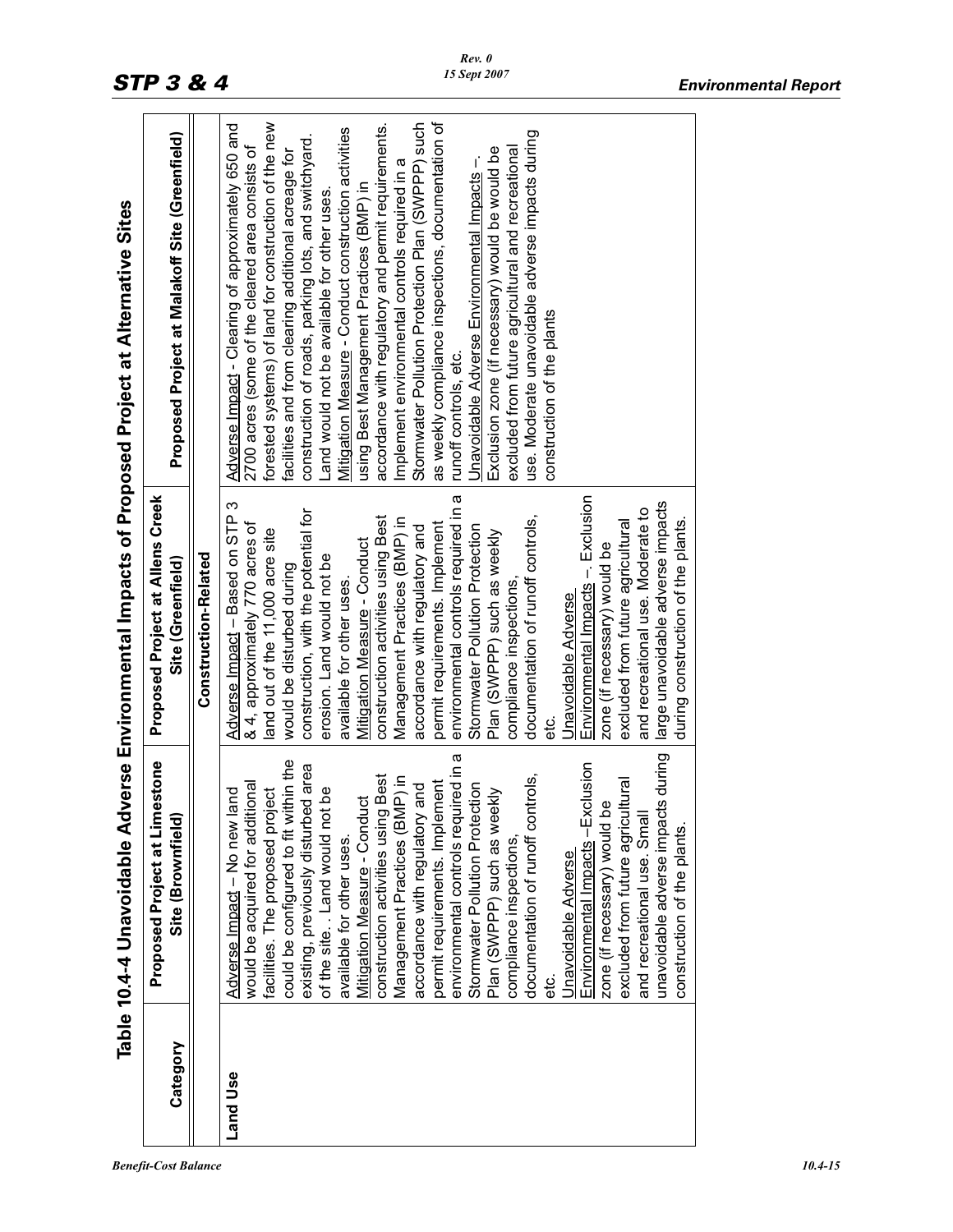| transmission lines in new corridor<br>conduct archaeological and<br>site-specific erosion control<br>Site (Greenfield)<br>measures. Comply with all<br>much as possible. Restrict<br>permits, good engineering,<br>construction activities to<br>construction practices.<br>Unavoidable Adverse<br>would be required.<br>asn<br>habitats<br>kilovolt transmission lines would be<br>route selections. Site new corridors<br><b>Proposed Project at Limestone</b><br>conduct siting study that takes into<br>transmission corridors and access<br>Environmental Impacts -. Small to<br>rmine<br>n lines<br>pance,<br>and<br>roads. Restrict sites of access to<br>Incorporate recommendations of<br>corridor. The new lines would be<br>Mitigation Measure - If required,<br>Restrict construction activities to<br>345-<br>required in a new 200-foot wide<br>or species as much as possible.<br>account environmental impacts.<br>moderate unavoidable adverse<br>federal and state agencies into<br>Σò<br>corridors. Before site disturb<br>ecological surveys and dete<br>applicable laws, regulations<br>installed mostly within existi<br>impacts of new transmission<br>to avoid critical or sensitive<br>conduct archaeological and<br>Adverse Impact - Two new<br>environmental management<br>Site (Brownfield)<br>site-specific erosion control<br>permits, good engineering,<br>measures. Comply with all<br>construction practices<br>Unavoidable Adverse<br>Right-of-Ways.<br>on land use.<br>Category<br>(continued)<br>Land Use |  |                                         | Table 10.4-4 Unavoidable Adverse Environmental Impacts of Proposed Project at Alternative Sites (Continued) |
|-----------------------------------------------------------------------------------------------------------------------------------------------------------------------------------------------------------------------------------------------------------------------------------------------------------------------------------------------------------------------------------------------------------------------------------------------------------------------------------------------------------------------------------------------------------------------------------------------------------------------------------------------------------------------------------------------------------------------------------------------------------------------------------------------------------------------------------------------------------------------------------------------------------------------------------------------------------------------------------------------------------------------------------------------------------------------------------------------------------------------------------------------------------------------------------------------------------------------------------------------------------------------------------------------------------------------------------------------------------------------------------------------------------------------------------------------------------------------------------------------------------------------------------------------|--|-----------------------------------------|-------------------------------------------------------------------------------------------------------------|
|                                                                                                                                                                                                                                                                                                                                                                                                                                                                                                                                                                                                                                                                                                                                                                                                                                                                                                                                                                                                                                                                                                                                                                                                                                                                                                                                                                                                                                                                                                                                               |  | Proposed Project at Allens Creek        | Proposed Project at Malakoff Site (Greenfield)                                                              |
|                                                                                                                                                                                                                                                                                                                                                                                                                                                                                                                                                                                                                                                                                                                                                                                                                                                                                                                                                                                                                                                                                                                                                                                                                                                                                                                                                                                                                                                                                                                                               |  | <b>Construction-Related</b>             |                                                                                                             |
|                                                                                                                                                                                                                                                                                                                                                                                                                                                                                                                                                                                                                                                                                                                                                                                                                                                                                                                                                                                                                                                                                                                                                                                                                                                                                                                                                                                                                                                                                                                                               |  | Adverse Impact - Two 345 kv             | Adverse Impact - New transmission lines could be<br>built in the existing ROW, but it may need to be        |
|                                                                                                                                                                                                                                                                                                                                                                                                                                                                                                                                                                                                                                                                                                                                                                                                                                                                                                                                                                                                                                                                                                                                                                                                                                                                                                                                                                                                                                                                                                                                               |  |                                         | expanded                                                                                                    |
|                                                                                                                                                                                                                                                                                                                                                                                                                                                                                                                                                                                                                                                                                                                                                                                                                                                                                                                                                                                                                                                                                                                                                                                                                                                                                                                                                                                                                                                                                                                                               |  | Mitigation Measure - Conduct siting     | Mitigation Measure - Conduct siting study that takes                                                        |
|                                                                                                                                                                                                                                                                                                                                                                                                                                                                                                                                                                                                                                                                                                                                                                                                                                                                                                                                                                                                                                                                                                                                                                                                                                                                                                                                                                                                                                                                                                                                               |  | study that takes into account           | nto account environmental impacts. Incorporate                                                              |
|                                                                                                                                                                                                                                                                                                                                                                                                                                                                                                                                                                                                                                                                                                                                                                                                                                                                                                                                                                                                                                                                                                                                                                                                                                                                                                                                                                                                                                                                                                                                               |  | environmental impacts. Incorporate      | recommendations of federal and state agencies into                                                          |
|                                                                                                                                                                                                                                                                                                                                                                                                                                                                                                                                                                                                                                                                                                                                                                                                                                                                                                                                                                                                                                                                                                                                                                                                                                                                                                                                                                                                                                                                                                                                               |  | recommendations of federal and          | route selections. Site new corridors to avoid critical                                                      |
|                                                                                                                                                                                                                                                                                                                                                                                                                                                                                                                                                                                                                                                                                                                                                                                                                                                                                                                                                                                                                                                                                                                                                                                                                                                                                                                                                                                                                                                                                                                                               |  | state agencies into route selections.   | or sensitive habitats or species as much as possible.                                                       |
|                                                                                                                                                                                                                                                                                                                                                                                                                                                                                                                                                                                                                                                                                                                                                                                                                                                                                                                                                                                                                                                                                                                                                                                                                                                                                                                                                                                                                                                                                                                                               |  | Site new corridors to avoid critical or | Restrict construction activities to transmission                                                            |
|                                                                                                                                                                                                                                                                                                                                                                                                                                                                                                                                                                                                                                                                                                                                                                                                                                                                                                                                                                                                                                                                                                                                                                                                                                                                                                                                                                                                                                                                                                                                               |  | sensitive habitats or species as        | corridors and access roads. Restrict sites of access                                                        |
|                                                                                                                                                                                                                                                                                                                                                                                                                                                                                                                                                                                                                                                                                                                                                                                                                                                                                                                                                                                                                                                                                                                                                                                                                                                                                                                                                                                                                                                                                                                                               |  |                                         | to corridors. Before site disturbance, conduct                                                              |
|                                                                                                                                                                                                                                                                                                                                                                                                                                                                                                                                                                                                                                                                                                                                                                                                                                                                                                                                                                                                                                                                                                                                                                                                                                                                                                                                                                                                                                                                                                                                               |  |                                         | archaeological and ecological surveys and determine                                                         |
|                                                                                                                                                                                                                                                                                                                                                                                                                                                                                                                                                                                                                                                                                                                                                                                                                                                                                                                                                                                                                                                                                                                                                                                                                                                                                                                                                                                                                                                                                                                                               |  | transmission corridors and access       | site-specific erosion control measures. Comply with                                                         |
|                                                                                                                                                                                                                                                                                                                                                                                                                                                                                                                                                                                                                                                                                                                                                                                                                                                                                                                                                                                                                                                                                                                                                                                                                                                                                                                                                                                                                                                                                                                                               |  | roads. Restrict sites of access to      | all applicable laws, regulations, permits, good                                                             |
|                                                                                                                                                                                                                                                                                                                                                                                                                                                                                                                                                                                                                                                                                                                                                                                                                                                                                                                                                                                                                                                                                                                                                                                                                                                                                                                                                                                                                                                                                                                                               |  | corridors. Before site disturbance,     | engineering, environmental management, and                                                                  |
|                                                                                                                                                                                                                                                                                                                                                                                                                                                                                                                                                                                                                                                                                                                                                                                                                                                                                                                                                                                                                                                                                                                                                                                                                                                                                                                                                                                                                                                                                                                                               |  |                                         | construction practices.                                                                                     |
|                                                                                                                                                                                                                                                                                                                                                                                                                                                                                                                                                                                                                                                                                                                                                                                                                                                                                                                                                                                                                                                                                                                                                                                                                                                                                                                                                                                                                                                                                                                                               |  | ecological surveys and determine        | Unavoidable Adverse Environmental Impacts - Small                                                           |
|                                                                                                                                                                                                                                                                                                                                                                                                                                                                                                                                                                                                                                                                                                                                                                                                                                                                                                                                                                                                                                                                                                                                                                                                                                                                                                                                                                                                                                                                                                                                               |  |                                         | to moderate unavoidable adverse impacts                                                                     |
|                                                                                                                                                                                                                                                                                                                                                                                                                                                                                                                                                                                                                                                                                                                                                                                                                                                                                                                                                                                                                                                                                                                                                                                                                                                                                                                                                                                                                                                                                                                                               |  |                                         |                                                                                                             |
|                                                                                                                                                                                                                                                                                                                                                                                                                                                                                                                                                                                                                                                                                                                                                                                                                                                                                                                                                                                                                                                                                                                                                                                                                                                                                                                                                                                                                                                                                                                                               |  | applicable laws, regulations,           |                                                                                                             |
|                                                                                                                                                                                                                                                                                                                                                                                                                                                                                                                                                                                                                                                                                                                                                                                                                                                                                                                                                                                                                                                                                                                                                                                                                                                                                                                                                                                                                                                                                                                                               |  |                                         |                                                                                                             |
|                                                                                                                                                                                                                                                                                                                                                                                                                                                                                                                                                                                                                                                                                                                                                                                                                                                                                                                                                                                                                                                                                                                                                                                                                                                                                                                                                                                                                                                                                                                                               |  | environmental management, and           |                                                                                                             |
|                                                                                                                                                                                                                                                                                                                                                                                                                                                                                                                                                                                                                                                                                                                                                                                                                                                                                                                                                                                                                                                                                                                                                                                                                                                                                                                                                                                                                                                                                                                                               |  |                                         |                                                                                                             |
|                                                                                                                                                                                                                                                                                                                                                                                                                                                                                                                                                                                                                                                                                                                                                                                                                                                                                                                                                                                                                                                                                                                                                                                                                                                                                                                                                                                                                                                                                                                                               |  |                                         |                                                                                                             |
|                                                                                                                                                                                                                                                                                                                                                                                                                                                                                                                                                                                                                                                                                                                                                                                                                                                                                                                                                                                                                                                                                                                                                                                                                                                                                                                                                                                                                                                                                                                                               |  | Environmental Impacts - Small to        |                                                                                                             |
|                                                                                                                                                                                                                                                                                                                                                                                                                                                                                                                                                                                                                                                                                                                                                                                                                                                                                                                                                                                                                                                                                                                                                                                                                                                                                                                                                                                                                                                                                                                                               |  | arge unavoidable adverse impacts        |                                                                                                             |
|                                                                                                                                                                                                                                                                                                                                                                                                                                                                                                                                                                                                                                                                                                                                                                                                                                                                                                                                                                                                                                                                                                                                                                                                                                                                                                                                                                                                                                                                                                                                               |  | of new transmission lines on land       |                                                                                                             |
|                                                                                                                                                                                                                                                                                                                                                                                                                                                                                                                                                                                                                                                                                                                                                                                                                                                                                                                                                                                                                                                                                                                                                                                                                                                                                                                                                                                                                                                                                                                                               |  |                                         |                                                                                                             |
|                                                                                                                                                                                                                                                                                                                                                                                                                                                                                                                                                                                                                                                                                                                                                                                                                                                                                                                                                                                                                                                                                                                                                                                                                                                                                                                                                                                                                                                                                                                                               |  |                                         |                                                                                                             |
|                                                                                                                                                                                                                                                                                                                                                                                                                                                                                                                                                                                                                                                                                                                                                                                                                                                                                                                                                                                                                                                                                                                                                                                                                                                                                                                                                                                                                                                                                                                                               |  |                                         |                                                                                                             |
|                                                                                                                                                                                                                                                                                                                                                                                                                                                                                                                                                                                                                                                                                                                                                                                                                                                                                                                                                                                                                                                                                                                                                                                                                                                                                                                                                                                                                                                                                                                                               |  |                                         |                                                                                                             |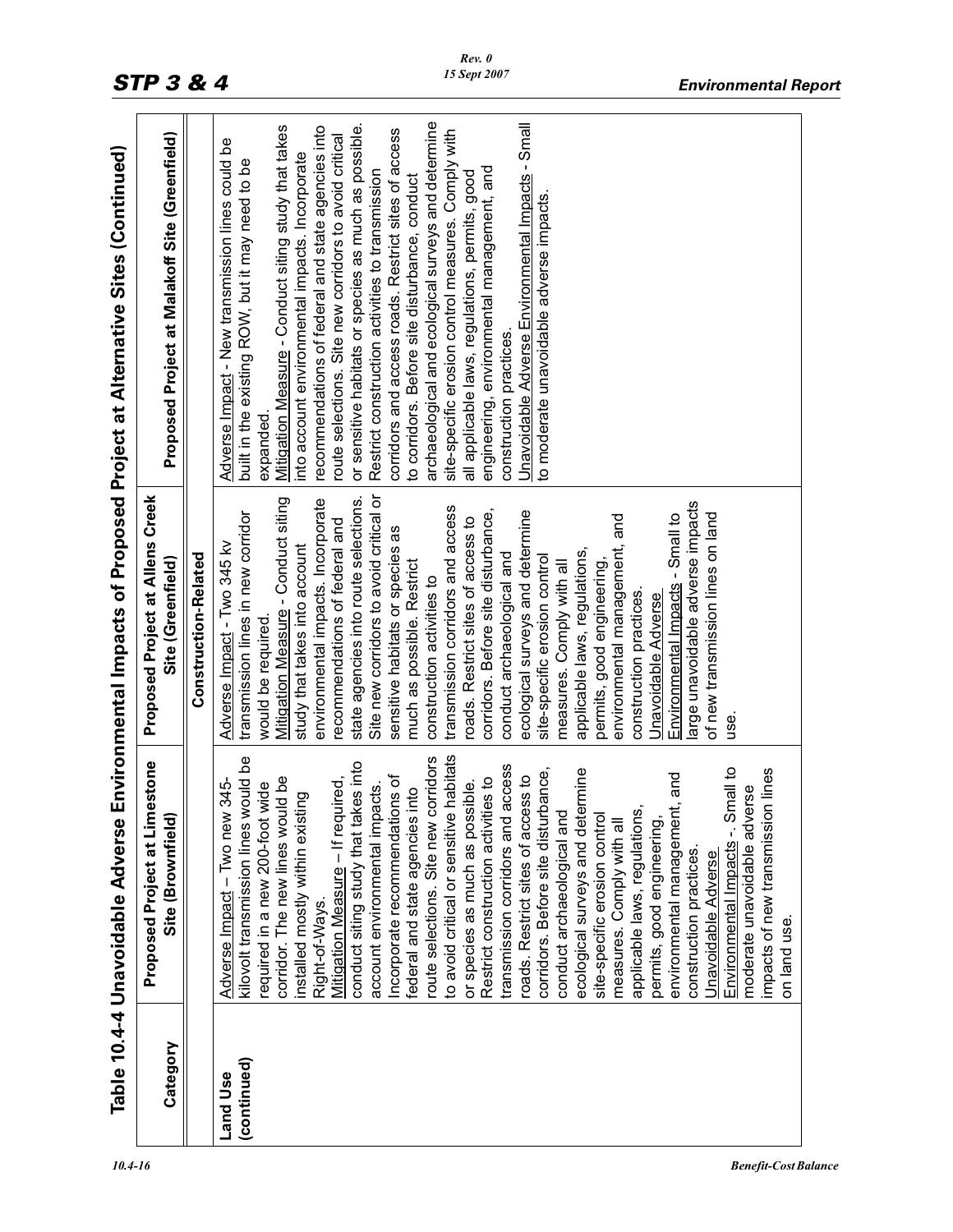|                         |                                                                                                                                                                                                                                                                                                                                                                                                                                                                                                                                                                                                                                                                                                                                                                                                                                                                                                                                                                                                                                                                                                                                           |                                                                                                                                                                                                                                                                                                                                                                                                                                                                                                                                                                                                                                                                                                                                                                                                                                                                                                                                                                                                                                                                                                                                                                | Table 10.4-4 Unavoidable Adverse Environmental Impacts of Proposed Project at Alternative Sites (Continued)                                                                                                                                                                                                                                                                                                                                                                                                                                                                                                                                                                                                                                                                                                                                                                                                                                                                                                                                                                                                                       |
|-------------------------|-------------------------------------------------------------------------------------------------------------------------------------------------------------------------------------------------------------------------------------------------------------------------------------------------------------------------------------------------------------------------------------------------------------------------------------------------------------------------------------------------------------------------------------------------------------------------------------------------------------------------------------------------------------------------------------------------------------------------------------------------------------------------------------------------------------------------------------------------------------------------------------------------------------------------------------------------------------------------------------------------------------------------------------------------------------------------------------------------------------------------------------------|----------------------------------------------------------------------------------------------------------------------------------------------------------------------------------------------------------------------------------------------------------------------------------------------------------------------------------------------------------------------------------------------------------------------------------------------------------------------------------------------------------------------------------------------------------------------------------------------------------------------------------------------------------------------------------------------------------------------------------------------------------------------------------------------------------------------------------------------------------------------------------------------------------------------------------------------------------------------------------------------------------------------------------------------------------------------------------------------------------------------------------------------------------------|-----------------------------------------------------------------------------------------------------------------------------------------------------------------------------------------------------------------------------------------------------------------------------------------------------------------------------------------------------------------------------------------------------------------------------------------------------------------------------------------------------------------------------------------------------------------------------------------------------------------------------------------------------------------------------------------------------------------------------------------------------------------------------------------------------------------------------------------------------------------------------------------------------------------------------------------------------------------------------------------------------------------------------------------------------------------------------------------------------------------------------------|
| Category                | <b>Proposed Project at Limestone</b><br>Site (Brownfield)                                                                                                                                                                                                                                                                                                                                                                                                                                                                                                                                                                                                                                                                                                                                                                                                                                                                                                                                                                                                                                                                                 | <b>Proposed Project at Allens Creek</b><br>Site (Greenfield)                                                                                                                                                                                                                                                                                                                                                                                                                                                                                                                                                                                                                                                                                                                                                                                                                                                                                                                                                                                                                                                                                                   | Proposed Project at Malakoff Site (Greenfield)                                                                                                                                                                                                                                                                                                                                                                                                                                                                                                                                                                                                                                                                                                                                                                                                                                                                                                                                                                                                                                                                                    |
| (continued)<br>Land Use | Adverse Impact - Potential to disturb<br>Historic Preservation Officer. Before<br>construction activities that includes<br>Mitigation Measure - Consult State<br>historic, cultural, or paleontological<br>onsite<br>actions to protect cultural, historic,<br>construction debris and would not<br>tential<br>buried historic, archaeological, or<br>aq pr<br>minimization to reduce volume of<br>elop<br>be available for disposal of other<br>unavoidable adverse impacts to<br>Mitigation Measure - Use waste<br>ed<br>e<br>Environmental Impacts - Small<br>Adverse Impact - Construction<br>$\overline{\mathbf{v}}$<br>archaeological surveys. Dev<br>and implement procedure fo<br>or paleontological resources<br>Environmental Impacts - Pot<br>for destruction of unanticipat<br>resources. Small unavoidab<br>resources from construction<br>debris would be disposed in<br>land use. Landfill space wou<br>adverse impacts to cultural<br>paleontological resources.<br>consumed for disposal of<br>site disturbance, conduct<br>Unavoidable Adverse<br>Unavoidable Adverse<br>and/or offsite landfills<br>wastes.<br>debris. | Adverse Impact - Potential to disturb<br>Environmental Impacts - Moderately<br>Historic Preservation Officer. Before<br>construction activities that includes<br>historic, cultural, or paleontological<br>debris would be disposed in onsite<br>historical properties. Consult State<br>actions to protect cultural, historic,<br>construction debris and would not<br>Environmental Impacts - Potential<br>land use. Landfill space would be<br>buried historic, archaeological, or<br>minimization to reduce volume of<br>be available for disposal of other<br>archaeological surveys. Develop<br>Mitigation Measure - Use waste<br>unavoidable adverse impacts to<br>for destruction of unanticipated<br>Adverse Impact - Construction<br>resources. Small unavoidable<br>and implement procedure for<br>or paleontological resources.<br>resources from construction.<br>transmission routes to avoid<br>Mitigation Measure - Select<br>adverse impacts to cultural<br>paleontological resources<br>consumed for disposal of<br>site disturbance, conduct<br>Unavoidable Adverse<br>Unavoidable Adverse<br>and/or offsite landfills<br>wastes<br>debris. | Adverse Impact - Potential to disturb buried historic,<br>Moderate unavoidable adverse impacts to land use.<br>implement procedure for construction activities that<br>unavoidable adverse impacts to cultural resources<br>Mitigation Measure - Select transmission routes to<br>construction debris and would not be available for<br>Landfill space would be consumed for disposal of<br>Potential for destruction of unanticipated historic,<br>avoid historical properties. Consult State Historic<br>Mitigation Measure - Use waste minimization to<br>Adverse Impact - Construction debris would be<br><u>Unavoidable Adverse Environmental Impacts</u> -<br>Unavoidable Adverse Environmental Impacts<br>conduct archaeological surveys. Develop and<br>includes actions to protect cultural, historic, or<br>Preservation Officer. Before site disturbance,<br>archaeological, or paleontological resources<br>cultural, or paleontological resources. Small<br>disposed in onsite and/or offsite landfills.<br>paleontological resources.<br>reduce volume of debris.<br>disposal of other wastes<br>from construction. |
|                         |                                                                                                                                                                                                                                                                                                                                                                                                                                                                                                                                                                                                                                                                                                                                                                                                                                                                                                                                                                                                                                                                                                                                           |                                                                                                                                                                                                                                                                                                                                                                                                                                                                                                                                                                                                                                                                                                                                                                                                                                                                                                                                                                                                                                                                                                                                                                |                                                                                                                                                                                                                                                                                                                                                                                                                                                                                                                                                                                                                                                                                                                                                                                                                                                                                                                                                                                                                                                                                                                                   |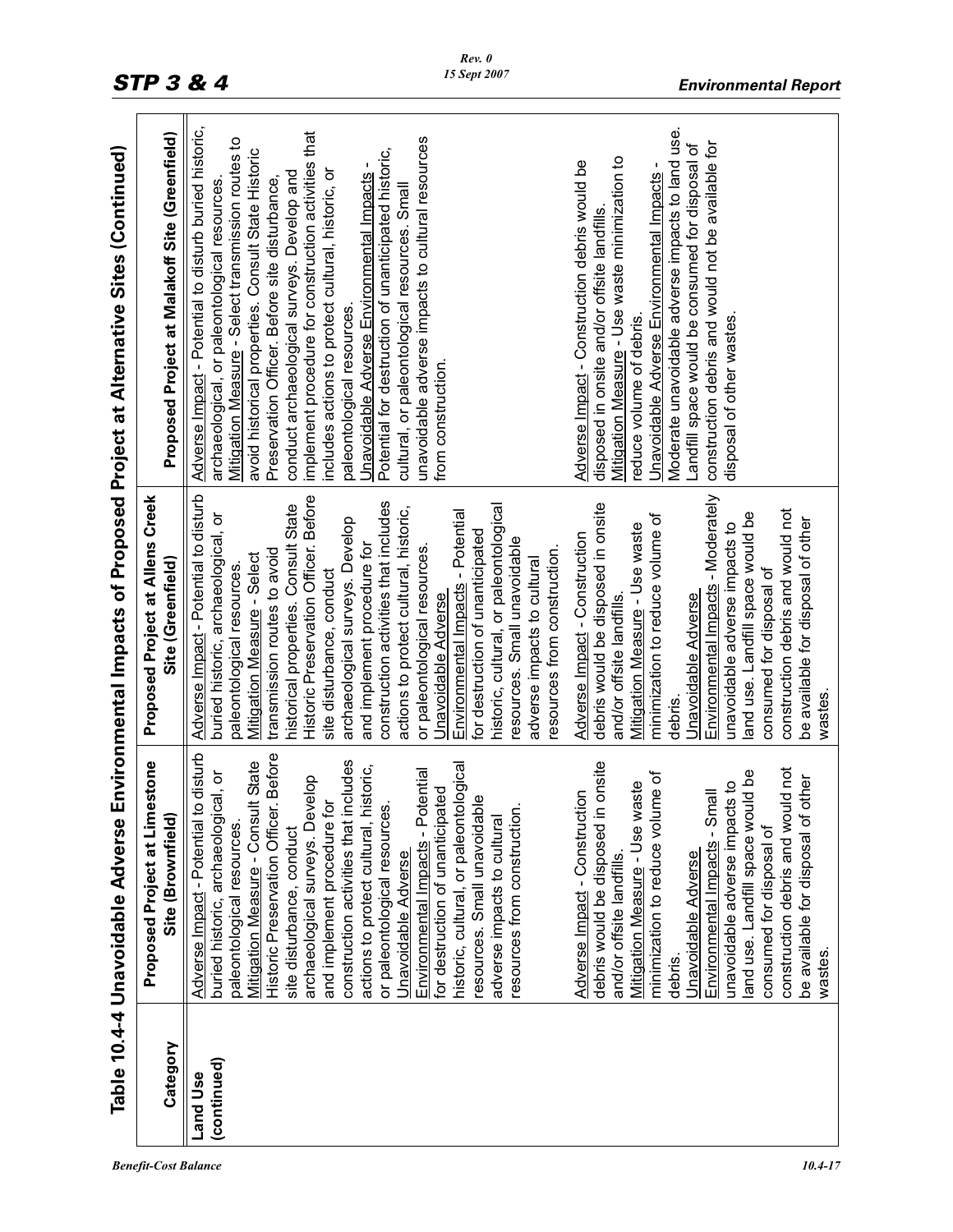|               | Table 10.4-4 Unavoidable Adverse              |                                         | Environmental Impacts of Proposed Project at Alternative Sites (Continued) |
|---------------|-----------------------------------------------|-----------------------------------------|----------------------------------------------------------------------------|
|               | Proposed Project at Limestone                 | <b>Proposed Project at Allens Creek</b> |                                                                            |
| Category      | Site (Brownfield)                             | Site (Greenfield)                       | Proposed Project at Malakoff Site (Greenfield)                             |
| Hydrology and | STP <sub>3</sub><br>Adverse Impact - Based on | Adverse Impact - Based on STP 3         | Adverse Impact - Based on STP 3 & 4, construction                          |
| Water Use     | & 4, construction would require up            | & 4, construction would require up      | would require up to 1200 gpm of groundwater.                               |
|               | to 1200 gpm of groundwater                    | to 1200 gpm of groundwater.             | Mitigation Measure - Practice water conservation as                        |
|               | Mitigation Measure - Practice water           | Mitigation Measure - Practice water     | practical. No other measures or controls would be                          |
|               | conservation as practical. No other           | conservation as practical. No other     | necessary                                                                  |
|               | g<br>measures or controls would               | measures or controls would be           | Unavoidable Adverse Environmental Impacts -.                               |
|               | necessary.                                    | necessary                               | Small unavoidable adverse impacts.                                         |
|               | Unavoidable Adverse                           | Unavoidable Adverse                     |                                                                            |
|               | Environmental Impacts -. Small                | Environmental Impacts -. Small          |                                                                            |
|               | unavoidable adverse impacts.                  | unavoidable adverse impacts.            |                                                                            |
|               | Adverse Impact - Potential need to            | Adverse Impact - Potential need to      | Adverse Impact - Potential need to dewater                                 |
|               | dewater excavation areas.                     | dewater excavation areas.               | excavation areas.                                                          |
|               | Mitigation Measure - Install drainage         | Mitigation Measure - Install drainage   | Mitigation Measure - Install drainage system to divert                     |
|               | runoff to<br>system to divert dewatering      | system to divert dewatering runoff to   | dewatering runoff to settling basin before discharge                       |
|               | ဗြ<br>settling basin before discha            | settling basin before discharge         | through a permitted TPDES outfall. Follow best                             |
|               | through a permitted TPDES outfall.            | through a permitted TPDES outfall.      | management practices for erosion control                                   |
|               | actices<br>Follow best management pr          | Follow best management practices        | Unavoidable Adverse Environmental Impacts - Small                          |
|               | for erosion control.                          | for erosion control.                    | unavoidable adverse impacts.                                               |
|               | Unavoidable Adverse                           | Unavoidable Adverse                     |                                                                            |
|               | Environmental Impacts - Small                 | Environmental Impacts - Small           |                                                                            |
|               | unavoidable adverse impacts.                  | unavoidable adverse impacts.            |                                                                            |
|               |                                               |                                         |                                                                            |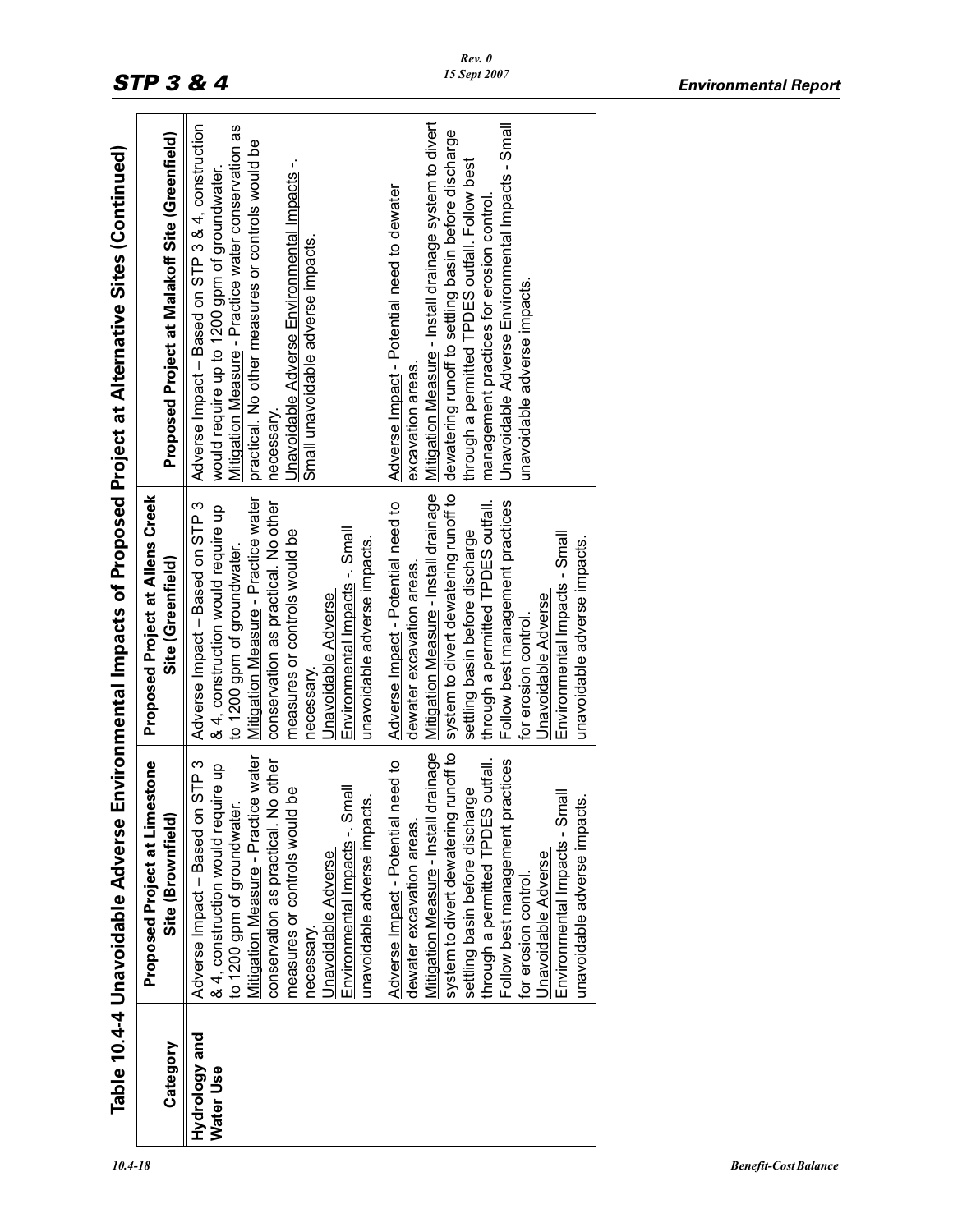|                                           | Table 10.4-4 Unavoidable Adverse                                                                                                                                                                                                                                                                                                                                                                                                                                          |                                                                                                                                                                                                                                                                                                                                                                                                                                                                             | Environmental Impacts of Proposed Project at Alternative Sites (Continued)                                                                                                                                                                                                                                                                                                                                                                                   |
|-------------------------------------------|---------------------------------------------------------------------------------------------------------------------------------------------------------------------------------------------------------------------------------------------------------------------------------------------------------------------------------------------------------------------------------------------------------------------------------------------------------------------------|-----------------------------------------------------------------------------------------------------------------------------------------------------------------------------------------------------------------------------------------------------------------------------------------------------------------------------------------------------------------------------------------------------------------------------------------------------------------------------|--------------------------------------------------------------------------------------------------------------------------------------------------------------------------------------------------------------------------------------------------------------------------------------------------------------------------------------------------------------------------------------------------------------------------------------------------------------|
| Category                                  | Proposed Project at Limestone<br>Site (Brownfield)                                                                                                                                                                                                                                                                                                                                                                                                                        | Proposed Project at Allens Creek<br>Site (Greenfield)                                                                                                                                                                                                                                                                                                                                                                                                                       | Proposed Project at Malakoff Site (Greenfield)                                                                                                                                                                                                                                                                                                                                                                                                               |
| Hydrology and<br>(continued)<br>Water Use | required by the storm water general<br>permit. Stabilize upslope areas and<br>and after construction, re-seed the<br>along river banks or stream banks<br>adjacent to shoreline construction<br>Mitigation Measure - Develop and<br>sites with erosion control devices<br>implement a construction Storm<br>Water Pollution Prevention Plan<br>SWPP); conduct monitoring as<br>into<br>Adverse Impact - Construction<br>could introduce sediments<br>waterways.<br>areas. | required by the storm water general<br>(in the case of the transmission line)<br>permit. Stabilize upslope areas and<br>and after construction, re-seed the<br>along river banks or stream banks<br>Mitigation Measure - Develop and<br>adjacent to shoreline construction<br>sites with erosion control devices<br>implement a construction SWPP<br>could introduce sediments into<br>Adverse Impact - Construction<br>Plan; conduct monitoring as<br>waterways.<br>areas. | upslope areas and adjacent to shoreline construction<br>required by the storm water general permit. Stabilize<br>Adverse Impact - Construction along river banks or<br>stream banks (in the case of the transmission line)<br>construction SWPP Plan; conduct monitoring as<br>Mitigation Measure - Develop and implement a<br>could introduce sediments into waterways.<br>sites with erosion control devices and after<br>construction, re-seed the areas. |
|                                           | Environmental Impacts - Small<br>unavoidable adverse impacts.<br>Unavoidable Adverse                                                                                                                                                                                                                                                                                                                                                                                      | Environmental Impacts - Small<br>unavoidable adverse impacts.<br>Unavoidable Adverse                                                                                                                                                                                                                                                                                                                                                                                        | Unavoidable Adverse Environmental Impacts -Small<br>unavoidable adverse impacts.                                                                                                                                                                                                                                                                                                                                                                             |
|                                           | equipment introduces the possibility<br>Plan for<br>of petroleum spills that could enter<br>eaks. Prepare and implement Spill<br>maintenance practices to maintain<br>equipment, and prevent spills and<br>Adverse Impact - Use of heavy<br>Mitigation Measure - Use good<br>Countermeasures (SPCC)<br>Prevention Control and<br>construction activities.<br>surface water.                                                                                               | equipment introduces the possibility<br>of petroleum spills that could enter<br>maintenance practices to maintain<br>equipment, and prevent spills and<br>Adverse Impact - Use of heavy<br>Mitigation Measure - Use good<br>leaks. Prepare and implement<br>SPCC Plan for construction<br>surface water.<br>activities.                                                                                                                                                     | Adverse Impact - Use of heavy equipment introduces<br>practices to maintain equipment, and prevent spills<br>and leaks. Prepare and implement SPCC Plan for<br>the possibility of petroleum spills that could enter<br>Mitigation Measure - Use good maintenance<br>construction activities.<br>surface water.                                                                                                                                               |

*Rev. 0*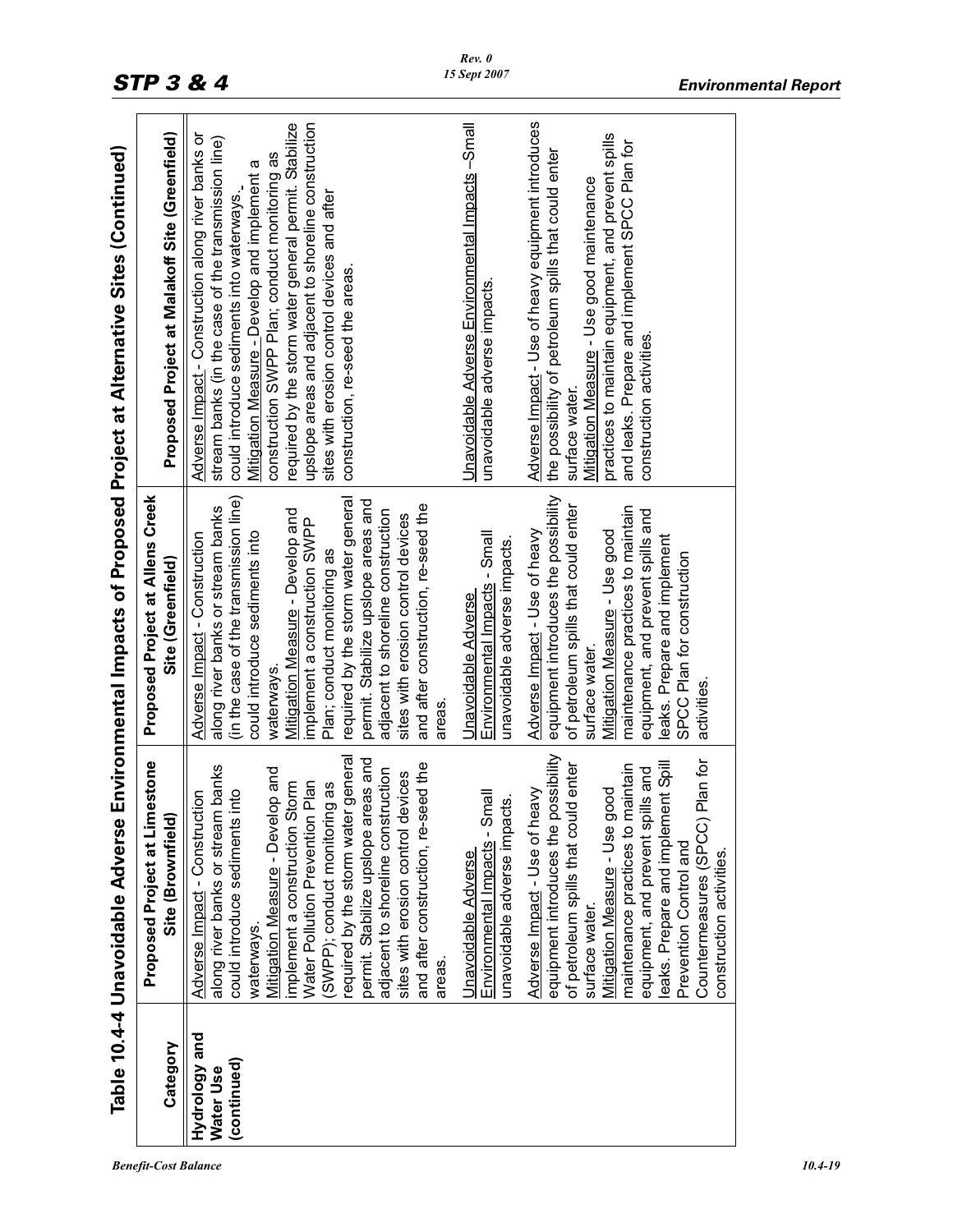|                                           | Table 10.4-4 Unavoidable Adverse                                                                                                                                                                                                                                                                                        |                                                                                                                                                                                                                                                                                                                                                | Environmental Impacts of Proposed Project at Alternative Sites (Continued)                                                                                                                                                                                                                                                            |
|-------------------------------------------|-------------------------------------------------------------------------------------------------------------------------------------------------------------------------------------------------------------------------------------------------------------------------------------------------------------------------|------------------------------------------------------------------------------------------------------------------------------------------------------------------------------------------------------------------------------------------------------------------------------------------------------------------------------------------------|---------------------------------------------------------------------------------------------------------------------------------------------------------------------------------------------------------------------------------------------------------------------------------------------------------------------------------------|
| Category                                  | Proposed Project at Limestone<br>Site (Brownfield)                                                                                                                                                                                                                                                                      | <b>Proposed Project at Allens Creek</b><br>Site (Greenfield)                                                                                                                                                                                                                                                                                   | Proposed Project at Malakoff Site (Greenfield)                                                                                                                                                                                                                                                                                        |
| Hydrology and<br>(continued)<br>Water Use | products and solvents to designated<br>Restrict activities using petroleum<br>areas that are equipped with spill<br>Environmental Impacts - Small<br>unavoidable adverse impacts.<br>Unavoidable Adverse<br>containment.                                                                                                | products and solvents to designated<br>Restrict activities using petroleum<br>areas that are equipped with spill<br>Environmental Impacts - Small<br>unavoidable adverse impacts.<br>Unavoidable Adverse<br>containment.                                                                                                                       | Unavoidable Adverse Environmental Impacts - Small<br>solvents to designated areas that are equipped with<br>Restrict activities using petroleum products and<br>unavoidable adverse impacts.<br>spill containment.                                                                                                                    |
| <b>Aquatic Ecology</b>                    | along shoreline, including an intake<br>structure, would cause the loss of<br>habitat.<br>some organisms, and temporary<br>across streams would cause the<br>Adverse Impact - Construction<br>Transmission line construction<br>ρ<br>loss of some organisms ar<br>temporary degradation of I<br>degradation of habitat. | structure, would cause the loss of<br>temporary degradation of habitat.<br>Adverse Impact - Construction at<br>some organisms, and temporary<br>across streams would cause the<br>rivers, lakes, and the proposed<br>Transmission line construction<br>reservoir, including an intake<br>loss of some organisms and<br>degradation of habitat. | the proposed reservoir, including an intake structure,<br>construction across streams would cause the loss of<br>temporary degradation of habitat. Transmission line<br>Adverse Impact - Construction at rivers, lakes, and<br>some organisms and temporary degradation of<br>would cause the loss of some organisms, and<br>habitat. |
|                                           |                                                                                                                                                                                                                                                                                                                         |                                                                                                                                                                                                                                                                                                                                                |                                                                                                                                                                                                                                                                                                                                       |

*Rev. 0 15 Sept 2007*

 $\overline{\phantom{a}}$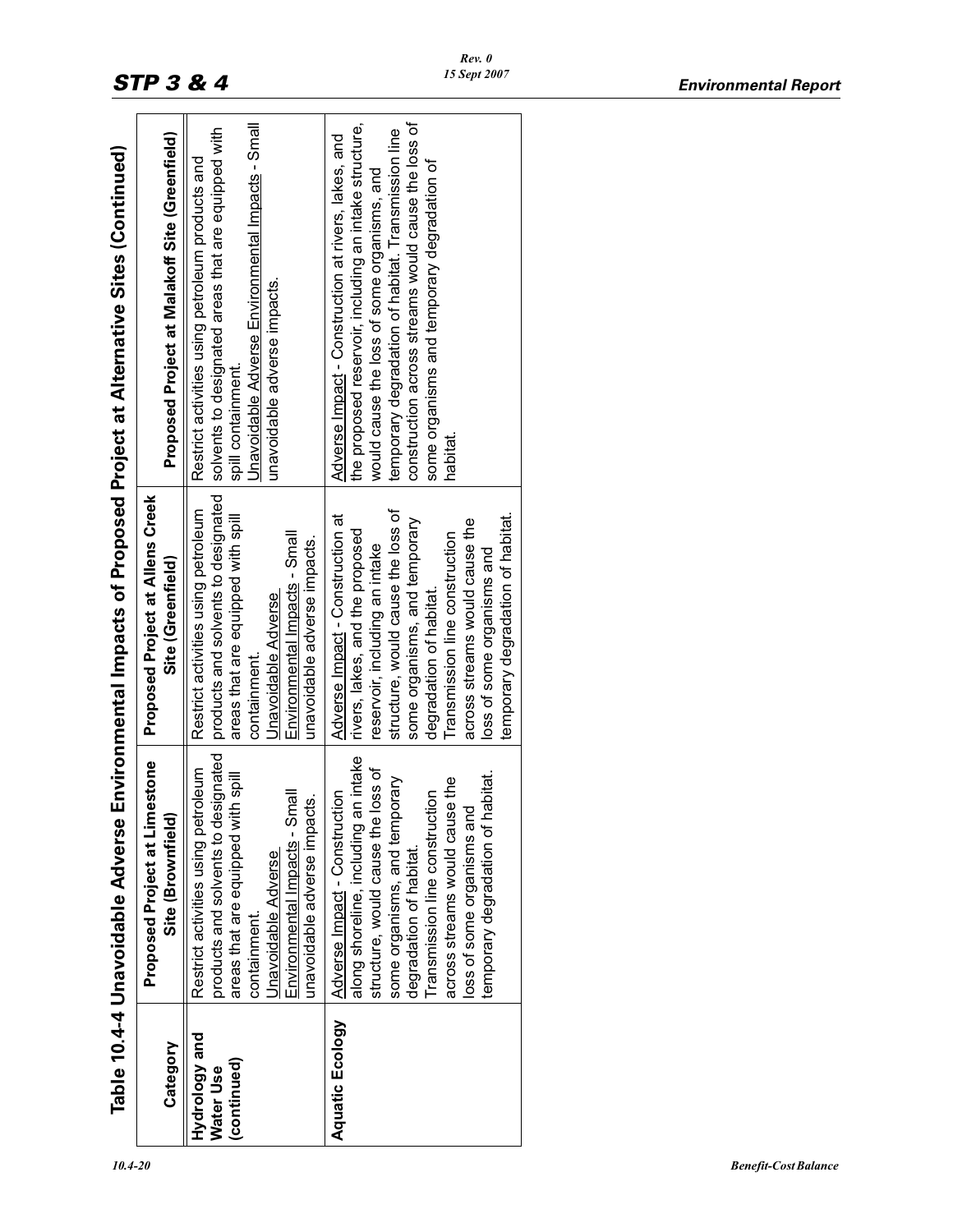| Category                              | <b>Proposed Project at Limestone</b><br>Site (Brownfield)                                                                                                                                                                                                                                                                                                                                                                                                                                                                                                    | <b>Proposed Project at Allens Creek</b><br>Site (Greenfield)                                                                                                                                                                                                                                                                                                                                                                                                                                                                                                 | Proposed Project at Malakoff Site (Greenfield)                                                                                                                                                                                                                                                                                                                                                                                                                                                                                             |
|---------------------------------------|--------------------------------------------------------------------------------------------------------------------------------------------------------------------------------------------------------------------------------------------------------------------------------------------------------------------------------------------------------------------------------------------------------------------------------------------------------------------------------------------------------------------------------------------------------------|--------------------------------------------------------------------------------------------------------------------------------------------------------------------------------------------------------------------------------------------------------------------------------------------------------------------------------------------------------------------------------------------------------------------------------------------------------------------------------------------------------------------------------------------------------------|--------------------------------------------------------------------------------------------------------------------------------------------------------------------------------------------------------------------------------------------------------------------------------------------------------------------------------------------------------------------------------------------------------------------------------------------------------------------------------------------------------------------------------------------|
| <b>Aquatic Ecology</b><br>(continued) | required by the storm water general<br>permit. Stabilize upslope areas and<br>and after construction, re-seed the<br>adjacent to shoreline construction<br>needed; re-seeding of spoils area<br>sites with erosion control devices<br>area<br>wetlands and watercourses; use<br>implement a construction SWPP<br>storm water retention basins as<br>after construction. Develop and<br>cofferdam and store excavated<br>Mitigation Measure - Install<br>sediment and soils in spoils<br>designed to prevent loading<br>Plan; conduct monitoring as<br>areas. | required by the storm water general<br>permit. Stabilize upslope areas and<br>and after construction, re-seed the<br>adjacent to shoreline construction<br>needed; re-seeding of spoils area<br>sites with erosion control devices<br>sediment and soils in spoils area<br>implement a construction SWPP<br>wetlands and watercourses; use<br>storm water retention basins as<br>after construction. Develop and<br>cofferdam and store excavated<br>designed to prevent loading in<br>Plan; conduct monitoring as<br>Mitigation Measure - Install<br>areas. | general permit. Stabilize upslope areas and adjacent<br>needed; re-seeding of spoils area after construction.<br>Develop and implement a construction SWPP Plan;<br>watercourses; use storm water retention basins as<br>conduct monitoring as required by the storm water<br>to shoreline construction sites with erosion control<br>devices and after construction, re-seed the areas.<br>Mitigation Measure - Install cofferdam and store<br>designed to prevent loading in wetlands and<br>excavated sediment and soils in spoils area |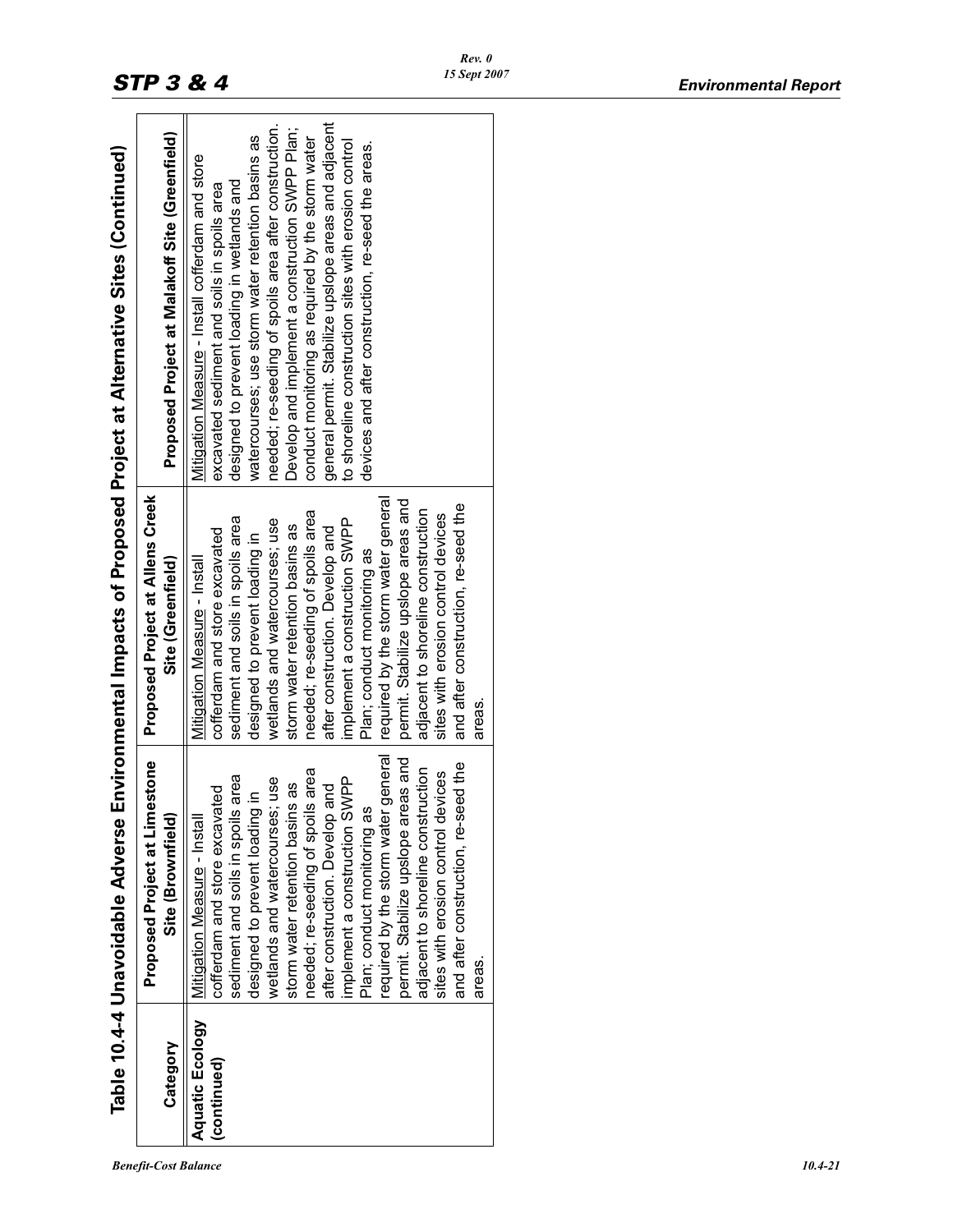|                                                                         |                                                                                                                                                                                                                                                                                                                                                                                                                                                                                                                                                                                                                                                                                                                                                                                                                                                   |                                                                                                                                                                                                                                                                                                                                                                                                                                                                                                                                                                                                                                                                                                                                                                                                                                   | Table 10.4-4 Unavoidable Adverse Environmental Impacts of Proposed Project at Alternative Sites (Continued)                                                                                                                                                                                                                                                                                                                                                                                                                                                                                                                                                                                                                                                                                                 |
|-------------------------------------------------------------------------|---------------------------------------------------------------------------------------------------------------------------------------------------------------------------------------------------------------------------------------------------------------------------------------------------------------------------------------------------------------------------------------------------------------------------------------------------------------------------------------------------------------------------------------------------------------------------------------------------------------------------------------------------------------------------------------------------------------------------------------------------------------------------------------------------------------------------------------------------|-----------------------------------------------------------------------------------------------------------------------------------------------------------------------------------------------------------------------------------------------------------------------------------------------------------------------------------------------------------------------------------------------------------------------------------------------------------------------------------------------------------------------------------------------------------------------------------------------------------------------------------------------------------------------------------------------------------------------------------------------------------------------------------------------------------------------------------|-------------------------------------------------------------------------------------------------------------------------------------------------------------------------------------------------------------------------------------------------------------------------------------------------------------------------------------------------------------------------------------------------------------------------------------------------------------------------------------------------------------------------------------------------------------------------------------------------------------------------------------------------------------------------------------------------------------------------------------------------------------------------------------------------------------|
| Category                                                                | estone<br>Proposed Project at Limo<br>Site (Brownfield)                                                                                                                                                                                                                                                                                                                                                                                                                                                                                                                                                                                                                                                                                                                                                                                           | Proposed Project at Allens Creek<br>Site (Greenfield)                                                                                                                                                                                                                                                                                                                                                                                                                                                                                                                                                                                                                                                                                                                                                                             | Proposed Project at Malakoff Site (Greenfield)                                                                                                                                                                                                                                                                                                                                                                                                                                                                                                                                                                                                                                                                                                                                                              |
| <b>Aquatic Ecology</b><br>Aquatic Ecology<br>(continued)<br>(continued) | and construction techniques that are<br>species<br>transmission line to degrade habitat<br>use equipment specifically designed<br>water bodies that must be crossed;<br>and sensitive areas when possible;<br>a new<br>bue st<br>and implement best management<br>Avoid wetlands and water bodies<br>streams, install erosion controls,<br>develop a construction schedule<br>of a listed aquatic species, work<br>practices to minimize impacts to<br>closely with the state agency to<br>and<br>determine site-specific erosion<br>transmission line construction,<br>for work around wetlands and<br>plan transmission routes to<br>minimize impacts to wetland<br>aquatic ecosystems. Before<br>control measures. If there is<br>potential for construction of<br>conduct ecological surveys<br>protective of the habitat and<br>in question. | and construction techniques that are<br>protective of the habitat and species<br>use equipment specifically designed<br>transmission line to degrade habitat<br>and sensitive areas when possible;<br>water bodies that must be crossed;<br>minimize impacts to wetlands and<br>potential for construction of a new<br>and implement best management<br>Avoid wetlands and water bodies<br>develop a construction schedule<br>streams, install erosion controls,<br>practices to minimize impacts to<br>of a listed aquatic species, work<br>closely with the state agency to<br>conduct ecological surveys and<br>determine site-specific erosion<br>transmission line construction,<br>for work around wetlands and<br>control measures. If there is<br>aquatic ecosystems. Before<br>plan transmission routes to<br>n question | Avoid wetlands and water bodies and sensitive areas<br>controls, and implement best management practices<br>when possible; plan transmission routes to minimize<br>to develop a construction schedule and construction<br>impacts to wetlands and water bodies that must be<br>to minimize impacts to aquatic ecosystems. Before<br>aquatic species, work closely with the state agency<br>new transmission line to degrade habitat of a listed<br>surveys and determine site-specific erosion control<br>measures. If there is potential for construction of a<br>work around wetlands and streams, install erosion<br>transmission line construction, conduct ecological<br>crossed; use equipment specifically designed for<br>techniques that are protective of the habitat and<br>species in question. |
|                                                                         | Environmental Impacts -Small<br>unavoidable adverse impacts.<br>Unavoidable Adverse                                                                                                                                                                                                                                                                                                                                                                                                                                                                                                                                                                                                                                                                                                                                                               | Environmental Impacts -Small<br>unavoidable adverse impacts.<br>Unavoidable Adverse                                                                                                                                                                                                                                                                                                                                                                                                                                                                                                                                                                                                                                                                                                                                               | Unavoidable Adverse Environmental Impacts -Small<br>unavoidable adverse impacts.                                                                                                                                                                                                                                                                                                                                                                                                                                                                                                                                                                                                                                                                                                                            |
|                                                                         |                                                                                                                                                                                                                                                                                                                                                                                                                                                                                                                                                                                                                                                                                                                                                                                                                                                   |                                                                                                                                                                                                                                                                                                                                                                                                                                                                                                                                                                                                                                                                                                                                                                                                                                   |                                                                                                                                                                                                                                                                                                                                                                                                                                                                                                                                                                                                                                                                                                                                                                                                             |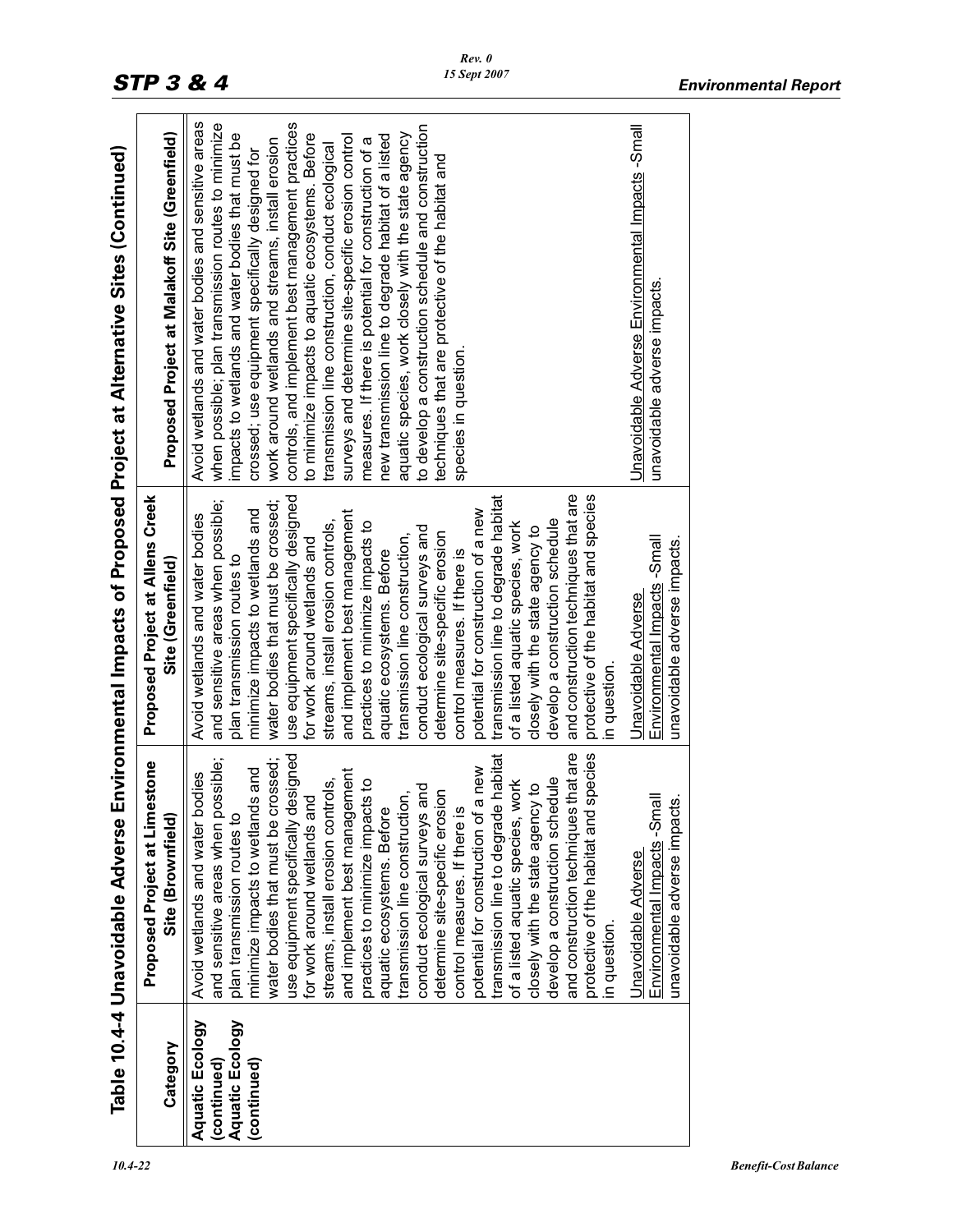|                    |                                                                                   |                                                                              | Table 10.4-4 Unavoidable Adverse Environmental Impacts of Proposed Project at Alternative Sites (Continued) |
|--------------------|-----------------------------------------------------------------------------------|------------------------------------------------------------------------------|-------------------------------------------------------------------------------------------------------------|
|                    | Proposed Project at Limestone                                                     | Proposed Project at Allens Creek                                             |                                                                                                             |
| Category           | Site (Brownfield)                                                                 | Site (Greenfield)                                                            | Proposed Project at Malakoff Site (Greenfield)                                                              |
| <b>Terrestrial</b> | Adverse Impact - Habitat loss, and                                                | Adverse Impact - Habitat loss, and                                           | Adverse Impact Habitat loss and potential impacts to                                                        |
| Ecology            | potential impacts to threatened or                                                | potential impacts to threatened or                                           | threatened or endangered plants or animals at or in<br>the vicinity. Displacement of animals from the       |
|                    | Is at the<br>site or in the vicinity. Displacement<br>endangered plants or animal | endangered plants or animals at the<br>site or in the vicinity. Displacement | construction site. Loss of less mobile individual                                                           |
|                    | of animals from the construction                                                  | of animals from the construction                                             | animals. Potential degradation of wetlands.                                                                 |
|                    | site. Loss of less mobile individual                                              | site. Loss of less mobile individual                                         | Mitigation Measure - Land clearing would be                                                                 |
|                    | ion of<br>animals. Potential degradati                                            | animals. Potential degradation of                                            | conducted according to federal and state regulations                                                        |
|                    | wetlands.                                                                         | wetlands.                                                                    | and permits, plant procedures, good construction                                                            |
|                    | Mitigation Measure - Land clearing                                                | Mitigation Measure - Land clearing                                           | practices, and established best management                                                                  |
|                    | would be conducted according to                                                   | would be conducted according to                                              | practices. Schedule equipment maintenance                                                                   |
|                    | federal and state regulations and                                                 | federal and state regulations and                                            | procedures to minimize emission and spills. Minimize                                                        |
|                    | ood<br>permits, plant procedures, g                                               | permits, plant procedures, good                                              | fugitive dust by watering. Delineate wetlands and                                                           |
|                    | construction practices, and                                                       | construction practices, and                                                  | determine impacts and mitigation prior to beginning                                                         |
|                    | established best management                                                       | established best management                                                  | construction activities                                                                                     |
|                    | practices. Schedule equipment                                                     | practices. Schedule equipment                                                | Unavoidable Adverse Environmental Impacts - Small                                                           |
|                    | maintenance procedures to                                                         | maintenance procedures to                                                    | to moderate temporary impacts to habitat and wildlife                                                       |
|                    | minimize emission and spills.                                                     | minimize emission and spills.                                                | during the construction phase of the project                                                                |
|                    | Minimize fugitive dust by watering                                                | Minimize fugitive dust by watering.                                          |                                                                                                             |
|                    | Delineate wetlands and determine                                                  | Delineate wetlands and determine                                             |                                                                                                             |
|                    | impacts and mitigation prior to                                                   | impacts and mitigation prior to                                              |                                                                                                             |
|                    | beginning construction activities                                                 | beginning construction activities                                            |                                                                                                             |
|                    | Unavoidable Adverse                                                               | Unavoidable Adverse                                                          |                                                                                                             |
|                    | Environmental Impacts - Small,                                                    | Environmental Impacts - Small,                                               |                                                                                                             |
|                    | temporary impacts to habitat and                                                  | temporary impacts to habitat and                                             |                                                                                                             |
|                    | wildlife during the construction                                                  | wildlife during the construction                                             |                                                                                                             |
|                    | phase of the project                                                              | phase of the project                                                         |                                                                                                             |
|                    |                                                                                   |                                                                              |                                                                                                             |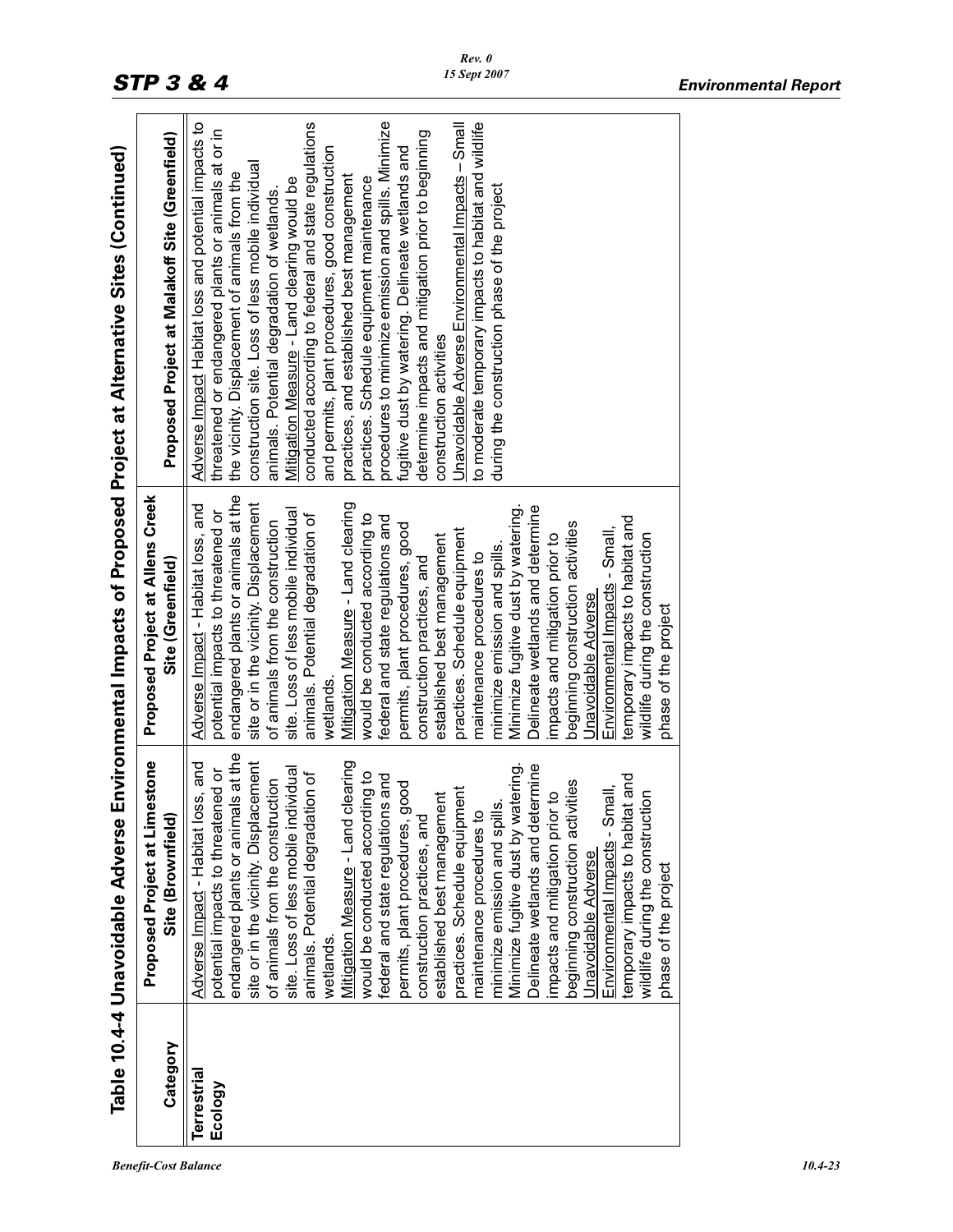|               |                                                                                                                                                                                                                                                                                                                                                                                                                                                                                                                                                                                                                                                                                |                                                                                                                                                                                                                                                                                                                                                                                                                                                                                                                                                                                                                                                                            | Table 10.4-4 Unavoidable Adverse Environmental Impacts of Proposed Project at Alternative Sites (Continued)                                                                                                                                                                                                                                                                                                                                                                                                                                                                                                   |
|---------------|--------------------------------------------------------------------------------------------------------------------------------------------------------------------------------------------------------------------------------------------------------------------------------------------------------------------------------------------------------------------------------------------------------------------------------------------------------------------------------------------------------------------------------------------------------------------------------------------------------------------------------------------------------------------------------|----------------------------------------------------------------------------------------------------------------------------------------------------------------------------------------------------------------------------------------------------------------------------------------------------------------------------------------------------------------------------------------------------------------------------------------------------------------------------------------------------------------------------------------------------------------------------------------------------------------------------------------------------------------------------|---------------------------------------------------------------------------------------------------------------------------------------------------------------------------------------------------------------------------------------------------------------------------------------------------------------------------------------------------------------------------------------------------------------------------------------------------------------------------------------------------------------------------------------------------------------------------------------------------------------|
| Category      | stone<br>Proposed Project at Lime<br>Site (Brownfield)                                                                                                                                                                                                                                                                                                                                                                                                                                                                                                                                                                                                                         | Proposed Project at Allens Creek<br>Site (Greenfield)                                                                                                                                                                                                                                                                                                                                                                                                                                                                                                                                                                                                                      | Proposed Project at Malakoff Site (Greenfield)                                                                                                                                                                                                                                                                                                                                                                                                                                                                                                                                                                |
| Socioeconomic | appropriately protect construction<br>prior notification of atypically loud<br>and<br>dust<br>and<br>Make public announcements or<br>Mitigation Measure - Train and<br>Adverse Impact - Temporary<br>localized noise, fugitive dust<br>workers to reduce the risk of<br>potential exposure to noise,<br>exhaust emissions during<br>and exhaust emissions.<br>construction.                                                                                                                                                                                                                                                                                                    | appropriately protect construction<br>prior notification of atypically loud<br>localized noise, fugitive dust, and<br>Adverse Impact - Temporary and<br>potential exposure to noise, dust<br>Make public announcements or<br>Mitigation Measure - Train and<br>workers to reduce the risk of<br>exhaust emissions during<br>and exhaust emissions<br>construction.                                                                                                                                                                                                                                                                                                         | Mitigation Measure - Train and appropriately protect<br>Make public announcements or prior notification of<br>construction workers to reduce the risk of potential<br>Adverse Impact - Temporary and localized noise,<br>exposure to noise, dust and exhaust emissions.<br>atypically loud construction activities. Regularly<br>fugitive dust, and exhaust emissions during<br>construction.                                                                                                                                                                                                                 |
|               | fugitive dust, and exhaust emissions<br>construction roads, phasing grading<br>watering unpaved roads, stabilizing<br>include exhaust and noise aspects.<br>inspect and maintain equipment to<br>related activities to daylight hours.<br>activities and ceasing them during<br>Restrict delivery times to daylight<br>hours. Develop and implement a<br>larly<br>Phase construction to minimize<br>daily emissions. Restrict noise-<br>Environmental Impacts - Small<br>temporary and localized noise,<br>dust control plan that includes<br>construction activities. Regul<br>mitigation measures such as<br>Unavoidable Adverse<br>during construction.<br>high winds, etc. | fugitive dust, and exhaust emissions<br>construction roads, phasing grading<br>watering unpaved roads, stabilizing<br>include exhaust and noise aspects.<br>inspect and maintain equipment to<br>activities and ceasing them during<br>related activities to daylight hours.<br>Restrict delivery times to daylight<br>hours. Develop and implement a<br>construction activities. Regularly<br>Environmental Impacts - Small,<br>Phase construction to minimize<br>daily emissions. Restrict noise-<br>temporary and localized noise,<br>dust control plan that includes<br>mitigation measures such as<br>Unavoidable Adverse<br>during construction.<br>high winds, etc. | that includes mitigation measures such as watering<br>Small, temporary and localized noise, fugitive dust,<br>inspect and maintain equipment to include exhaust<br>and noise aspects. Phase construction to minimize<br>phasing grading activities and ceasing them during<br>daily emissions. Restrict noise-related activities to<br>hours. Develop and implement a dust control plan<br>daylight hours. Restrict delivery times to daylight<br>unpaved roads, stabilizing construction roads<br>Unavoidable Adverse Environmental Impacts<br>and exhaust emissions during construction<br>high winds, etc. |
|               | occupational illnesses, injuries, or<br>Adverse Impact - Construction<br>workers could experience<br>death.                                                                                                                                                                                                                                                                                                                                                                                                                                                                                                                                                                    | occupational illnesses, injuries, or<br>Adverse Impact - Construction<br>workers could experience<br>death.                                                                                                                                                                                                                                                                                                                                                                                                                                                                                                                                                                | experience occupational illnesses, injuries, or death.<br>Adverse Impact - Construction workers could                                                                                                                                                                                                                                                                                                                                                                                                                                                                                                         |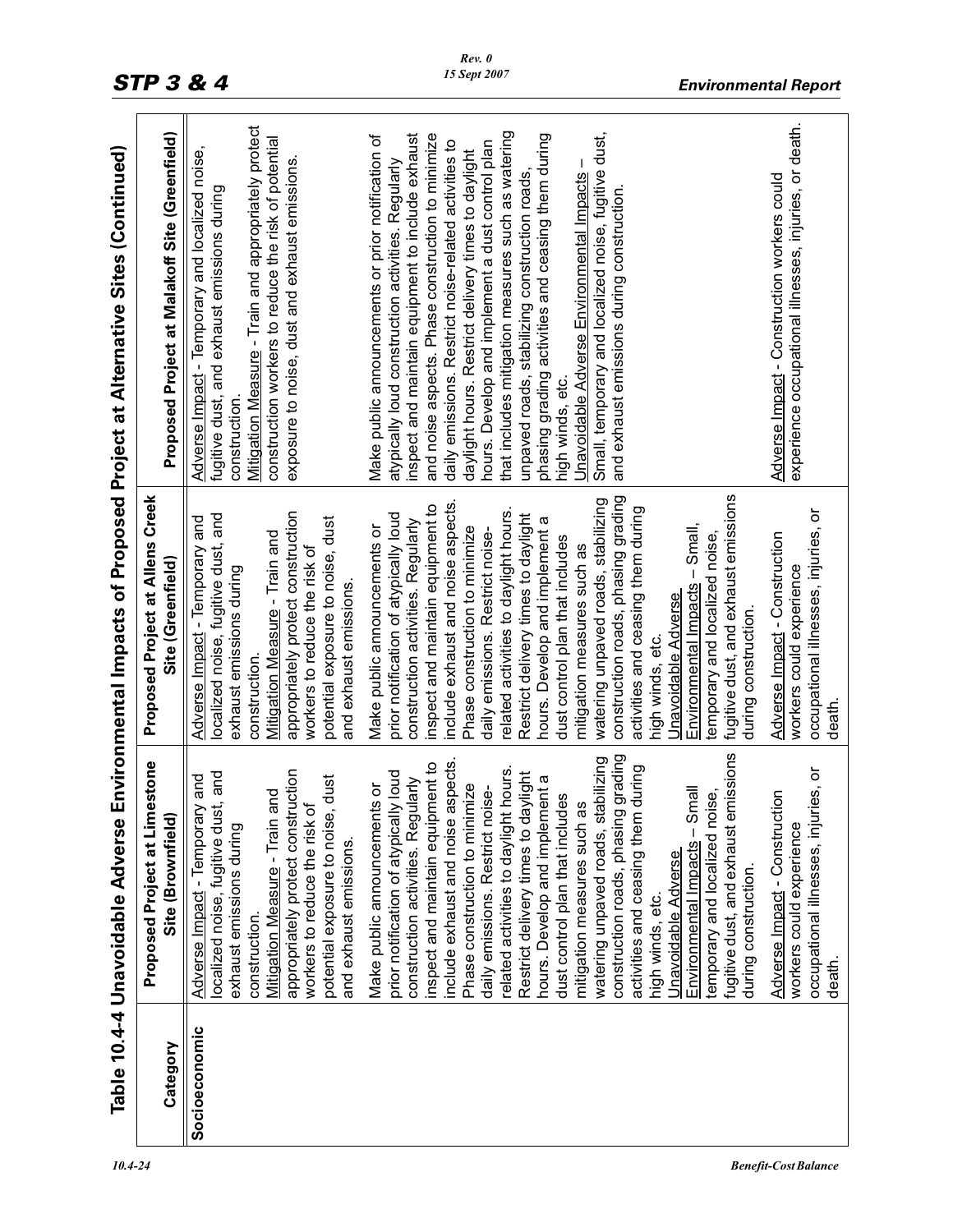|                              |                                                                                                                                                                                                                                                                                                                                                                                                                                                                                                                             |                                                                                                                                                                                                                                                                                                                                                                                                                                                                                                                    | Table 10.4-4 Unavoidable Adverse Environmental Impacts of Proposed Project at Alternative Sites (Continued)                                                                                                                                                                                                                                                                                                                                                                                      |
|------------------------------|-----------------------------------------------------------------------------------------------------------------------------------------------------------------------------------------------------------------------------------------------------------------------------------------------------------------------------------------------------------------------------------------------------------------------------------------------------------------------------------------------------------------------------|--------------------------------------------------------------------------------------------------------------------------------------------------------------------------------------------------------------------------------------------------------------------------------------------------------------------------------------------------------------------------------------------------------------------------------------------------------------------------------------------------------------------|--------------------------------------------------------------------------------------------------------------------------------------------------------------------------------------------------------------------------------------------------------------------------------------------------------------------------------------------------------------------------------------------------------------------------------------------------------------------------------------------------|
| Category                     | <b>Proposed Project at Limestone</b><br>Site (Brownfield)                                                                                                                                                                                                                                                                                                                                                                                                                                                                   | Proposed Project at Allens Creek<br>Site (Greenfield)                                                                                                                                                                                                                                                                                                                                                                                                                                                              | Proposed Project at Malakoff Site (Greenfield)                                                                                                                                                                                                                                                                                                                                                                                                                                                   |
| Socioeconomic<br>(continued) | emergency first aid; conduct regular<br>contractors on safety requirements<br>and subcontractors to develop and<br>Require construction contractors<br>implement safety procedures.<br>health and safety monitoring<br>Provide onsite services for<br>Mitigation Measure - Train                                                                                                                                                                                                                                            | emergency first aid; conduct regular<br>contractors on safety requirements.<br>and subcontractors to develop and<br>Require construction contractors<br>implement safety procedures.<br>health and safety monitoring<br>Provide onsite services for<br>Mitigation Measure - Train                                                                                                                                                                                                                                  | requirements. Require construction contractors and<br>procedures. Provide onsite services for emergency<br>Mitigation Measure - Train contractors on safety<br>subcontractors to develop and implement safety<br>first aid; conduct regular health and safety<br>monitoring                                                                                                                                                                                                                      |
|                              | construction phase of the project<br>Environmental Impacts - Small,<br>temporary impacts during the<br>Unavoidable Adverse                                                                                                                                                                                                                                                                                                                                                                                                  | construction phase of the project<br>Environmental Impacts - Small,<br>temporary impacts during the<br>Jnavoidable Adverse                                                                                                                                                                                                                                                                                                                                                                                         | Small, temporary impacts during the construction<br>Unavoidable Adverse Environmental Impacts<br>phase of the project.                                                                                                                                                                                                                                                                                                                                                                           |
|                              | construction due to Increased traffic<br>traffic<br>traffic<br>Environmental Impacts - Small to<br>moderate adverse impacts during<br>construction entrance. Post signs<br>exits to make the public aware of<br>and<br>construction management traffic<br>construction. Add turn lanes at<br>Mitigation Measure - Develop<br>near construction entrances<br>potentially high construction<br>Adverse Impact - Increased<br>plan prior to the start of<br>Unavoidable Adverse<br>on local roads.<br>on local roads.<br>areas | construction due to Increased traffic<br>potentially high construction traffic<br>Adverse Impact - Increased traffic<br>moderate adverse impacts during<br>construction entrance. Post signs<br>Environmental Impacts - Small to<br>exits to make the public aware of<br>construction management traffic<br>near construction entrances and<br>construction. Add turn lanes at<br>Mitigation Measure - Develop<br>plan prior to the start of<br>Jnavoidable Adverse<br>on local roads.<br>on local roads.<br>areas | Unavoidable Adverse Environmental Impacts - Small<br>to moderate adverse impacts during construction due<br>and exits to make the public aware of potentially high<br>Adverse Impact - Increased traffic on local roads.<br>entrance. Post signs near construction entrances<br>construction. Add turn lanes at construction<br>management traffic plan prior to the start of<br>Mitigation Measure - Develop construction<br>to Increased traffic on local roads<br>construction traffic areas. |
|                              | Adverse Impact - Increase in<br>demand for housing.                                                                                                                                                                                                                                                                                                                                                                                                                                                                         | Adverse Impact - Increase in<br>demand for housing.                                                                                                                                                                                                                                                                                                                                                                                                                                                                | Adverse Impact - Increase in demand for housing                                                                                                                                                                                                                                                                                                                                                                                                                                                  |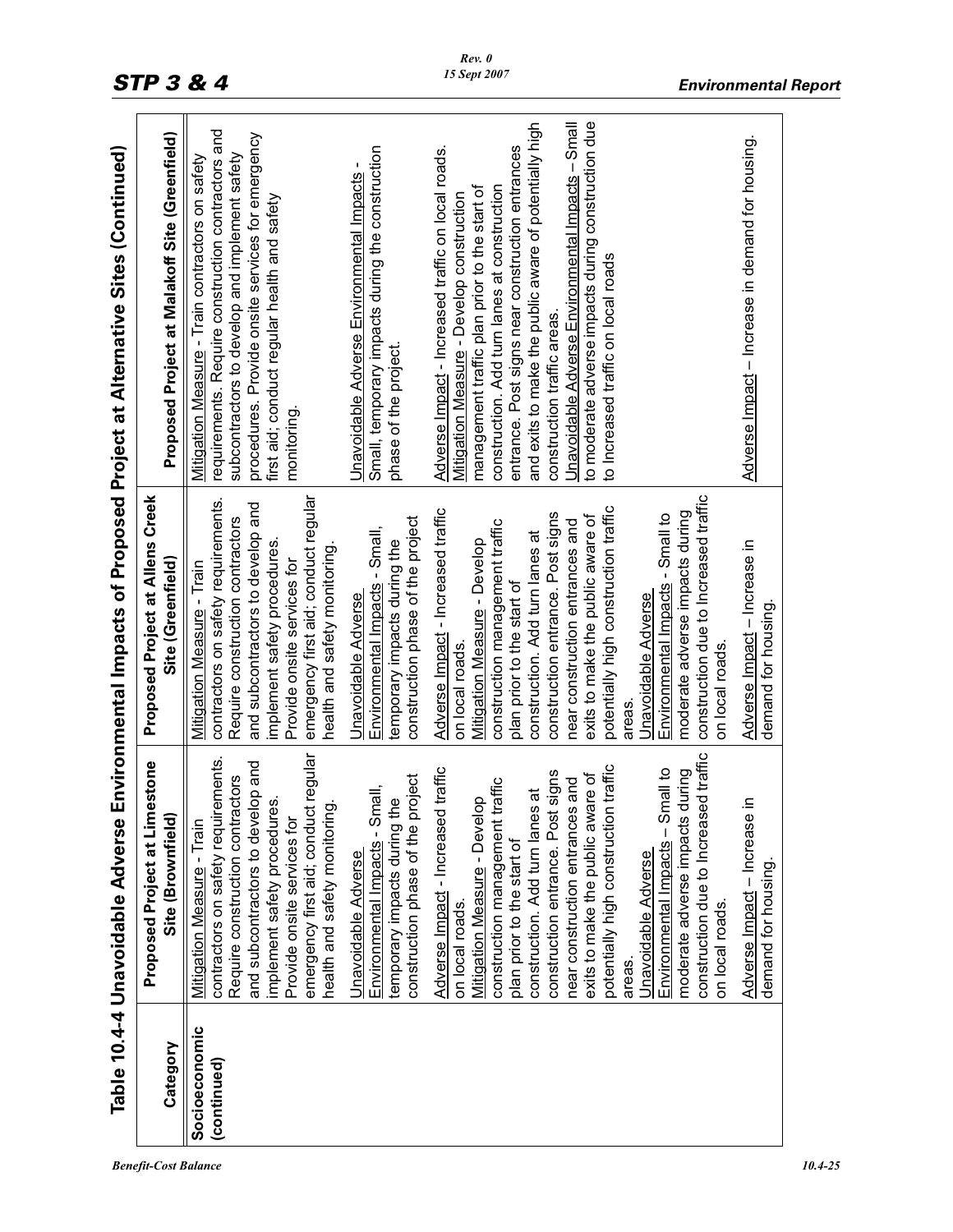|                              | Table 10.4-4 Unavoidable Adverse                                                                                                                                                                                                                                                                                                                                                                                                                                                                                                                                                                                                                                                                                   |                                                                                                                                                                                                                                                                                                                                                                                                                                                                                                                                                                                                                                                                                                            | Environmental Impacts of Proposed Project at Alternative Sites (Continued)                                                                                                                                                                                                                                                                                                                                                                                                                                                                                                                                                                                                   |
|------------------------------|--------------------------------------------------------------------------------------------------------------------------------------------------------------------------------------------------------------------------------------------------------------------------------------------------------------------------------------------------------------------------------------------------------------------------------------------------------------------------------------------------------------------------------------------------------------------------------------------------------------------------------------------------------------------------------------------------------------------|------------------------------------------------------------------------------------------------------------------------------------------------------------------------------------------------------------------------------------------------------------------------------------------------------------------------------------------------------------------------------------------------------------------------------------------------------------------------------------------------------------------------------------------------------------------------------------------------------------------------------------------------------------------------------------------------------------|------------------------------------------------------------------------------------------------------------------------------------------------------------------------------------------------------------------------------------------------------------------------------------------------------------------------------------------------------------------------------------------------------------------------------------------------------------------------------------------------------------------------------------------------------------------------------------------------------------------------------------------------------------------------------|
| Category                     | Proposed Project at Limestone<br>Site (Brownfield)                                                                                                                                                                                                                                                                                                                                                                                                                                                                                                                                                                                                                                                                 | Proposed Project at Allens Creek<br>Site (Greenfield)                                                                                                                                                                                                                                                                                                                                                                                                                                                                                                                                                                                                                                                      | Proposed Project at Malakoff Site (Greenfield)                                                                                                                                                                                                                                                                                                                                                                                                                                                                                                                                                                                                                               |
| Socioeconomic<br>(continued) | additional housing, and because the<br>and the<br>ncrease<br>Adverse Impact - Initially there may<br>Environmental Impacts - Moderate<br>housing would always be available.<br>ld build<br>be insufficient classroom space for<br>in population, adequate affordable<br>construction plans and anticipated<br>the influx of construction workers<br>eaders. Builders and developers<br>nflux of workers with community<br>to large short-lived unavoidable<br>gradually, it is likely that if the<br>Mitigation Measure - Discuss<br>project has a long lead time,<br>would meet the demand for<br>construction workforce wou<br>community anticipates the<br>Unavoidable Adverse<br>adverse impacts.<br>families. | additional housing, and because the<br>project has a long lead time, and the<br>Adverse Impact - Initially there may<br>community anticipates the increase<br>Environmental Impacts - Moderate<br>housing would always be available.<br>be insufficient classroom space for<br>construction workforce would build<br>construction plans and anticipated<br>in population, adequate affordable<br>the influx of construction workers<br>eaders. Builders and developers<br>influx of workers with community<br>to large short-lived unavoidable<br>gradually, it is likely that if the<br>Mitigation Measure - Discuss<br>would meet the demand for<br>Unavoidable Adverse<br>adverse impacts.<br>families. | workforce would build gradually, it is likely that if the<br>Moderate to large short-lived unavoidable adverse<br>Adverse Impact - Initially there may be insufficient<br>community anticipates the increase in population,<br>project has a long lead time, and the construction<br>Mitigation Measure - Discuss construction plans<br>eaders. Builders and developers would meet the<br>and anticipated influx of workers with community<br>demand for additional housing, and because the<br>Jnavoidable Adverse Environmental Impacts -<br>classroom space for the influx of construction<br>adequate housing would always be available.<br>workers families<br>impacts. |
|                              |                                                                                                                                                                                                                                                                                                                                                                                                                                                                                                                                                                                                                                                                                                                    |                                                                                                                                                                                                                                                                                                                                                                                                                                                                                                                                                                                                                                                                                                            |                                                                                                                                                                                                                                                                                                                                                                                                                                                                                                                                                                                                                                                                              |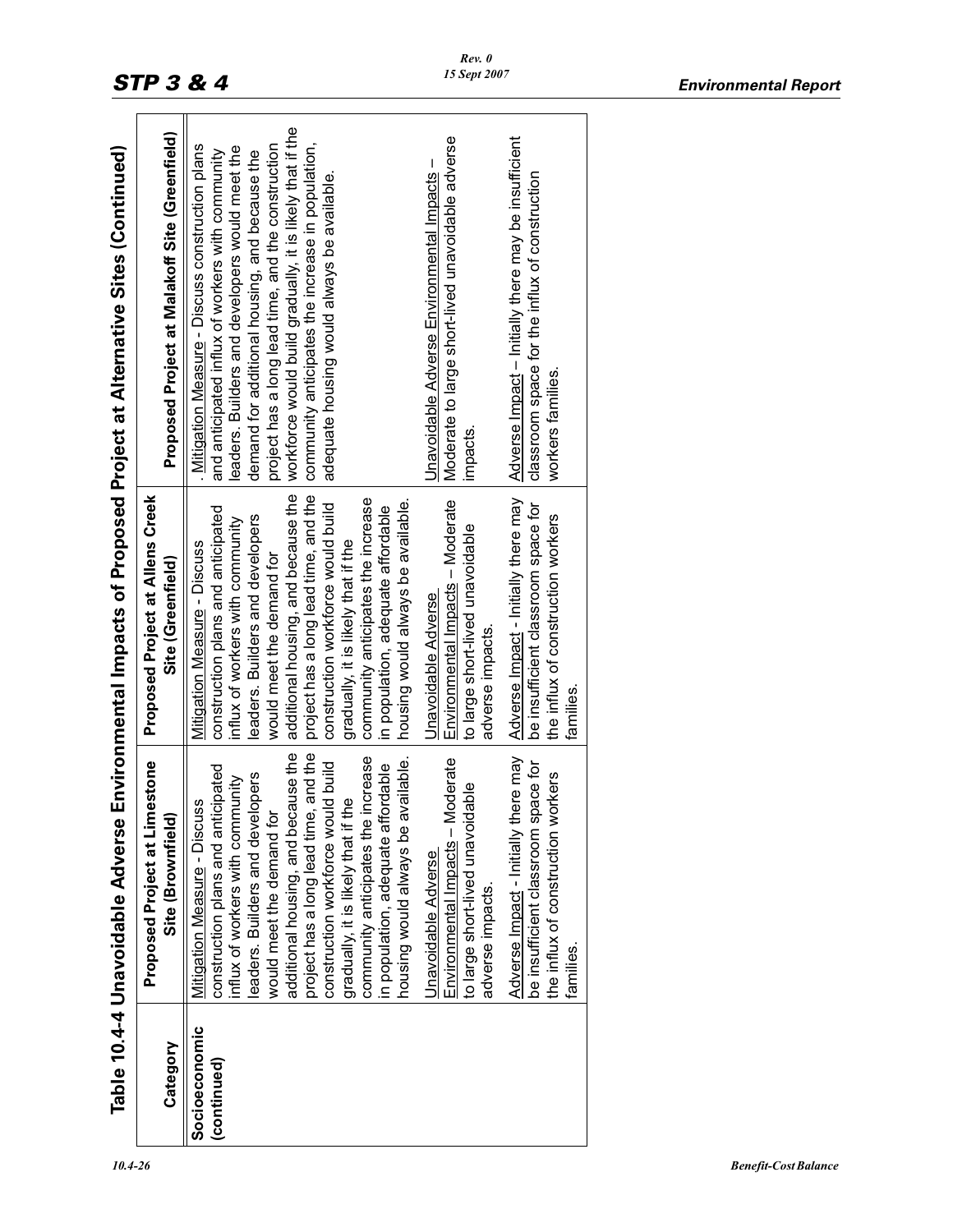|                              | Table 10.4-4 Unavoidable Adverse                                                                                                                                                                                                                                                                                                                                                                                                                                                                    |                                                                                                                                                                                                                                                                                                                                                                                                                                                                                           | Environmental Impacts of Proposed Project at Alternative Sites (Continued)                                                                                                                                                                                                                                                                                                                                                                                                    |
|------------------------------|-----------------------------------------------------------------------------------------------------------------------------------------------------------------------------------------------------------------------------------------------------------------------------------------------------------------------------------------------------------------------------------------------------------------------------------------------------------------------------------------------------|-------------------------------------------------------------------------------------------------------------------------------------------------------------------------------------------------------------------------------------------------------------------------------------------------------------------------------------------------------------------------------------------------------------------------------------------------------------------------------------------|-------------------------------------------------------------------------------------------------------------------------------------------------------------------------------------------------------------------------------------------------------------------------------------------------------------------------------------------------------------------------------------------------------------------------------------------------------------------------------|
| Category                     | estone<br>Proposed Project at Lim<br>Site (Brownfield)                                                                                                                                                                                                                                                                                                                                                                                                                                              | Proposed Project at Allens Creek<br>Site (Greenfield)                                                                                                                                                                                                                                                                                                                                                                                                                                     | Proposed Project at Malakoff Site (Greenfield)                                                                                                                                                                                                                                                                                                                                                                                                                                |
| Socioeconomic<br>(continued) | project would fund additional school<br>resources. Because the project has<br>increase<br>leaders. Increased tax revenues as<br>construction workforce would build<br>in population, adequate classroom<br>construction plans and anticipated<br>space would always be available.<br>influx of workers with community<br>a result of the large construction<br>gradually, it is likely that if the<br><b>Mitigation Measure - Discuss</b><br>community anticipates the<br>a long lead time, and the | resources. Because the project has<br>project would fund additional school<br>community anticipates the increase<br>leaders. Increased tax revenues as<br>construction workforce would build<br>in population, adequate classroom<br>construction plans and anticipated<br>space would always be available.<br>influx of workers with community<br>a result of the large construction<br>gradually, it is likely that if the<br>Mitigation Measure - Discuss<br>a long lead time, and the | Mitigation Measure - Discuss construction plans and<br>resources. Because the project has a long lead time,<br>and the construction workforce would build gradually,<br>anticipated influx of workers with community leaders.<br>increase in population, adequate classroom space<br>construction project would fund additional school<br>Increased tax revenues as a result of the large<br>it is likely that if the community anticipates the<br>would always be available. |
|                              | Environmental Impacts - Moderate<br>to Large temporary unavoidable<br>Unavoidable Adverse<br>adverse impacts.                                                                                                                                                                                                                                                                                                                                                                                       | Environmental Impacts - Moderate<br>to Large temporary unavoidable<br>Unavoidable Adverse<br>adverse impacts                                                                                                                                                                                                                                                                                                                                                                              | Moderate to Large temporary unavoidable adverse<br>Unavoidable Adverse Environmental Impacts<br>impacts                                                                                                                                                                                                                                                                                                                                                                       |
|                              | Adverse Impact - Increase in<br>demand for public services.                                                                                                                                                                                                                                                                                                                                                                                                                                         | Adverse Impact - Increase in<br>demand for public services.                                                                                                                                                                                                                                                                                                                                                                                                                               | Adverse Impact - Increase in demand for public<br>services                                                                                                                                                                                                                                                                                                                                                                                                                    |
|                              | construction plans and anticipated<br>after construction begins could be<br>facilities/equipment and hire/train<br>influx of workers with community<br>leaders. Increased tax revenues<br>additional staff, if necessary.<br><b>Mitigation Measure Discuss</b><br>used to purchase additiona                                                                                                                                                                                                        | construction plans and anticipated<br>after construction begins could be<br>facilities/equipment and hire/train<br>influx of workers with community<br>leaders. Increased tax revenues<br>additional staff, if necessary.<br><b>Mitigation Measure Discuss</b><br>used to purchase additional                                                                                                                                                                                             | anticipated influx of workers with community leaders.<br>Mitigation Measure Discuss construction plans and<br>facilities/equipment and hire/train additional staff, if<br>Increased tax revenues after construction begins<br>could be used to purchase additional<br>necessary                                                                                                                                                                                               |
|                              | Environmental Impacts - Small to<br>$\overline{\mathbf{v}}$<br>arge temporary unavoidab<br>Unavoidable Adverse<br>adverse impacts.                                                                                                                                                                                                                                                                                                                                                                  | Environmental Impacts - Small to<br>large temporary unavoidable<br>Unavoidable Adverse<br>adverse impacts.                                                                                                                                                                                                                                                                                                                                                                                | Unavoidable Adverse Environmental Impacts - Small<br>to large temporary unavoidable adverse impacts.                                                                                                                                                                                                                                                                                                                                                                          |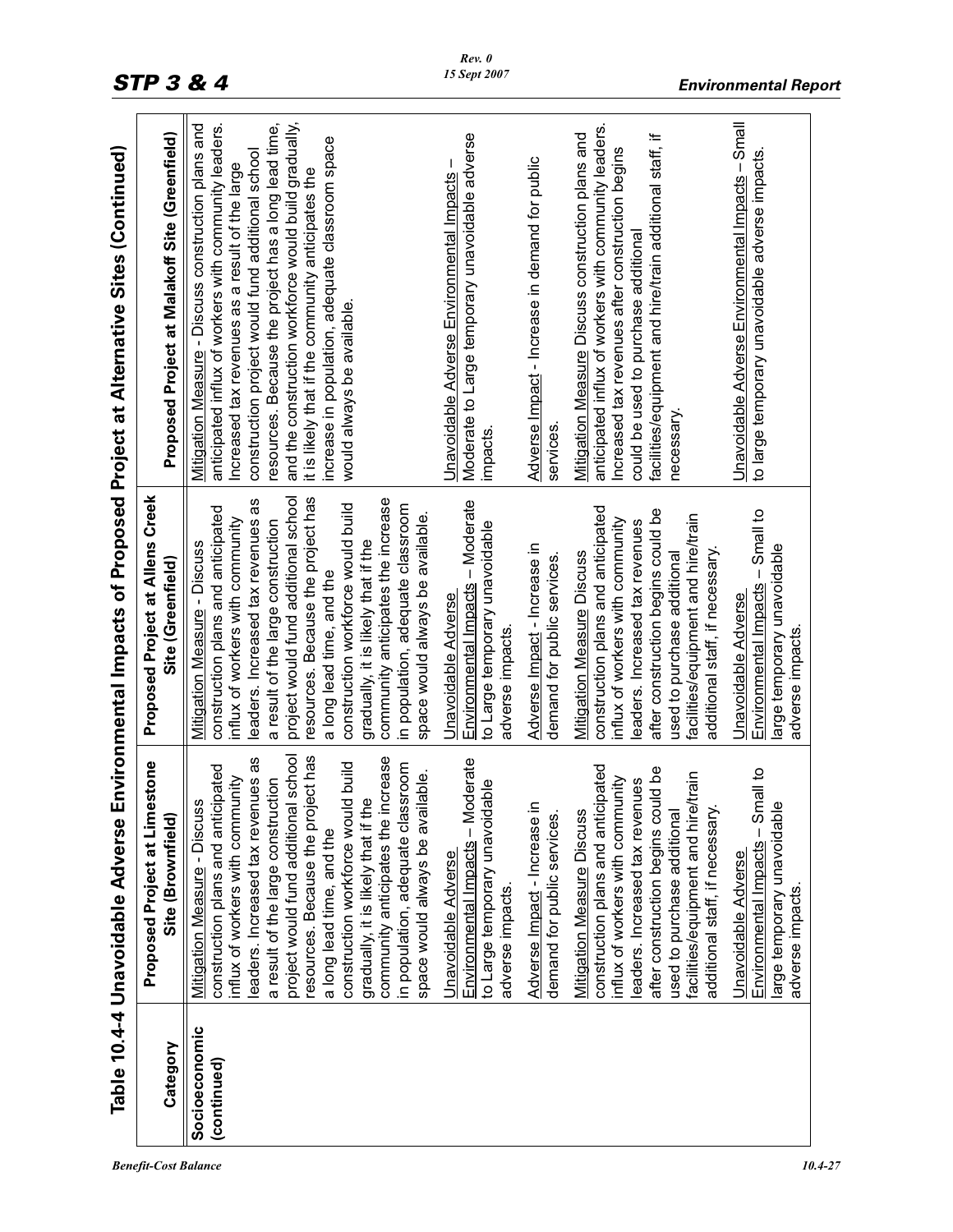|                                   | Table 10.4-4 Unavoidable Adverse                                                                                                                                                                                                                                                                                                                                                                                                                                                                                                                                                                                                                                  |                                                                                                                                                                                                                                                                                                                                                                                                                                                                                                                                                                                                                                                         | Environmental Impacts of Proposed Project at Alternative Sites (Continued)                                                                                                                                                                                                                                                                                                                                                                                                                                                                                                                                                         |
|-----------------------------------|-------------------------------------------------------------------------------------------------------------------------------------------------------------------------------------------------------------------------------------------------------------------------------------------------------------------------------------------------------------------------------------------------------------------------------------------------------------------------------------------------------------------------------------------------------------------------------------------------------------------------------------------------------------------|---------------------------------------------------------------------------------------------------------------------------------------------------------------------------------------------------------------------------------------------------------------------------------------------------------------------------------------------------------------------------------------------------------------------------------------------------------------------------------------------------------------------------------------------------------------------------------------------------------------------------------------------------------|------------------------------------------------------------------------------------------------------------------------------------------------------------------------------------------------------------------------------------------------------------------------------------------------------------------------------------------------------------------------------------------------------------------------------------------------------------------------------------------------------------------------------------------------------------------------------------------------------------------------------------|
| Category                          | Proposed Project at Limestone<br>Site (Brownfield)                                                                                                                                                                                                                                                                                                                                                                                                                                                                                                                                                                                                                | Proposed Project at Allens Creek<br>Site (Greenfield)                                                                                                                                                                                                                                                                                                                                                                                                                                                                                                                                                                                                   | Proposed Project at Malakoff Site (Greenfield)                                                                                                                                                                                                                                                                                                                                                                                                                                                                                                                                                                                     |
| Radiological                      | currently a coal fired plant that does<br>aterials.<br>Adverse Impact - None. The site is<br>igation<br>unavoidable adverse impacts.<br>not house any radioactive m<br>Mitigation Measure - No mit<br>Environmental Impacts - No<br>Unavoidable Adverse<br>required                                                                                                                                                                                                                                                                                                                                                                                               | Adverse Impact - None. The site is<br>Mitigation Measure - No mitigation<br>workers would not be exposed to<br>undeveloped so the construction<br>unavoidable adverse impacts.<br>Environmental Impacts - No<br><b>Unavoidable Adverse</b><br>radiation.<br>required                                                                                                                                                                                                                                                                                                                                                                                    | Adverse Impact - None. The site is undeveloped so<br>Unavoidable Adverse Environmental Impacts - No<br>the construction workers would not be exposed to<br>Mitigation Measure - No mitigation required<br>unavoidable adverse impacts.<br>radiation.                                                                                                                                                                                                                                                                                                                                                                               |
| Atmospheric and<br>Meteorological | includes mitigation measures such<br>implement a dust control plan that<br>temporary impacts from localized<br>localized noise, fugitive dust, and<br>Adverse Impact - Temporary and<br>inspect and maintain equipment.<br>noise, fugitive dust, and exhaust<br>ceasing them during high winds,<br>Environmental Impacts - Small,<br>Phase construction to minimize<br><b>Mitigation Measure - Regularly</b><br>emissions during construction.<br>phasing grading activities and<br>stabilizing construction roads,<br>daily emissions. Develop and<br>as watering unpaved roads,<br>exhaust emissions during<br>Unavoidable Adverse<br>construction<br>etc.<br>e | includes mitigation measures such<br>implement a dust control plan that<br>localized noise, fugitive dust, and<br>temporary impacts from localized<br>Adverse Impact - Temporary and<br>inspect and maintain equipment.<br>noise, fugitive dust, and exhaust<br>ceasing them during high winds,<br>Phase construction to minimize<br>Environmental Impacts - Small,<br>Mitigation Measure - Regularly<br>emissions during construction.<br>phasing grading activities and<br>daily emissions. Develop and<br>stabilizing construction roads,<br>as watering unpaved roads,<br>exhaust emissions during<br>Jnavoidable Adverse<br>construction<br>ن<br>ھ | Mitigation Measure - Regularly inspect and maintain<br>roads, phasing grading activities and ceasing them<br>emissions. Develop and implement a dust control<br>Adverse Impact - Temporary and localized noise,<br>equipment. Phase construction to minimize daily<br>watering unpaved roads, stabilizing construction<br>plan that includes mitigation measures such as<br>Small, temporary impacts from localized noise,<br>Unavoidable Adverse Environmental Impacts -<br>fugitive dust, and exhaust emissions during<br>fugitive dust, and exhaust emissions during<br>during high winds, etc.<br>construction<br>construction |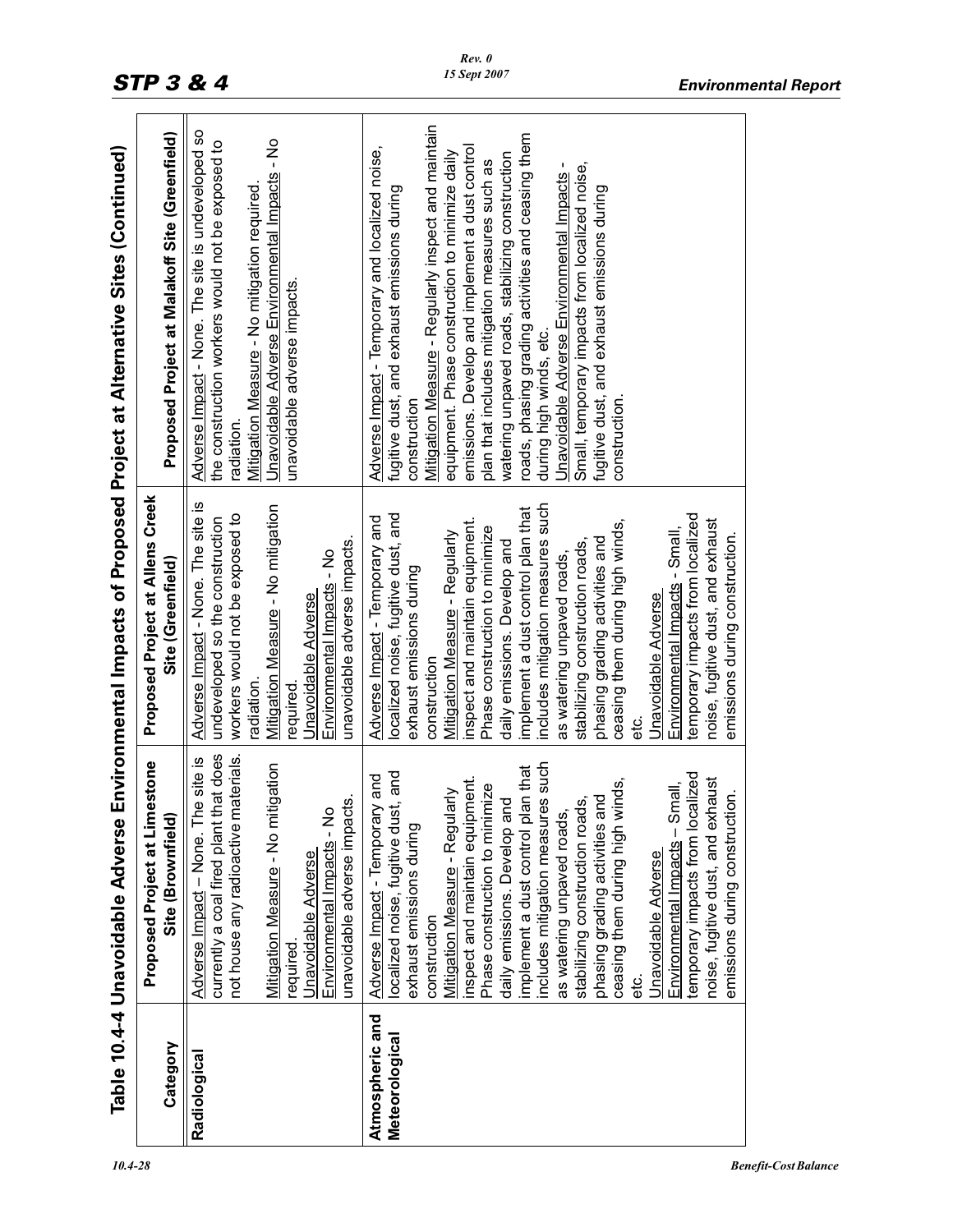|                          | Table 10.4-4 Unavoidable Adverse                                                                                                                                                                                                                                                                                                                                                                                                                                                                                                                                                                                                                                                                           |                                                                                                                                                                                                                                                                                                                                                                                                                                                                                                                                                                                                                                                                                        | Environmental Impacts of Proposed Project at Alternative Sites (Continued)                                                                                                                                                                                                                                                                                                                                                                                                                                                                                                                                                                                            |
|--------------------------|------------------------------------------------------------------------------------------------------------------------------------------------------------------------------------------------------------------------------------------------------------------------------------------------------------------------------------------------------------------------------------------------------------------------------------------------------------------------------------------------------------------------------------------------------------------------------------------------------------------------------------------------------------------------------------------------------------|----------------------------------------------------------------------------------------------------------------------------------------------------------------------------------------------------------------------------------------------------------------------------------------------------------------------------------------------------------------------------------------------------------------------------------------------------------------------------------------------------------------------------------------------------------------------------------------------------------------------------------------------------------------------------------------|-----------------------------------------------------------------------------------------------------------------------------------------------------------------------------------------------------------------------------------------------------------------------------------------------------------------------------------------------------------------------------------------------------------------------------------------------------------------------------------------------------------------------------------------------------------------------------------------------------------------------------------------------------------------------|
| Category                 | <b>Proposed Project at Limestone</b><br>Site (Brownfield)                                                                                                                                                                                                                                                                                                                                                                                                                                                                                                                                                                                                                                                  | Proposed Project at Allens Creek<br>Site (Greenfield)                                                                                                                                                                                                                                                                                                                                                                                                                                                                                                                                                                                                                                  | Proposed Project at Malakoff Site (Greenfield)                                                                                                                                                                                                                                                                                                                                                                                                                                                                                                                                                                                                                        |
| Environmental<br>Justice | required.<br>populations from construction of the<br>mpacts on minority or low-income<br>disproportionately high or adverse<br>proposed new units have been<br>Environmental Impacts - Small<br>unavoidable adverse impacts.<br><b>Mitigation Measure - None</b><br><u> Unavoidable Adverse</u><br>Adverse Impact - No<br>dentified                                                                                                                                                                                                                                                                                                                                                                        | Mitigation Measure - None required.<br>impacts on minority or low-income<br>disproportionately high or adverse<br>construction of the proposed new<br>Environmental Impacts - Small<br>unavoidable adverse impacts.<br>units have been identified.<br>populations resulting from<br>Jnavoidable Adverse<br>Adverse Impact - No                                                                                                                                                                                                                                                                                                                                                         | Unavoidable Adverse Environmental Impacts - Small<br>Adverse Impact - No disproportionately high or<br>populations resulting from construction of the<br>adverse impacts on minority or low-income<br>proposed new units have been identified<br>Mitigation Measure - None required<br>unavoidable adverse impacts.                                                                                                                                                                                                                                                                                                                                                   |
|                          |                                                                                                                                                                                                                                                                                                                                                                                                                                                                                                                                                                                                                                                                                                            | Operations-Related                                                                                                                                                                                                                                                                                                                                                                                                                                                                                                                                                                                                                                                                     |                                                                                                                                                                                                                                                                                                                                                                                                                                                                                                                                                                                                                                                                       |
| Land Use                 | Adverse Impact - Operating the new<br>and non-radioactive wastes that are<br>required to be disposed in permitted<br>area(s) would be a permitted waste<br>the storage area could be restored<br>facility is constructed. At that time,<br>under appropriate regulations and<br>licensed high-level waste disposal<br>Disposal area would be operated<br>will require disposal in a geologic<br><b>NRC</b><br>nt fuel<br>units would generate radioactive<br>use<br>Mitigation Measure - Disposal<br>disposal facilities or permitted<br>designated for such activities.<br>guidelines until such time a<br>andfills. Generation of sper<br>disposal facility with a land<br>for other uses.<br>repository | Adverse Impact - Operating the new<br>required to be disposed in permitted<br>and non-radioactive wastes that are<br>area(s) would be a permitted waste<br>the storage area could be restored<br>facility is constructed. At that time,<br>under appropriate regulations and<br>licensed high-level waste disposal<br>will require disposant a geologic<br>Disposal area would be operated<br>guidelines until such time a NRC<br>andfills. Generation of spent fuel<br>units would generate radioactive<br>disposal facility with a land use<br>Mitigation Measure - Disposal<br>disposal facilities or permitted<br>designated for such activities.<br>for other uses.<br>repository | generate radioactive and non-radioactive wastes that<br>guidelines until such time a NRC licensed high-level<br>designated for such activities. Disposal area would<br>facilities or permitted landfills. Generation of spent<br>waste disposal facility is constructed. At that time,<br>the storage area could be restored for other uses.<br>Mitigation Measure - Disposal area(s) would be a<br>are required to be disposed in permitted disposal<br>fuel will require disposal in a geologic repository.<br>Adverse Impact - Operating the new units would<br>permitted waste disposal facility with a land use<br>be operated under appropriate regulations and |
|                          |                                                                                                                                                                                                                                                                                                                                                                                                                                                                                                                                                                                                                                                                                                            |                                                                                                                                                                                                                                                                                                                                                                                                                                                                                                                                                                                                                                                                                        |                                                                                                                                                                                                                                                                                                                                                                                                                                                                                                                                                                                                                                                                       |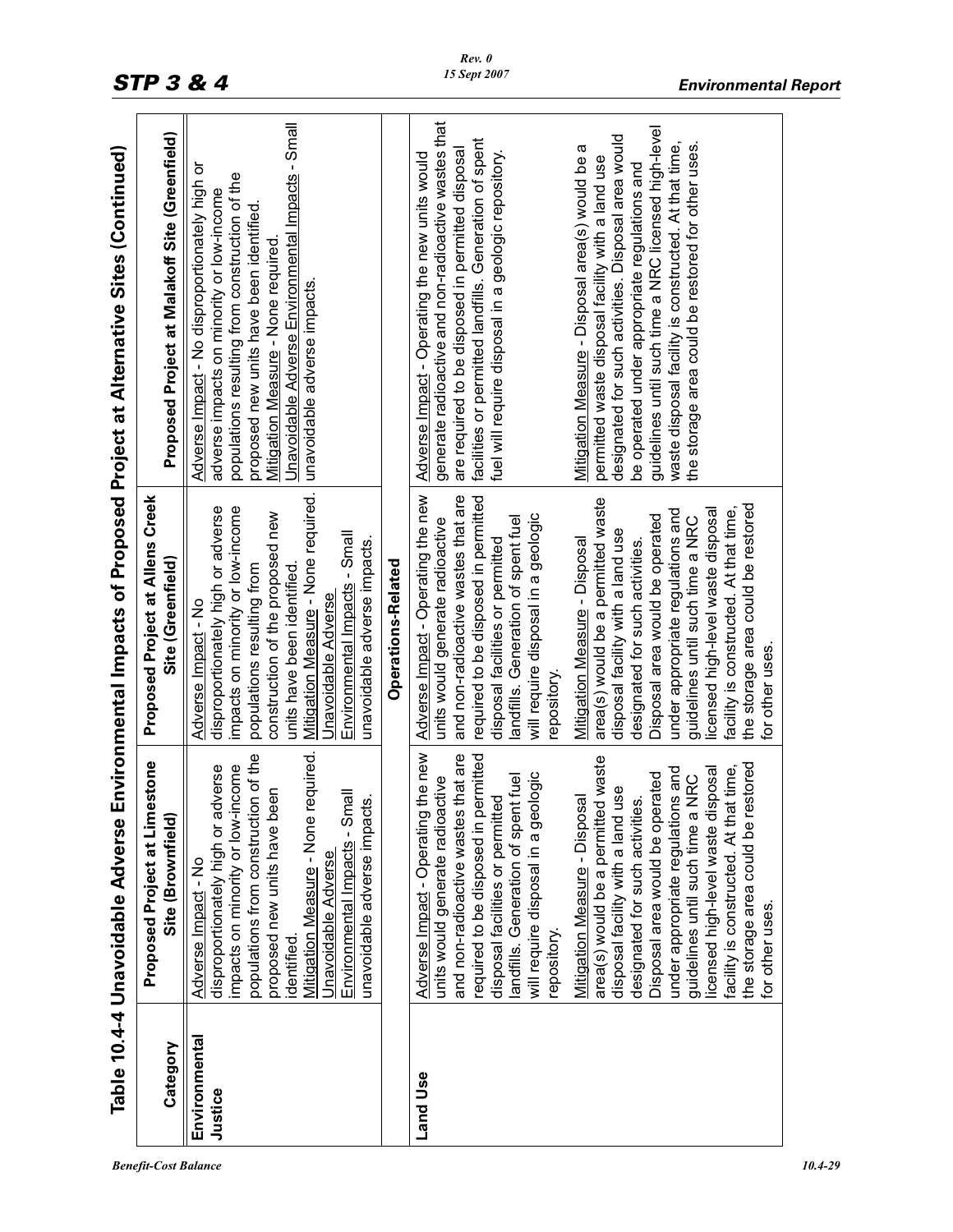|             | Table 10.4-4 Unavoidable Adverse        |                                       | Environmental Impacts of Proposed Project at Alternative Sites (Continued) |
|-------------|-----------------------------------------|---------------------------------------|----------------------------------------------------------------------------|
|             | <b>Proposed Project at Limestone</b>    | Proposed Project at Allens Creek      |                                                                            |
| Category    | Site (Brownfield)                       | Site (Greenfield)                     | Proposed Project at Malakoff Site (Greenfield)                             |
| Land Use    | Jnavoidable Adverse                     | Unavoidable Adverse                   | Unavoidable Adverse Environmental Impacts - Small                          |
| (continued) | Environmental Impacts - Small           | Environmental Impacts - Small         | unavoidable impacts Some land would be dedicated                           |
|             | unavoidable impacts. Some land          | unavoidable impacts Some land         | to permitted landfills or licensed disposal facilities                     |
|             | would be dedicated to permitted         | would be dedicated to permitted       | and would not be available for other uses.                                 |
|             | landfills or licensed disposa           | landfills or licensed disposal        |                                                                            |
|             | facilities and would not be available   | facilities and would not be available |                                                                            |
|             | for other uses.                         | for other uses.                       |                                                                            |
|             | Adverse Impact - Approximately 21       | Adverse Impact - Approximately 21     | Adverse Impact - Approximately 21 acres of land will                       |
|             | acres of land will be permanently       | acres of land will be permanently     | be permanently dedicated and 160 will be                                   |
|             | dedicated and 160 will be               | dedicated and 160 will be             | temporarily committed to the uranium fuel cycle                            |
|             | temporarily committed to the            | temporarily committed to the          | during plant operation.                                                    |
|             | lant<br>uranium fuel cycle during pl    | uranium fuel cycle during plant       | Mitigation Measure - No mitigation would be required                       |
|             | operation.                              | operation.                            | Unavoidable Adverse Environmental Impacts - Small                          |
|             | Mitigation Measure - No mitigation      | Mitigation Measure - No mitigation    | unavoidable impacts 160 acres of land will not be                          |
|             | would be required                       | would be required                     | available until decommissioning of the plant resulting                     |
|             | Unavoidable Adverse                     | Unavoidable Adverse                   | in a small unavoidable impact. 21 acres will never be                      |
|             | Environmental Impacts - Small           | Environmental Impacts - Small         | available for future use.                                                  |
|             | unavoidable impacts 160 acres of        | unavoidable impacts 160 acres of      |                                                                            |
|             | and will not be available until         | land will not be available until      |                                                                            |
|             | decommissioning of the plant            | decommissioning of the plant          |                                                                            |
|             | resulting in a small unavoidable        | resulting in a small unavoidable      |                                                                            |
|             | <u>be</u><br>mpact. 21 acres will never | impact. 21 acres will never be        |                                                                            |
|             | available for future use.               | available for future use.             |                                                                            |
|             |                                         |                                       |                                                                            |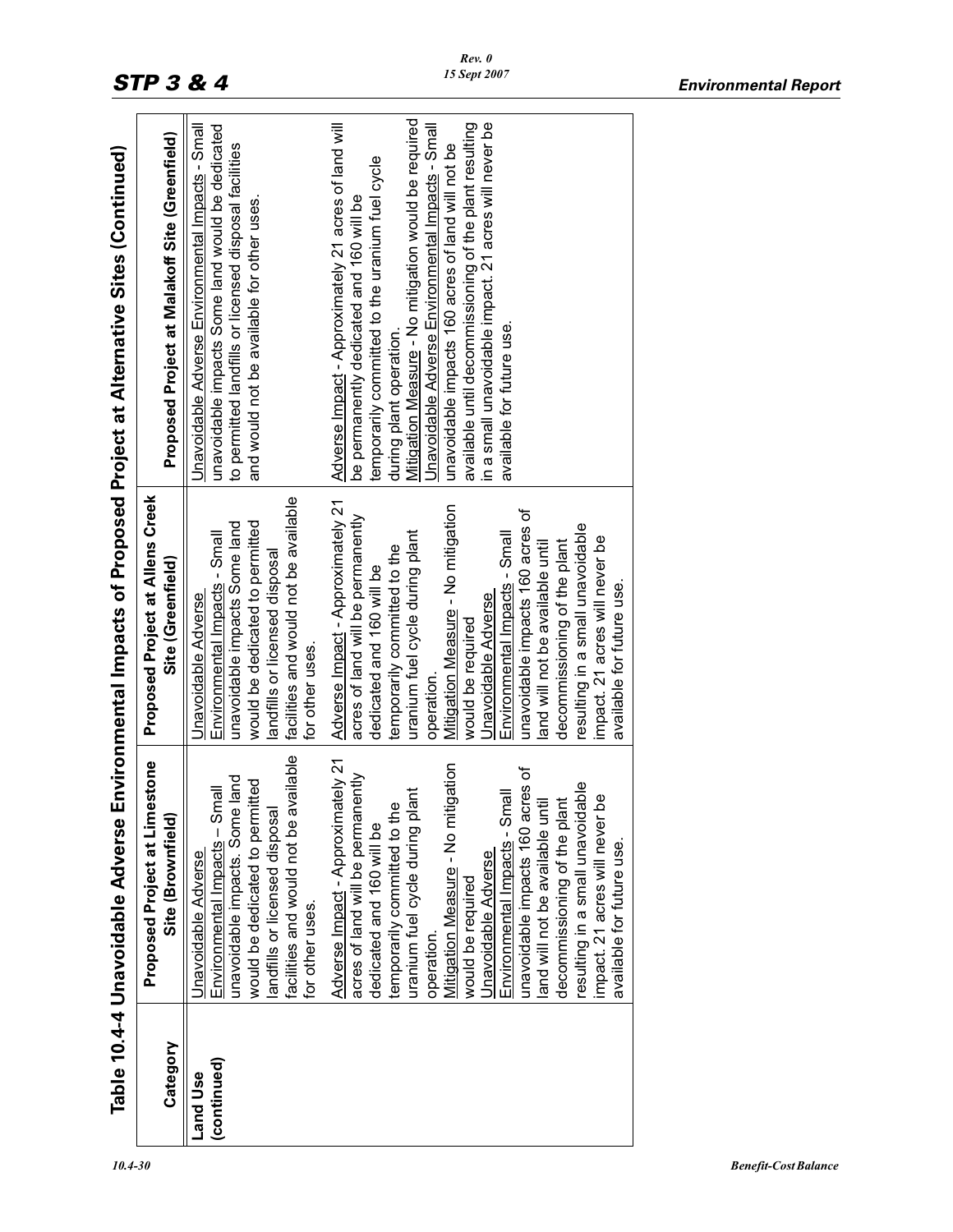|                            |                                                                                                                                                                                                                                                                                                                                                                                                                                                                                                                                                                                                                                                                                                                                                                                                                                                                                                                                     |                                                                                                                                                                                                                                                                                                                                                                                                                                                                                                                                                                                                                                                                                                                                                                                                                                                                                                                                | Table 10.4-4 Unavoidable Adverse Environmental Impacts of Proposed Project at Alternative Sites (Continued)                                                                                                                                                                                                                                                                                                                                                                                                                                                                                                                                                                                                                                                                                                                                                                                                |
|----------------------------|-------------------------------------------------------------------------------------------------------------------------------------------------------------------------------------------------------------------------------------------------------------------------------------------------------------------------------------------------------------------------------------------------------------------------------------------------------------------------------------------------------------------------------------------------------------------------------------------------------------------------------------------------------------------------------------------------------------------------------------------------------------------------------------------------------------------------------------------------------------------------------------------------------------------------------------|--------------------------------------------------------------------------------------------------------------------------------------------------------------------------------------------------------------------------------------------------------------------------------------------------------------------------------------------------------------------------------------------------------------------------------------------------------------------------------------------------------------------------------------------------------------------------------------------------------------------------------------------------------------------------------------------------------------------------------------------------------------------------------------------------------------------------------------------------------------------------------------------------------------------------------|------------------------------------------------------------------------------------------------------------------------------------------------------------------------------------------------------------------------------------------------------------------------------------------------------------------------------------------------------------------------------------------------------------------------------------------------------------------------------------------------------------------------------------------------------------------------------------------------------------------------------------------------------------------------------------------------------------------------------------------------------------------------------------------------------------------------------------------------------------------------------------------------------------|
| Category                   | <b>Proposed Project at Limestone</b><br>Site (Brownfield)                                                                                                                                                                                                                                                                                                                                                                                                                                                                                                                                                                                                                                                                                                                                                                                                                                                                           | Proposed Project at Allens Creek<br>Site (Greenfield)                                                                                                                                                                                                                                                                                                                                                                                                                                                                                                                                                                                                                                                                                                                                                                                                                                                                          | Proposed Project at Malakoff Site (Greenfield)                                                                                                                                                                                                                                                                                                                                                                                                                                                                                                                                                                                                                                                                                                                                                                                                                                                             |
| Hydrology and<br>Water Use | result in discharge of small amounts<br>when working on transmission lines.<br>Adverse Impact - Operations would<br>Mitigation Measure - All discharges<br>avoid/minimize contamination from<br>ement<br>activities at the site and along the<br>Mitigation Measure - Prepare and<br>would comply with TPDES permit<br>a SWPP plan to avoid/ minimize<br>water. Prepare and implement a<br>spills. Adhere to the SPCC plan<br>releases of contaminated storm<br>transmission line could result in<br>Adverse Impact - Maintenance<br>Environmental Impacts - Small<br>Environmental Impacts -Small<br>unavoidable adverse impacts.<br>unavoidable adverse impacts.<br>SPCC plan to avoid/minimize<br>of chemicals to Texas waters<br>and applicable water quality<br>standards. Prepare and impl<br>implement a SPCC plan to<br>contamination from spills.<br>small petroleum spills.<br>Unavoidable Adverse<br>Unavoidable Adverse | when working on transmission lines.<br>result in discharge of small amounts<br>Adverse Impact - Operations would<br>Mitigation Measure - All discharges<br>standards. Prepare and implement<br>avoid/minimize contamination from<br>activities at the site and along the<br>Mitigation Measure - Prepare and<br>would comply with TPDES permit<br>a SWPP plan to avoid/ minimize<br>water. Prepare and implement a<br>spills. Adhere to the SPCC plan<br>releases of contaminated storm<br>transmission line could result in<br>Adverse Impact - Maintenance<br>Environmental Impacts - Small<br>Environmental Impacts -Small<br>unavoidable adverse impacts.<br>unavoidable adverse impacts.<br>SPCC plan to avoid/minimize<br>of chemicals to Texas water.<br>and applicable water quality<br>implement a SPCC plan to<br>contamination from spills<br>small petroleum spills.<br>Unavoidable Adverse<br>Unavoidable Adverse | Unavoidable Adverse Environmental Impacts -Small<br>Unavoidable Adverse Environmental Impacts -Small<br>and along the transmission line could result in small<br>standards. Prepare and implement a SWPP plan to<br>Adverse Impact - Maintenance activities at the site<br>discharge of small amounts of chemicals to Texas<br>Mitigation Measure - All discharges would comply<br>spills. Adhere to the SPCC plan when working on<br>SPCC plan to avoid/minimize contamination from<br>avoid/ minimize releases of contaminated storm<br>with TPDES permit and applicable water quality<br>Mitigation Measure - Prepare and implement a<br>water. Prepare and implement a SPCC plan to<br>Adverse Impact - Operations would result in<br>avoid/minimize contamination from spills.<br>unavoidable adverse impacts.<br>unavoidable adverse impacts.<br>transmission lines.<br>petroleum spills.<br>waters. |
|                            |                                                                                                                                                                                                                                                                                                                                                                                                                                                                                                                                                                                                                                                                                                                                                                                                                                                                                                                                     |                                                                                                                                                                                                                                                                                                                                                                                                                                                                                                                                                                                                                                                                                                                                                                                                                                                                                                                                |                                                                                                                                                                                                                                                                                                                                                                                                                                                                                                                                                                                                                                                                                                                                                                                                                                                                                                            |

*Rev. 0 15 Sept 2007*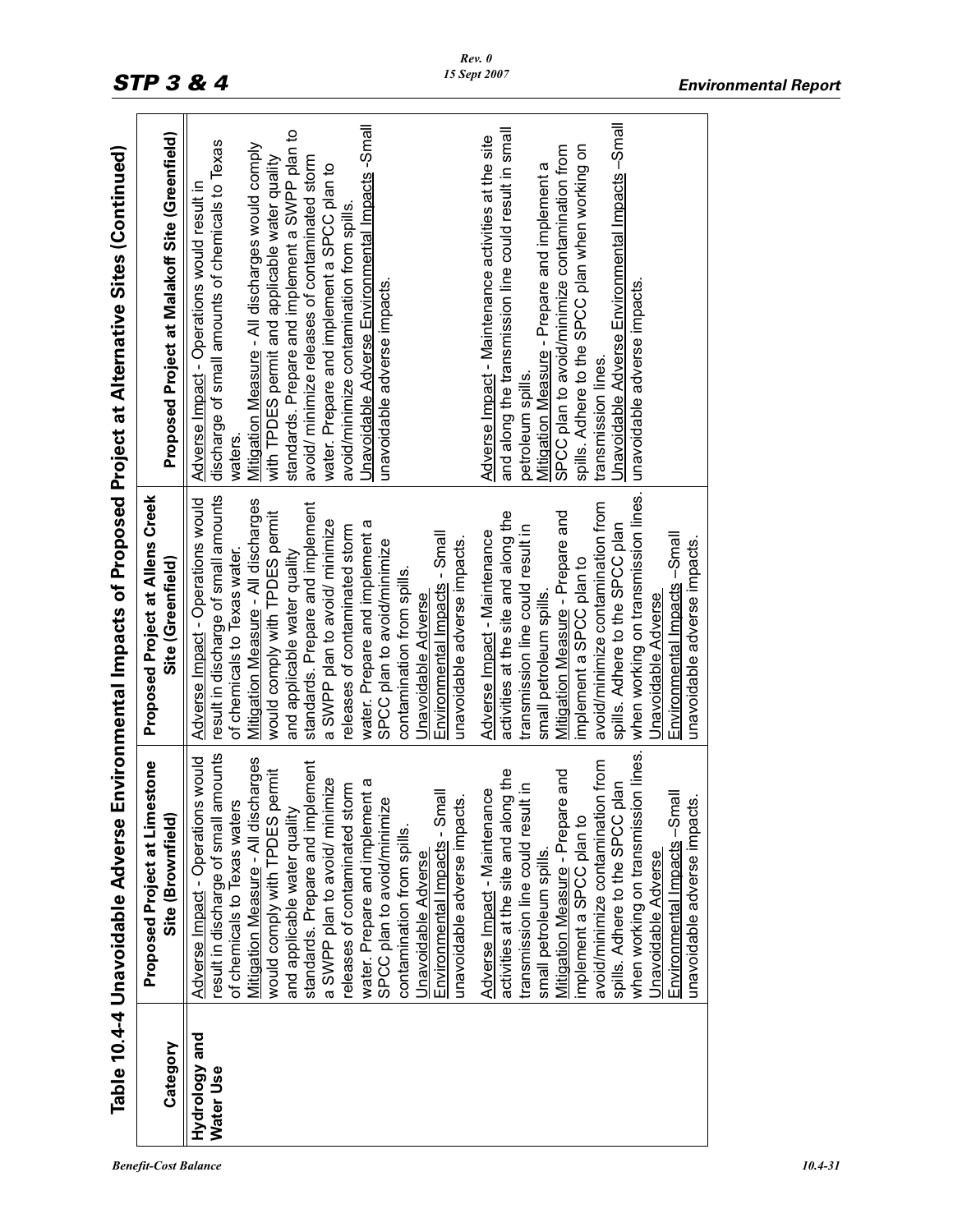|                            | Table 10.4-4 Unavoidable Adverse                                           |                                                                          | Environmental Impacts of Proposed Project at Alternative Sites (Continued)                              |
|----------------------------|----------------------------------------------------------------------------|--------------------------------------------------------------------------|---------------------------------------------------------------------------------------------------------|
| Category                   | <b>Proposed Project at Limestone</b><br>Site (Brownfield)                  | Proposed Project at Allens Creek<br>Site (Greenfield)                    | Proposed Project at Malakoff Site (Greenfield)                                                          |
| Hydrology and<br>Water Use | Adverse Impact -Water required for<br>site operation will be obtained from | groundwater is available; however<br>Adverse Impact - Adequate           | - Surface water consumption from<br>Adverse Impact<br>Palestine Lake                                    |
| (continued)                | Lake<br>Carrizo-Wilcox Aquifer and                                         | Allen's Creek reservoir would need                                       | Mitigation Measure - Design and operate intake                                                          |
|                            | -imestone.                                                                 | to be constructed for the plant.                                         | structures based on best available technology.                                                          |
|                            | Mitigation Measure - Design and                                            | Mitigation Measure - Design and                                          | Monitor hydrological impacts as required by water                                                       |
|                            | operate intake structures based on<br>best available technology. Monitor   | operate intake structures based on<br>best available technology. Monitor | permit(s). Modification to existing long-range water<br>management plans for region.                    |
|                            | hydrological impacts as required by                                        | hydrological impacts as required by                                      | Unavoidable Adverse Environmental Impacts – Small                                                       |
|                            | Jnavoidable Adverse<br>water permit(s)                                     | Jnavoidable Adverse<br>water permit(s)                                   | unavoidable adverse impacts                                                                             |
|                            | Environmental Impacts - Small<br>unavoidable adverse impacts               | $-$ Small to<br>moderate unavoidable adverse<br>Environmental Impacts    |                                                                                                         |
|                            |                                                                            | impacts                                                                  |                                                                                                         |
|                            | s may<br>Adverse Impact - Operation                                        | Adverse Impact - Operations may                                          | Adverse Impact - Operations may result in a small                                                       |
|                            | ι<br>result in a small thermal plu                                         | result in a small thermal plume                                          | thermal plume discharged Texas waters.                                                                  |
|                            | discharged to Texas waters                                                 | discharged to Texas waters                                               | Mitigation Measure - The differences between plume                                                      |
|                            | differences between plume<br>Mitigation Measure - The                      | differences between plume<br>Mitigation Measure - The                    | be maintained within limits set in the TPDES permit.<br>temperature and ambient water temperature would |
|                            | emperature and ambient water                                               | temperature and ambient water                                            | Unavoidable Adverse Environmental Impacts - Small                                                       |
|                            | temperature would be maintained                                            | temperature would be maintained                                          | unavoidable adverse impacts.                                                                            |
|                            | $\omega$<br>within limits set in the TPDE                                  | within limits set in the TPDES                                           |                                                                                                         |
|                            | permit.                                                                    | permit.                                                                  |                                                                                                         |
|                            | Environmental Impacts - Small<br>Jnavoidable Adverse                       | Environmental Impacts - Small<br>Unavoidable Adverse                     |                                                                                                         |
|                            | unavoidable adverse impacts.                                               | unavoidable adverse impacts.                                             |                                                                                                         |
|                            | Adverse Impact - Water                                                     | Adverse Impact - Water                                                   | Adverse Impact - Water consumption and discharges                                                       |
|                            | s during<br>consumption and discharge<br>fuel cycle activities.            | consumption and discharges during<br>fuel cycle activities.              | Mitigation Measure - No mitigation would be<br>during fuel cycle activities.                            |
|                            | igation<br>Mitigation Measure - No mit<br>would be required                | Mitigation Measure - No mitigation<br>would be required.                 | required                                                                                                |
|                            |                                                                            |                                                                          |                                                                                                         |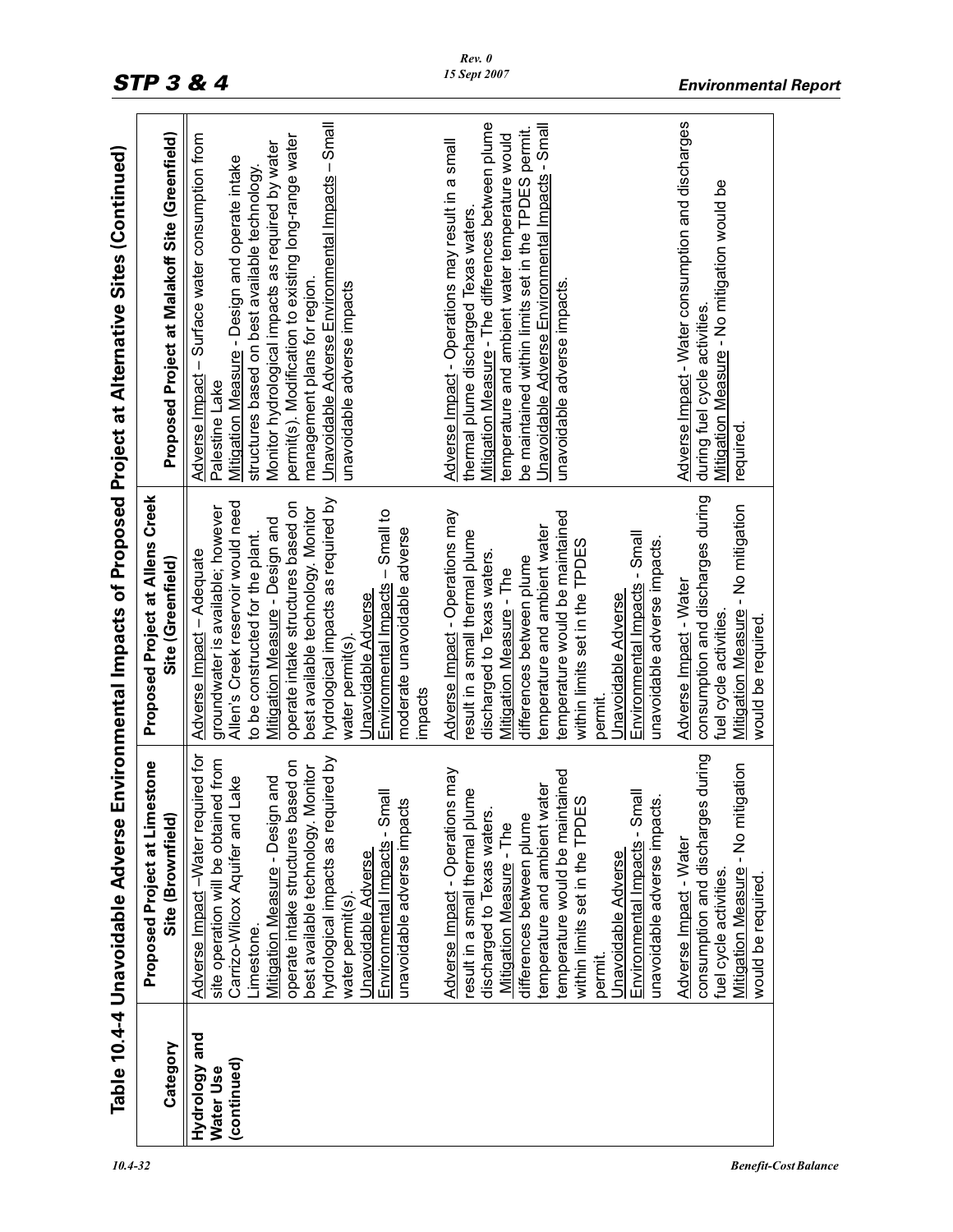|                                           | Table 10.4-4 Unavoidable Adverse                                                                                                                                                                                                                                                                                                                                                                                                                                                                                                                                                                                                                                                                                                                           |                                                                                                                                                                                                                                                                                                                                                                                                                                                                                                                                                                                                                                                                                                                                       | Environmental Impacts of Proposed Project at Alternative Sites (Continued)                                                                                                                                                                                                                                                                                                                                                                                                                                                                                                                                                                                                                                           |
|-------------------------------------------|------------------------------------------------------------------------------------------------------------------------------------------------------------------------------------------------------------------------------------------------------------------------------------------------------------------------------------------------------------------------------------------------------------------------------------------------------------------------------------------------------------------------------------------------------------------------------------------------------------------------------------------------------------------------------------------------------------------------------------------------------------|---------------------------------------------------------------------------------------------------------------------------------------------------------------------------------------------------------------------------------------------------------------------------------------------------------------------------------------------------------------------------------------------------------------------------------------------------------------------------------------------------------------------------------------------------------------------------------------------------------------------------------------------------------------------------------------------------------------------------------------|----------------------------------------------------------------------------------------------------------------------------------------------------------------------------------------------------------------------------------------------------------------------------------------------------------------------------------------------------------------------------------------------------------------------------------------------------------------------------------------------------------------------------------------------------------------------------------------------------------------------------------------------------------------------------------------------------------------------|
| Category                                  | Proposed Project at Limestone<br>Site (Brownfield)                                                                                                                                                                                                                                                                                                                                                                                                                                                                                                                                                                                                                                                                                                         | Proposed Project at Allens Creek<br>Site (Greenfield)                                                                                                                                                                                                                                                                                                                                                                                                                                                                                                                                                                                                                                                                                 | Proposed Project at Malakoff Site (Greenfield)                                                                                                                                                                                                                                                                                                                                                                                                                                                                                                                                                                                                                                                                       |
| Hydrology and<br>(continued)<br>Water Use | annual water use for the fuel cycle<br>is per<br>Environmental Impacts - Small<br>resources from fuel cycle. Total<br>unavoidable adverse impacts.<br>would be 1.82 x 10 <sup>10</sup> gallon<br>Consumptive use of water<br>Unavoidable Adverse<br>it.<br>S                                                                                                                                                                                                                                                                                                                                                                                                                                                                                               | annual water use for the fuel cycle<br>would be 1.82 x 10 <sup>10</sup> gallons per<br>resources from fuel cycle. Total<br>Environmental Impacts - Small<br>unavoidable adverse impacts.<br>Consumptive use of water<br>Unavoidable Adverse<br>ii.<br>S                                                                                                                                                                                                                                                                                                                                                                                                                                                                               | Unavoidable Adverse Environmental Impacts - Small<br>water resources from fuel cycle. Total annual water<br>unavoidable adverse impacts. Consumptive use of<br>use for the fuel cycle would be 1.82 x 10 <sup>10</sup> gallons<br>per unit.                                                                                                                                                                                                                                                                                                                                                                                                                                                                          |
| Aquatic Ecology                           | aquatic populations or water quality.<br>discharges do not significantly affect<br>result in discharge of small amounts<br>to aquatic ecology due to petroleum<br>Adverse Impact - Potential impacts<br>s would<br>avoid/minimize contamination from<br>permit limits are set to ensure that<br>and<br>PDES<br>unavoidable adverse impacts on<br>spills from routine maintenance<br>Environmental Impacts - Small<br>Environmental Impacts - Small<br>unavoidable adverse impacts.<br>φ<br>Ģ<br>Adverse Impact - Operation<br>of chemicals to Texas water<br>Mitigation Measure - Prepar<br>implement a SPCC Plan to<br>Mitigation Measure - The TI<br>Jnavoidable Adverse<br>Unavoidable Adverse<br>activities near water.<br>aquatic ecology.<br>spills. | aquatic populations or water quality.<br>discharges do not significantly affect<br>result in discharge of small amounts<br>to aquatic ecology due to petroleum<br>Adverse Impact - Operations would<br>Adverse Impact - Potential impacts<br>avoid/minimize contamination from<br>permit limits are set to ensure that<br>Mitigation Measure - Prepare and<br>Mitigation Measure - The TPDES<br>unavoidable adverse impacts on<br>spills from routine maintenance<br>Environmental Impacts - Small<br>Environmental Impacts - Small<br>unavoidable adverse impacts.<br>of chemicals to Texas waters<br>implement a SPCC Plan to<br>Unavoidable Adverse<br>Jnavoidable Adverse<br>activities near water.<br>aquatic ecology<br>spills. | Mitigation Measure - The TPDES permit limits are set<br>Unavoidable Adverse Environmental Impacts - Small<br>Unavoidable Adverse Environmental Impacts - Small<br>to ensure that discharges do not significantly affect<br>discharge of small amounts of chemicals to Texas<br>SPCC Plan to avoid/minimize contamination from<br>unavoidable adverse impacts on aquatic ecology<br>Mitigation Measure - Prepare and implement a<br>Adverse Impact - Potential impacts to aquatic<br>ecology due to petroleum spills from routine<br>Adverse Impact - Operations would result in<br>aquatic populations or water quality.<br>maintenance activities near water.<br>unavoidable adverse impacts.<br>waters.<br>spills. |
|                                           |                                                                                                                                                                                                                                                                                                                                                                                                                                                                                                                                                                                                                                                                                                                                                            |                                                                                                                                                                                                                                                                                                                                                                                                                                                                                                                                                                                                                                                                                                                                       |                                                                                                                                                                                                                                                                                                                                                                                                                                                                                                                                                                                                                                                                                                                      |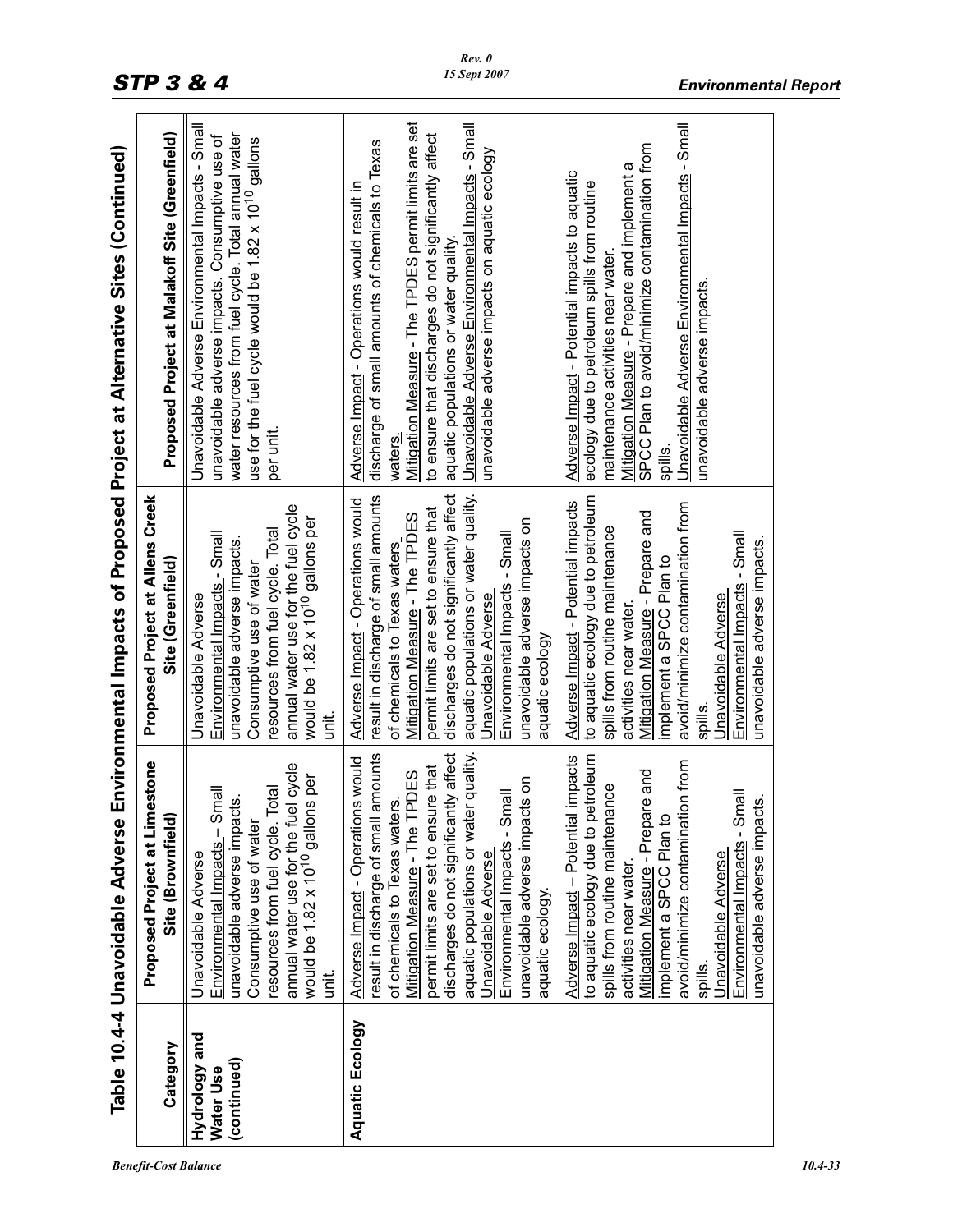|                                | Table 10.4-4 Unavoidable Adverse                                                                                                                                                                                                                                                                                                                                                                                                                                                                                                                |                                                                                                                                                                                                                                                                                                                                                                                                                                                                                                                                          | Environmental Impacts of Proposed Project at Alternative Sites (Continued)                                                                                                                                                                                                                                                                                                                                                                                                                                 |
|--------------------------------|-------------------------------------------------------------------------------------------------------------------------------------------------------------------------------------------------------------------------------------------------------------------------------------------------------------------------------------------------------------------------------------------------------------------------------------------------------------------------------------------------------------------------------------------------|------------------------------------------------------------------------------------------------------------------------------------------------------------------------------------------------------------------------------------------------------------------------------------------------------------------------------------------------------------------------------------------------------------------------------------------------------------------------------------------------------------------------------------------|------------------------------------------------------------------------------------------------------------------------------------------------------------------------------------------------------------------------------------------------------------------------------------------------------------------------------------------------------------------------------------------------------------------------------------------------------------------------------------------------------------|
| Category                       | Proposed Project at Limestone<br>Site (Brownfield)                                                                                                                                                                                                                                                                                                                                                                                                                                                                                              | Proposed Project at Allens Creek<br>Site (Greenfield)                                                                                                                                                                                                                                                                                                                                                                                                                                                                                    | Proposed Project at Malakoff Site (Greenfield)                                                                                                                                                                                                                                                                                                                                                                                                                                                             |
| Aquatic Ecology<br>(continued) | o aquatic<br>Best<br>Best<br>Environmental Impacts - Small<br>Technology Available". Use of<br>unavoidable adverse impacts.<br>$\mathbf{Q}$<br>Mitigation Measure - Intake<br>structure designed with the<br>cooling towers that minimiz<br>Adverse Impact – Impacts<br>withdrawal of river water.<br>entrainment and thermal<br>biota from impingement,<br>Unavoidable Adverse<br>discharges.                                                                                                                                                  | Adverse Impact - Impacts to aquatic<br>structure designed with the "Best<br>Environmental Impacts - Small<br>unavoidable adverse impacts.<br>Mitigation Measure - Intake<br>entrainment and thermal<br>biota from impingement,<br>Technology Available".<br>Unavoidable Adverse<br>discharges.                                                                                                                                                                                                                                           | <u>Unavoidable Adverse Environmental Impacts</u> - Small<br>Mitigation Measure - Intake structure designed with<br>impingement, entrainment and thermal discharges.<br>Adverse Impact - Impacts to aquatic biota from<br>the "Best Technology Available".<br>unavoidable adverse impacts                                                                                                                                                                                                                   |
| Terrestrial<br>Ecology         | required.<br>impacts from dry cooling tower are<br>should<br>transmission lines could frighten<br>verse<br>Adverse Impact - Episodic loud<br>llem<br>Adverse Impact - No adverse<br>unavoidable adverse impacts.<br>Environmental Impacts - No<br>Mitigation Measure - Animal<br>Mitigation Measure - None<br>displacement due to noise<br>Environmental Impacts - S<br>temporary unavoidable adv<br>noises at the site or along<br>be temporary in nature.<br>Jnavoidable Adverse<br>Unavoidable Adverse<br>anticipated<br>animals.<br>mpacts. | Mitigation Measure - None required.<br>Adverse Impact - Potential impacts<br>displacement due to noise should<br>transmission lines could frighten<br>temporary unavoidable adverse<br>Adverse Impact - Episodic loud<br>Environmental Impacts - Small<br>Environmental Impacts - Small<br>from cooling towers, based on<br>unavoidable adverse impacts.<br>Mitigation Measure - Animal<br>noises at the site or along<br>be temporary in nature.<br>Unavoidable Adverse<br><u>Unavoidable Adverse</u><br>animals.<br>impacts<br>design. | Unavoidable Adverse Environmental Impacts - Small<br>Unavoidable Adverse Environmental Impacts - Small<br>Adverse Impact - Episodic loud noises at the site or<br>Mitigation Measure - Animal displacement due to<br>Adverse Impact - Potential impacts from cooling<br>along transmission lines could frighten animals.<br>temporary unavoidable adverse impacts<br>noise should be temporary in nature<br>Mitigation Measure - None required<br>unavoidable adverse impacts.<br>towers, based on design. |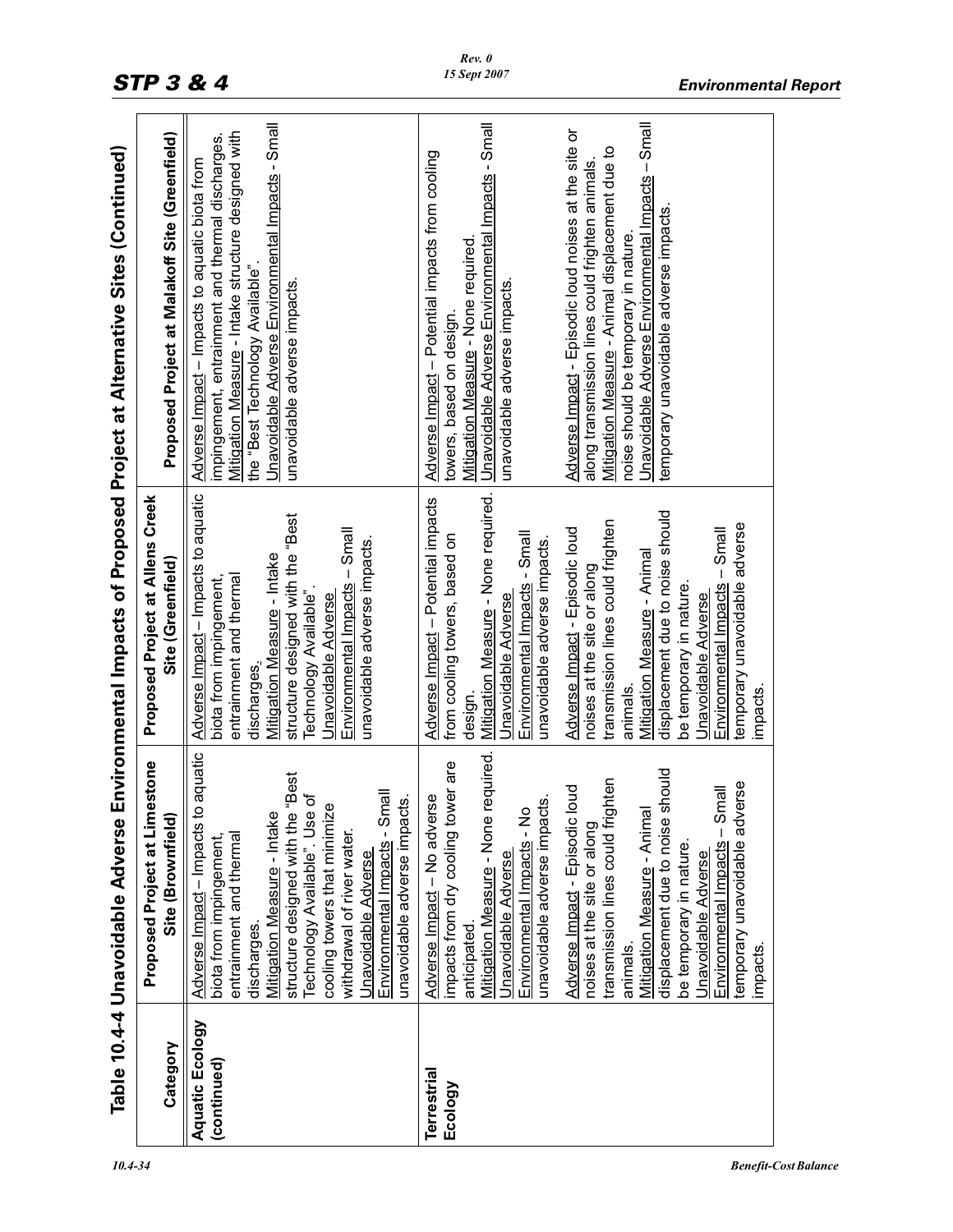|                                              |                                                                                                                                                                                                                                                                                                                                                                                                                                                                                                                    |                                                                                                                                                                                                                                                                                                                                                                                                                                                                                             | Table 10.4-4 Unavoidable Adverse Environmental Impacts of Proposed Project at Alternative Sites (Continued)                                                                                                                                                                                                                                                                                                                                                                                |
|----------------------------------------------|--------------------------------------------------------------------------------------------------------------------------------------------------------------------------------------------------------------------------------------------------------------------------------------------------------------------------------------------------------------------------------------------------------------------------------------------------------------------------------------------------------------------|---------------------------------------------------------------------------------------------------------------------------------------------------------------------------------------------------------------------------------------------------------------------------------------------------------------------------------------------------------------------------------------------------------------------------------------------------------------------------------------------|--------------------------------------------------------------------------------------------------------------------------------------------------------------------------------------------------------------------------------------------------------------------------------------------------------------------------------------------------------------------------------------------------------------------------------------------------------------------------------------------|
| Category                                     | Proposed Project at Limestone<br>Site (Brownfield)                                                                                                                                                                                                                                                                                                                                                                                                                                                                 | Proposed Project at Allens Creek<br>Site (Greenfield)                                                                                                                                                                                                                                                                                                                                                                                                                                       | Proposed Project at Malakoff Site (Greenfield)                                                                                                                                                                                                                                                                                                                                                                                                                                             |
| (continued)<br><b>Terrestrial</b><br>Ecology | transmission line rights of way from<br>to vegetation and habitat within the<br>Adverse Impact - Potential impacts<br>vegetative growth by manual and<br>routine maintenance of woody<br>mechanical methods and<br>herbicides.                                                                                                                                                                                                                                                                                     | transmission line rights of way from<br>Adverse Impact - Potential impacts<br>to vegetation and habitat within the<br>vegetative growth by manual and<br>routine maintenance of woody<br>mechanical methods and<br>herbicides                                                                                                                                                                                                                                                               | habitat within the transmission line rights of way from<br>Adverse Impact - Potential impacts to vegetation and<br>routine maintenance of woody vegetative growth by<br>manual and mechanical methods and herbicides                                                                                                                                                                                                                                                                       |
|                                              | existing procedures for transmission<br>fuel and<br>unavoidable adverse impacts during<br>Mitigation Measure - Implement<br>reporting of any incidental spills.<br>and<br>Environmental Impacts - Small<br>Have adequate spill response<br>$\overline{5}$<br>protect flora and fauna. Train<br>maintenance activities in the<br>personnel in the handling of<br>line maintenance designed<br>lubricants and the clean-up<br>equipment on hand during<br>Unavoidable Adverse<br>the life of the plant<br>corridors. | existing procedures for transmission<br>personnel in the handling of fuel and<br>unavoidable adverse impacts during<br>Mitigation Measure - Implement<br>reporting of any incidental spills.<br>ubricants and the clean-up and<br>Environmental Impacts - Small<br>Have adequate spill response<br>line maintenance designed to<br>protect flora and fauna. Train<br>maintenance activities in the<br>equipment on hand during<br>Unavoidable Adverse<br>the life of the plant<br>corridors | to moderate unavoidable adverse impacts during the<br>Unavoidable Adverse Environmental Impacts - Small<br>Mitigation Measure - Implement existing procedures<br>reporting of any incidental spills. Have adequate spill<br>handling of fuel and lubricants and the clean-up and<br>response equipment on hand during maintenance<br>for transmission line maintenance designed to<br>protect flora and fauna. Train personnel in the<br>activities in the corridors.<br>life of the plant |
| Socioeconomic                                | dary. No<br>levels<br>emit<br>$\overline{\overline{2}}$<br>$\dot{\omega}$<br>would normally not be above<br>Adverse Impact - The plants<br>Environmental Impacts - Sm<br>unavoidable adverse impact<br>background at the site boun<br>Mitigation Measure - Noise<br>mitigation is necessary.<br>Jnavoidable Adverse<br>low noise.                                                                                                                                                                                  | background at the site boundary. No<br>Mitigation Measure - Noise levels<br>Adverse Impact - The plants emit<br>Environmental Impacts -Small<br>unavoidable adverse impacts.<br>would normally not be above<br>mitigation is necessary.<br>Unavoidable Adverse<br>low noise                                                                                                                                                                                                                 | Mitigation Measure - Noise levels would normally not<br>Jnavoidable Adverse Environmental Impacts - Small<br>be above background at the site boundary. No<br>Adverse Impact - The plants emit low noise.<br>unavoidable adverse impacts.<br>mitigation is necessary.                                                                                                                                                                                                                       |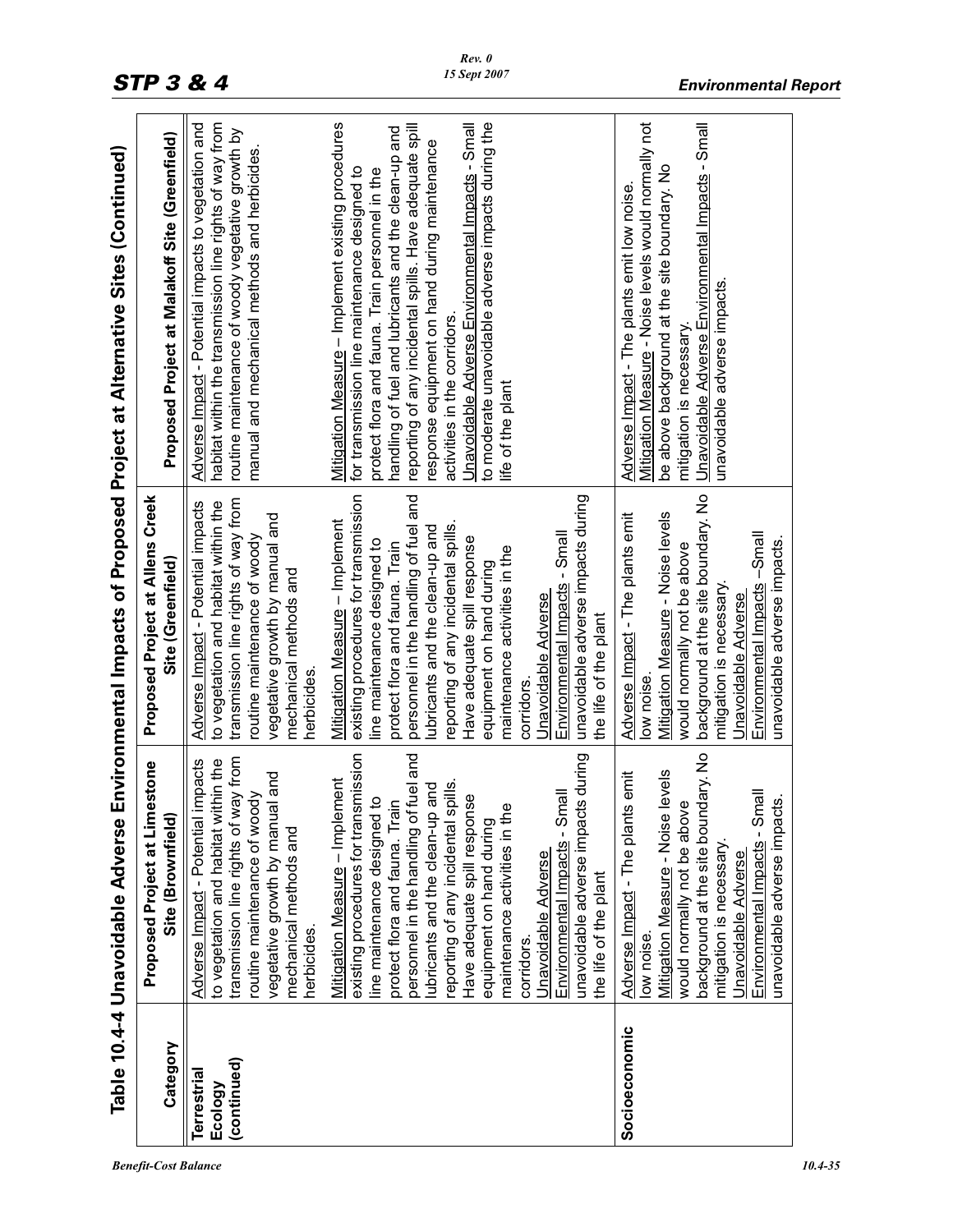|                              |                                                                                                                                                                                                                                                                                                                                                                                                                                                                                                |                                                                                                                                                                                                                                                                                                                                                                                                                                                                               | Table 10.4-4 Unavoidable Adverse Environmental Impacts of Proposed Project at Alternative Sites (Continued)                                                                                                                                                                                                                                                                                                                                        |
|------------------------------|------------------------------------------------------------------------------------------------------------------------------------------------------------------------------------------------------------------------------------------------------------------------------------------------------------------------------------------------------------------------------------------------------------------------------------------------------------------------------------------------|-------------------------------------------------------------------------------------------------------------------------------------------------------------------------------------------------------------------------------------------------------------------------------------------------------------------------------------------------------------------------------------------------------------------------------------------------------------------------------|----------------------------------------------------------------------------------------------------------------------------------------------------------------------------------------------------------------------------------------------------------------------------------------------------------------------------------------------------------------------------------------------------------------------------------------------------|
| Category                     | estone<br>Proposed Project at Limo<br>Site (Brownfield)                                                                                                                                                                                                                                                                                                                                                                                                                                        | Proposed Project at Allens Creek<br>Site (Greenfield)                                                                                                                                                                                                                                                                                                                                                                                                                         | Proposed Project at Malakoff Site (Greenfield)                                                                                                                                                                                                                                                                                                                                                                                                     |
| Socioeconomic<br>(continued) | basis.<br>temporary unavoidable adverse<br>Environmental Impacts - Small,<br>Adverse Impact - Episodic loud<br>Mitigation Measure - Handle<br>incidents on a case-by-case<br>noises could annoy nearby<br>Unavoidable Adverse<br>residents<br>impacts.                                                                                                                                                                                                                                         | incidents on a case-by-case basis.<br>temporary unavoidable adverse<br>Environmental Impacts - Small,<br>Adverse Impact - Episodic loud<br><u>Mitigation Measure</u> - Handle<br>noises could annoy nearby<br>Unavoidable Adverse<br>residents.<br>impacts.                                                                                                                                                                                                                   | Mitigation Measure - Handle incidents on a case-by-<br>Adverse Impact - Episodic loud noises could annoy<br>Small, temporary unavoidable adverse impacts.<br>Unavoidable Adverse Environmental Impacts -<br>nearby residents.<br>case basis                                                                                                                                                                                                        |
|                              | for additional housing, and because<br>the project has a long lead time, it is<br>demand<br>housing would always be available.<br>demand for housing in Freestone,<br>community leaders. Builders and<br>anticipated influx of workers with<br>population, adequate affordable<br>Limestone, and Leon Counties.<br><b>Mitigation Measure - Discuss</b><br>$\subseteq$<br>developers would meet the<br>Adverse Impact - Increase<br>likely that if the community<br>anticipates the increase in | for additional housing, and because<br>the project has a long lead time, it is<br>developers would meet the demand<br>housing would always be available<br>demand for housing in Austin, Fort<br>community leaders. Builders and<br>anticipated influx of workers with<br>population, adequate affordable<br>Adverse Impact - Increase in<br><b>Mitigation Measure - Discuss</b><br>bend, and Waller Counties.<br>likely that if the community<br>anticipates the increase in | Adverse Impact - Increase in demand for housing in<br>increase in population, adequate affordable housing<br>time, it is likely that if the community anticipates the<br>housing, and because the project has a long lead<br>Mitigation Measure - Discuss anticipated influx of<br>developers would meet the demand for additional<br>workers with community leaders. Builders and<br>Henderson and Navarro Counties.<br>would always be available |
|                              | Environmental Impacts - Small to<br>moderate unavoidable adverse<br>Unavoidable Adverse<br>impacts.                                                                                                                                                                                                                                                                                                                                                                                            | arge unavoidable adverse impacts.<br>Environmental Impacts - Small to<br>Unavoidable Adverse                                                                                                                                                                                                                                                                                                                                                                                  | Unavoidable Adverse Environmental Impacts - Small<br>to large unavoidable adverse impacts.                                                                                                                                                                                                                                                                                                                                                         |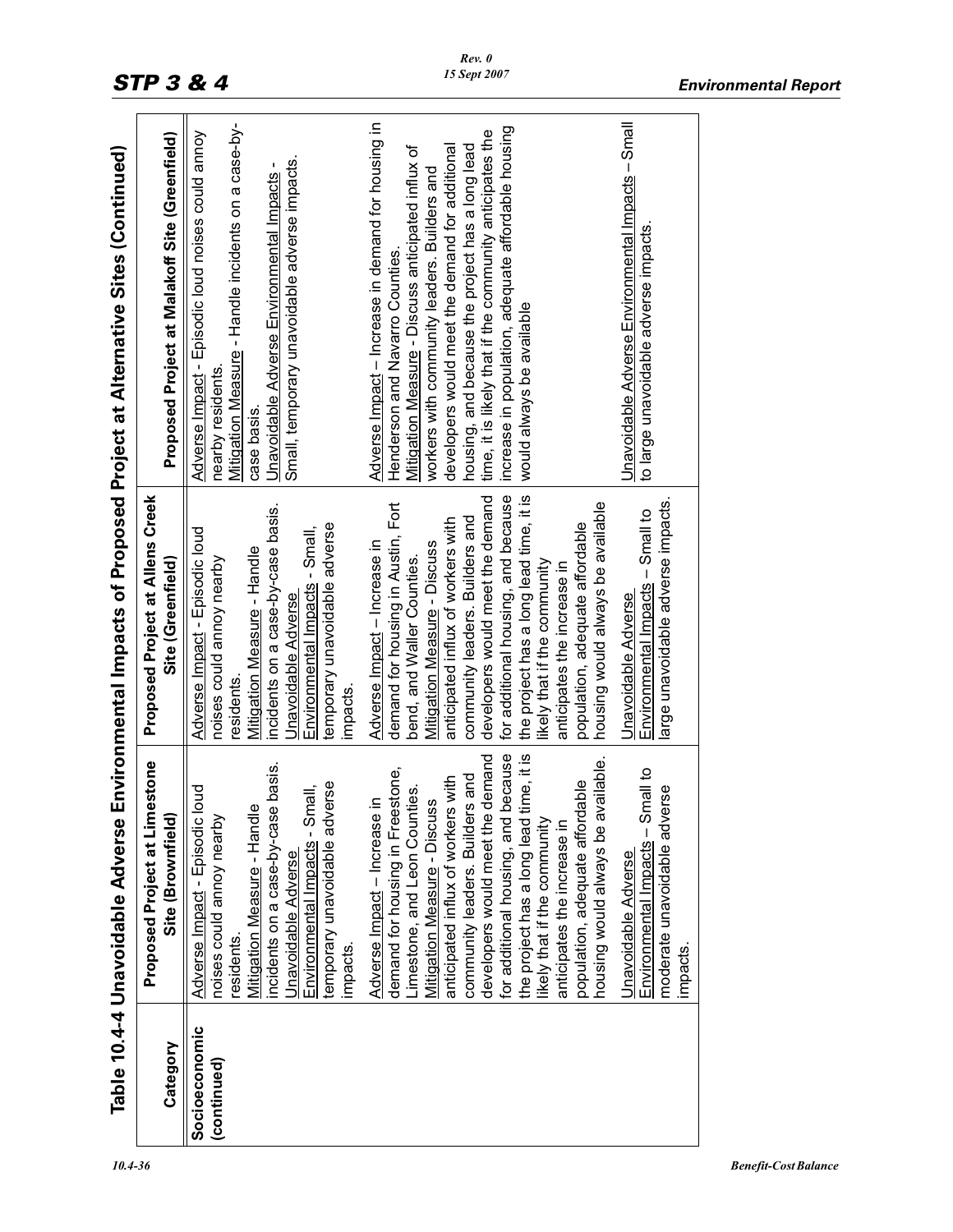|                              | Table 10.4-4 Unavoidable Adverse                                                                                                                                                                                                                                                                                                                                                                                                                                                                                                                                                                                     |                                                                                                                                                                                                                                                                                                                                                                                                                                                                                                                                                                                                                     | Environmental Impacts of Proposed Project at Alternative Sites (Continued)                                                                                                                                                                                                                                                                                                                                                                                                                                                                                                          |
|------------------------------|----------------------------------------------------------------------------------------------------------------------------------------------------------------------------------------------------------------------------------------------------------------------------------------------------------------------------------------------------------------------------------------------------------------------------------------------------------------------------------------------------------------------------------------------------------------------------------------------------------------------|---------------------------------------------------------------------------------------------------------------------------------------------------------------------------------------------------------------------------------------------------------------------------------------------------------------------------------------------------------------------------------------------------------------------------------------------------------------------------------------------------------------------------------------------------------------------------------------------------------------------|-------------------------------------------------------------------------------------------------------------------------------------------------------------------------------------------------------------------------------------------------------------------------------------------------------------------------------------------------------------------------------------------------------------------------------------------------------------------------------------------------------------------------------------------------------------------------------------|
| Category                     | <b>Proposed Project at Limestone</b><br>Site (Brownfield)                                                                                                                                                                                                                                                                                                                                                                                                                                                                                                                                                            | Proposed Project at Allens Creek<br>Site (Greenfield)                                                                                                                                                                                                                                                                                                                                                                                                                                                                                                                                                               | Proposed Project at Malakoff Site (Greenfield)                                                                                                                                                                                                                                                                                                                                                                                                                                                                                                                                      |
| Socioeconomic<br>(continued) | a long lead time, it is likely that if the<br>project would fund additional school<br>resources. Because the project has<br>community anticipates the increase<br>eaders. Increased tax revenues as<br>in population, adequate classroom<br>construction plans and anticipated<br>Environmental Impacts - Small to<br>space would always be available.<br>influx of workers with community<br>a result of the large construction<br>moderate unavoidable adverse<br>demand for classroom space.<br><b>Mitigation Measure - Discuss</b><br>$\subseteq$<br>Adverse Impact - Increase<br>Unavoidable Adverse<br>impacts | a long lead time, it is likely that if the<br>project would fund additional school<br>resources. Because the project has<br>community anticipates the increase<br>leaders. Increased tax revenues as<br>in population, adequate classroom<br>construction plans and anticipated<br>$-$ Small to<br>space would always be available.<br>influx of workers with community<br>a result of the large construction<br>vi<br>moderate unavoidable adverse<br>demand for classroom space<br><b>Mitigation Measure - Discuss</b><br>Adverse Impact - Increase in<br>Environmental Impacts<br>Jnavoidable Adverse<br>impacts | resources. Because the project has a long lead time,<br>Unavoidable Adverse Environmental Impacts - Small<br>Mitigation Measure - Discuss construction plans and<br>anticipated influx of workers with community leaders.<br>Adverse Impact - Increase in demand for classroom<br>increase in population, adequate classroom space<br>construction project would fund additional school<br>Increased tax revenues as a result of the large<br>it is likely that if the community anticipates the<br>to moderate unavoidable adverse impacts.<br>would always be available.<br>space |
|                              | begins<br>nt and<br>community leaders. Increased tax<br>anticipated influx of workers with<br>c<br>demand for public services<br><b>Mitigation Measure Discuss</b><br>revenues after construction<br>additional facilities/equipme<br>Adverse Impact - Increase<br>could be used to purchase<br>hire/train additional staff, if<br>necessary.                                                                                                                                                                                                                                                                        | revenues after construction begins<br>additional facilities/equipment and<br>community leaders. Increased tax<br>anticipated influx of workers with<br>Adverse Impact - Increase in<br><b>Mitigation Measure Discuss</b><br>demand for public services<br>could be used to purchase<br>hire/train additional staff, if<br>necessary                                                                                                                                                                                                                                                                                 | revenues after construction begins could be used to<br>Mitigation Measure Discuss anticipated influx of<br>Adverse Impact - Increase in demand for public<br>workers with community leaders. Increased tax<br>purchase additional facilities/equipment and<br>hire/train additional staff, if necessary.<br>services                                                                                                                                                                                                                                                                |
|                              | Environmental Impacts - Small to<br>moderate unavoidable adverse<br>Unavoidable Adverse<br>impacts.                                                                                                                                                                                                                                                                                                                                                                                                                                                                                                                  | Environmental Impacts - Small to<br>moderate unavoidable adverse<br>Unavoidable Adverse<br>impacts.                                                                                                                                                                                                                                                                                                                                                                                                                                                                                                                 | Unavoidable Adverse Environmental Impacts - Small<br>to moderate unavoidable adverse impacts.                                                                                                                                                                                                                                                                                                                                                                                                                                                                                       |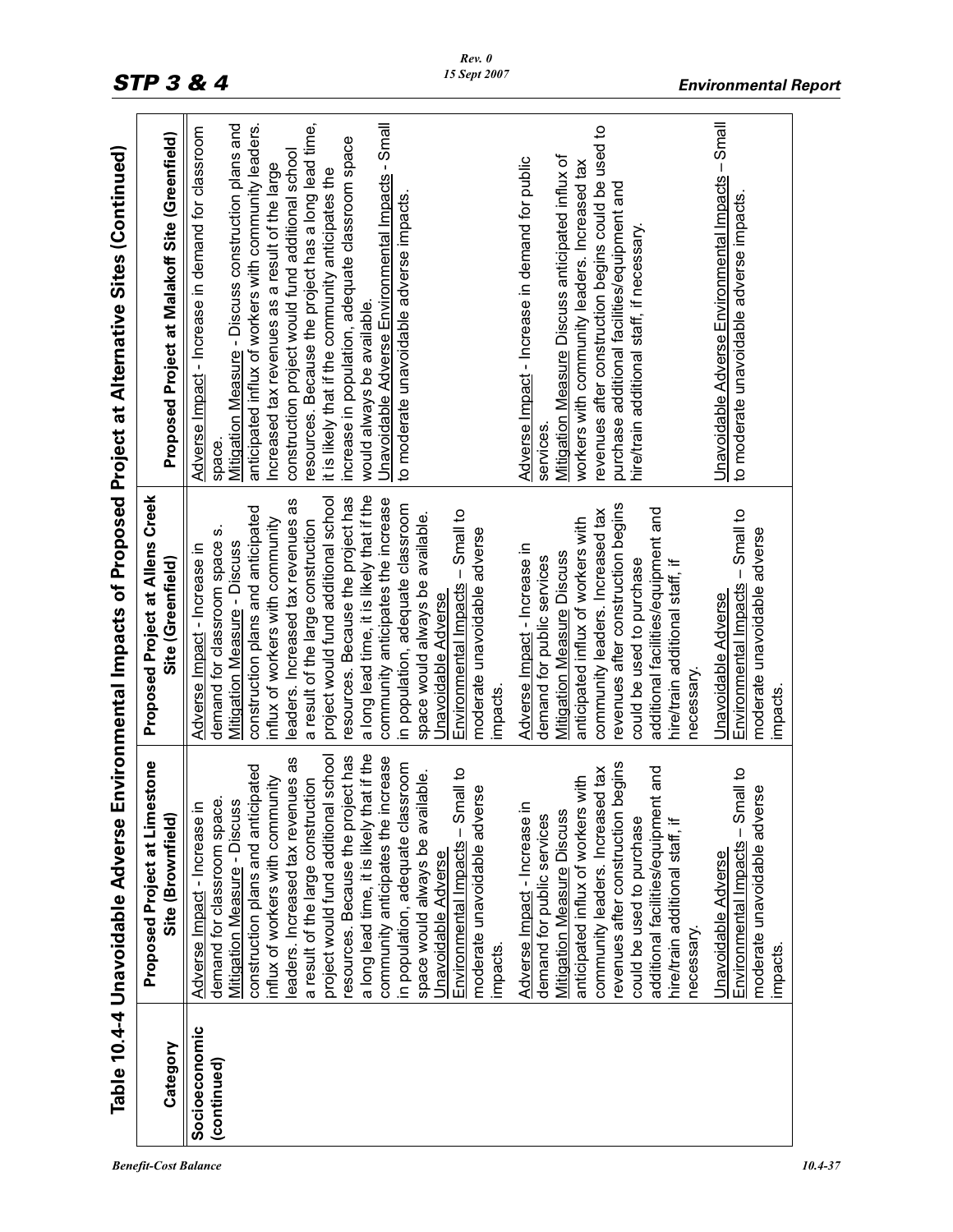|                              | Table 10.4-4 Unavoidable Adverse                                                                                                                                                                                                                                                                                                                                                                                  |                                                                                                                                                                                                                                                                                                                                                                                                            | Environmental Impacts of Proposed Project at Alternative Sites (Continued)                                                                                                                                                                                                                                                                                                                          |
|------------------------------|-------------------------------------------------------------------------------------------------------------------------------------------------------------------------------------------------------------------------------------------------------------------------------------------------------------------------------------------------------------------------------------------------------------------|------------------------------------------------------------------------------------------------------------------------------------------------------------------------------------------------------------------------------------------------------------------------------------------------------------------------------------------------------------------------------------------------------------|-----------------------------------------------------------------------------------------------------------------------------------------------------------------------------------------------------------------------------------------------------------------------------------------------------------------------------------------------------------------------------------------------------|
| Category                     | estone<br>Proposed Project at Lim<br>Site (Brownfield)                                                                                                                                                                                                                                                                                                                                                            | Proposed Project at Allens Creek<br>Site (Greenfield)                                                                                                                                                                                                                                                                                                                                                      | Proposed Project at Malakoff Site (Greenfield)                                                                                                                                                                                                                                                                                                                                                      |
| Socioeconomic<br>(continued) | Adverse Impact - New transmission<br>line has potential to induce electric<br>code to<br>shock.<br>shock in people standing near the<br>Environmental Impacts - Small<br>unavoidable adverse impacts.<br>minimize noise and electric<br>transmission line to NESC<br>Mitigation Measure - Build<br>Unavoidable Adverse<br><u>ine</u>                                                                              | Adverse Impact - New transmission<br>line has potential to induce electric<br>transmission line to NESC code to<br>minimize noise and electric shock.<br>shock in people standing near the<br>Environmental Impacts - Small<br>unavoidable adverse impacts.<br>Mitigation Measure - Build<br>Unavoidable Adverse<br>ine                                                                                    | Unavoidable Adverse Environmental Impacts - Small<br>Mitigation Measure - Build transmission line to NESC<br>Adverse Impact - New transmission line has potential<br>to induce electric shock in people standing near the<br>code to minimize noise and electric shock<br>unavoidable adverse impacts.<br><u>ine</u> .                                                                              |
|                              | cooling<br>tigation<br>Environmental Impacts - Small<br>unavoidable adverse impacts.<br>Adverse Impact - Additional<br>towers may impact existing<br>Mitigation Measure - No mit<br>Unavoidable Adverse<br>viewscape<br>needed                                                                                                                                                                                    | Adverse Impact - Additional cooling<br>Mitigation Measure - No mitigation<br>Environmental Impacts - Small<br>unavoidable adverse impacts.<br>towers may impact existing<br>Unavoidable Adverse<br>viewscape<br>needed                                                                                                                                                                                     | Unavoidable Adverse Environmental Impacts - Small<br>Adverse Impact - Additional cooling towers may<br>Mitigation Measure - No mitigation needed<br>unavoidable adverse impacts.<br>impact existing viewscape.                                                                                                                                                                                      |
|                              | Outages at the site would increase<br>Adverse Impact - Operation of two<br>reduce<br>units would increase the traffic on<br>local roads during shift change.<br>Environmental Impacts - Small<br>Mitigation Measure - Consider<br>plant-associated traffic on local<br>unavoidable adverse impacts.<br>staggering outage shifts to<br>roads during shift changes.<br>Unavoidable Adverse<br>traffic even further. | Outages at the site would increase<br>staggering outage shifts to reduce<br>units would increase the traffic on<br>Adverse Impact - Two additional<br>local roads during shift change.<br>Environmental Impacts - Small<br>plant-associated traffic on local<br>Mitigation Measure -Consider<br>unavoidable adverse impacts.<br>roads during shift changes<br>Unavoidable Adverse<br>traffic even further. | shifts to reduce plant-associated traffic on local roads<br>Unavoidable Adverse Environmental Impacts - Small<br>change. Outages at the site would increase traffic<br>Mitigation Measure -Consider staggering outage<br>Adverse Impact - Operation of two units would<br>increase the traffic on local roads during shift<br>unavoidable adverse impacts<br>during shift changes.<br>even further. |
|                              |                                                                                                                                                                                                                                                                                                                                                                                                                   |                                                                                                                                                                                                                                                                                                                                                                                                            |                                                                                                                                                                                                                                                                                                                                                                                                     |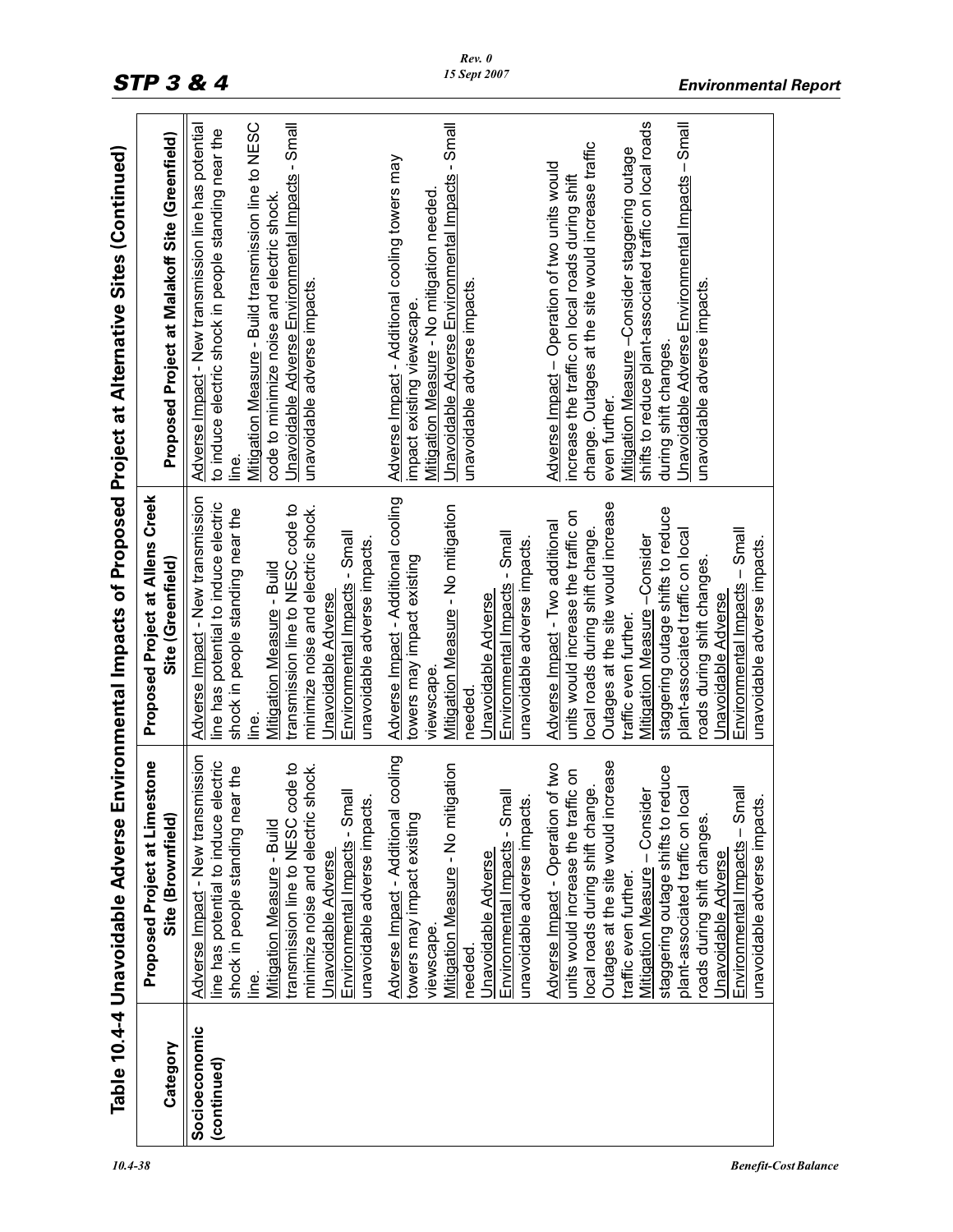|                              | Table 10.4-4 Unavoidable Adverse                                                                                                                                                                                                                                                                                                                                                                                                                                                                                                          |                                                                                                                                                                                                                                                                                                                                                                                                                                                                                                                                 | Environmental Impacts of Proposed Project at Alternative Sites (Continued)                                                                                                                                                                                                                                                                                                                                                                                                                                   |
|------------------------------|-------------------------------------------------------------------------------------------------------------------------------------------------------------------------------------------------------------------------------------------------------------------------------------------------------------------------------------------------------------------------------------------------------------------------------------------------------------------------------------------------------------------------------------------|---------------------------------------------------------------------------------------------------------------------------------------------------------------------------------------------------------------------------------------------------------------------------------------------------------------------------------------------------------------------------------------------------------------------------------------------------------------------------------------------------------------------------------|--------------------------------------------------------------------------------------------------------------------------------------------------------------------------------------------------------------------------------------------------------------------------------------------------------------------------------------------------------------------------------------------------------------------------------------------------------------------------------------------------------------|
| Category                     | <b>Proposed Project at Limestone</b><br>Site (Brownfield)                                                                                                                                                                                                                                                                                                                                                                                                                                                                                 | Proposed Project at Allens Creek<br>Site (Greenfield)                                                                                                                                                                                                                                                                                                                                                                                                                                                                           | Proposed Project at Malakoff Site (Greenfield)                                                                                                                                                                                                                                                                                                                                                                                                                                                               |
| Socioeconomic<br>(continued) | occupational injuries and illnesses.<br>igation<br>process would be small relative to<br>Adverse Impact - Consumption of<br><b>Mitigation Measure - Implement</b><br>fossil fuels during the fuel cycle<br>Environmental Impacts - Small<br>Environmental Impacts - Small<br>đ<br>unavoidable adverse impacts.<br>unavoidable adverse impacts.<br>Mitigation Measure - No mit<br>Adverse Impact - Potential<br>industrial safety program.<br>Unavoidable Adverse<br>Unavoidable Adverse<br>the power production.<br>needed                | occupational injuries and illnesses.<br>Mitigation Measure - No mitigation<br>process would be small relative to<br>Adverse Impact - Consumption of<br><b>Mitigation Measure - Implement</b><br>fossil fuels during the fuel cycle<br>Environmental Impacts - Small<br>Environmental Impacts - Small<br>Adverse Impact - Potential for<br>unavoidable adverse impacts.<br>unavoidable adverse impacts.<br>industrial safety program.<br>Unavoidable Adverse<br>Unavoidable Adverse<br>the power production.<br>needed           | Unavoidable Adverse Environmental Impacts - Small<br>-Small<br>the fuel cycle process would be small relative to the<br>Adverse Impact - Consumption of fossil fuels during<br>Adverse Impact - Potential for occupational injuries<br>Mitigation Measure - Implement industrial safety<br>Unavoidable Adverse Environmental Impacts<br>Mitigation Measure - No mitigation needed.<br>unavoidable adverse impacts.<br>unavoidable adverse impacts.<br>power production.<br>and illnesses<br>program.         |
| Radiological                 | Adverse Impact - Potential doses to<br>igation<br>releases to air and surface water.<br>Mitigation Measure - All releases<br>would be well below regulatory<br>Environmental Impacts - Small<br>Environmental Impacts - Small<br>unavoidable adverse impacts.<br>unavoidable adverse impacts.<br>limits. No mitigation required.<br>members of the public from<br>Adverse Impact - Fuel cycle<br>Mitigation Measure - No mit<br>activities would have liquid<br><b>Unavoidable Adverse</b><br>Unavoidable Adverse<br>discharges<br>needed | Adverse Impact - Potential doses to<br>Mitigation Measure - No mitigation<br>releases to air and surface water.<br>Mitigation Measure - All releases<br>would be well below regulatory<br>Environmental Impacts - Small<br>Environmental Impacts - Small<br>unavoidable adverse impacts.<br>unavoidable adverse impacts.<br>limits. No mitigation required.<br>Adverse Impact - Fuel cycle<br>members of the public from<br>activities would have liquid<br>Unavoidable Adverse<br>Unavoidable Adverse<br>discharges<br>needed. | Unavoidable Adverse Environmental Impacts - Small<br>Unavoidable Adverse Environmental Impacts - Small<br>Adverse Impact - Potential doses to members of the<br>Adverse Impact - Fuel cycle activities would have<br>Mitigation Measure - All releases would be well<br>below regulatory limits. No mitigation required<br>public from releases to air and surface water.<br>Mitigation Measure - No mitigation needed.<br>unavoidable adverse impacts.<br>unavoidable adverse impacts<br>liquid discharges. |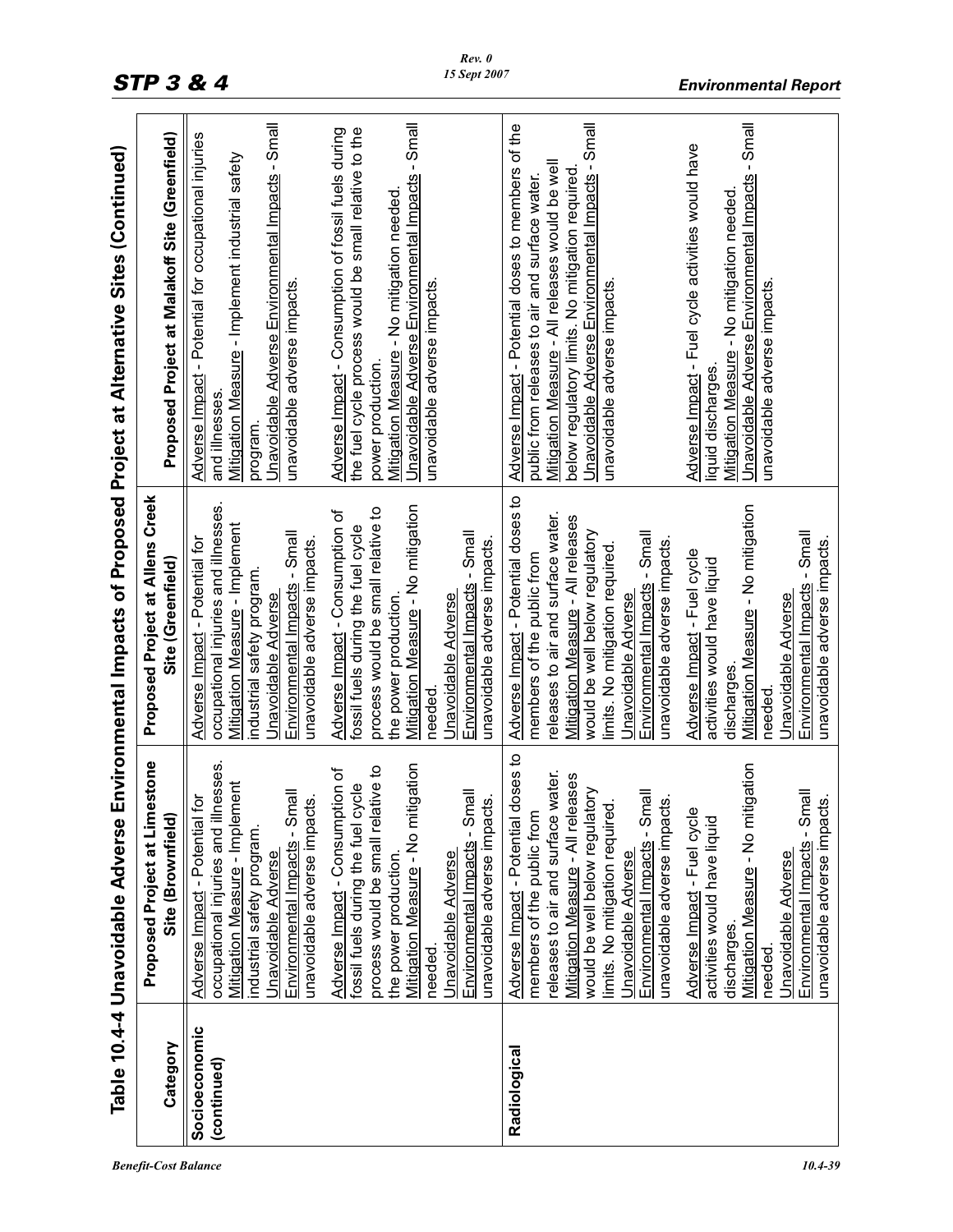|                                   | Table 10.4-4 Unavoidable Adverse                                                                                                                                                                                                                                                                                                                                                                                                                                                                                                                                                                                                                                                                                                                                                                                                          |                                                                                                                                                                                                                                                                                                                                                                                                                                                                                                                                                                                                                                                                                                                                                                                                                      | Environmental Impacts of Proposed Project at Alternative Sites (Continued)                                                                                                                                                                                                                                                                                                                                                                                                                                                                                                                                                                                                                                                                                                                       |
|-----------------------------------|-------------------------------------------------------------------------------------------------------------------------------------------------------------------------------------------------------------------------------------------------------------------------------------------------------------------------------------------------------------------------------------------------------------------------------------------------------------------------------------------------------------------------------------------------------------------------------------------------------------------------------------------------------------------------------------------------------------------------------------------------------------------------------------------------------------------------------------------|----------------------------------------------------------------------------------------------------------------------------------------------------------------------------------------------------------------------------------------------------------------------------------------------------------------------------------------------------------------------------------------------------------------------------------------------------------------------------------------------------------------------------------------------------------------------------------------------------------------------------------------------------------------------------------------------------------------------------------------------------------------------------------------------------------------------|--------------------------------------------------------------------------------------------------------------------------------------------------------------------------------------------------------------------------------------------------------------------------------------------------------------------------------------------------------------------------------------------------------------------------------------------------------------------------------------------------------------------------------------------------------------------------------------------------------------------------------------------------------------------------------------------------------------------------------------------------------------------------------------------------|
| Category                          | Proposed Project at Limestone<br>Site (Brownfield)                                                                                                                                                                                                                                                                                                                                                                                                                                                                                                                                                                                                                                                                                                                                                                                        | <b>Proposed Project at Allens Creek</b><br>Site (Greenfield)                                                                                                                                                                                                                                                                                                                                                                                                                                                                                                                                                                                                                                                                                                                                                         | Proposed Project at Malakoff Site (Greenfield)                                                                                                                                                                                                                                                                                                                                                                                                                                                                                                                                                                                                                                                                                                                                                   |
| Atmospheric and<br>Meteorological | Mitigation Measure - None required.<br>quantities of air pollutants would be<br>ulations<br>impacts from dry cooling tower are<br>igation<br>Mitigation Measure - Comply with<br>small<br>Adverse Impact - Emissions from<br>generators and other emission<br>Environmental Impacts - Small<br>Environmental Impacts - Small<br>Adverse Impact - No adverse<br>unavoidable adverse impacts.<br>unavoidable adverse impacts.<br>unavoidable adverse impacts.<br>ंत्त<br>Environmental Impacts - No<br>intermittent operation diesel<br>Adverse Impact - Relatively<br>Mitigation Measure - No mit<br>TCEQ permit limits and reg-<br>for installing and operating<br>result from the fuel cycle.<br>Unavoidable Adverse<br>Unavoidable Adverse<br>Unavoidable Adverse<br>emitting equipment.<br>emission sources.<br>anticipated.<br>needed | Mitigation Measure - None required.<br>plumes from cooling towers, if used.<br>quantities of air pollutants would be<br>TCEQ permit limits and regulations<br>Mitigation Measure - No mitigation<br>Adverse Impact - Potential visible<br>Mitigation Measure - Comply with<br>Adverse Impact - Emissions from<br>Adverse Impact - Relatively small<br>generators and other emission<br>Environmental Impacts - Small<br>Environmental Impacts - Small<br>Environmental Impacts - Small<br>unavoidable adverse impacts.<br>for installing and operating air<br>unavoidable adverse impacts.<br>unavoidable adverse impacts.<br>intermittent operation diesel<br>result from the fuel cycle.<br>Unavoidable Adverse<br>Unavoidable Adverse<br>Unavoidable Adverse<br>emitting equipment.<br>emission sources<br>needed | Unavoidable Adverse Environmental Impacts - Small<br>Unavoidable Adverse Environmental Impacts - Small<br>Unavoidable Adverse Environmental Impacts - Small<br>Mitigation Measure - Comply with TCEQ permit limits<br>Adverse Impact - Relatively small quantities of air<br>operation diesel generators and other emission<br>Adverse Impact - Potential visible plumes from<br>and regulations for installing and operating air<br>Adverse Impact - Emissions from intermittent<br>pollutants would be result from the fuel cycle.<br>Mitigation Measure - No mitigation needed.<br>Mitigation Measure - None required<br>unavoidable adverse impacts.<br>unavoidable adverse impacts.<br>unavoidable adverse impacts.<br>cooling towers, if used.<br>emitting equipment.<br>emission sources. |
|                                   |                                                                                                                                                                                                                                                                                                                                                                                                                                                                                                                                                                                                                                                                                                                                                                                                                                           |                                                                                                                                                                                                                                                                                                                                                                                                                                                                                                                                                                                                                                                                                                                                                                                                                      |                                                                                                                                                                                                                                                                                                                                                                                                                                                                                                                                                                                                                                                                                                                                                                                                  |